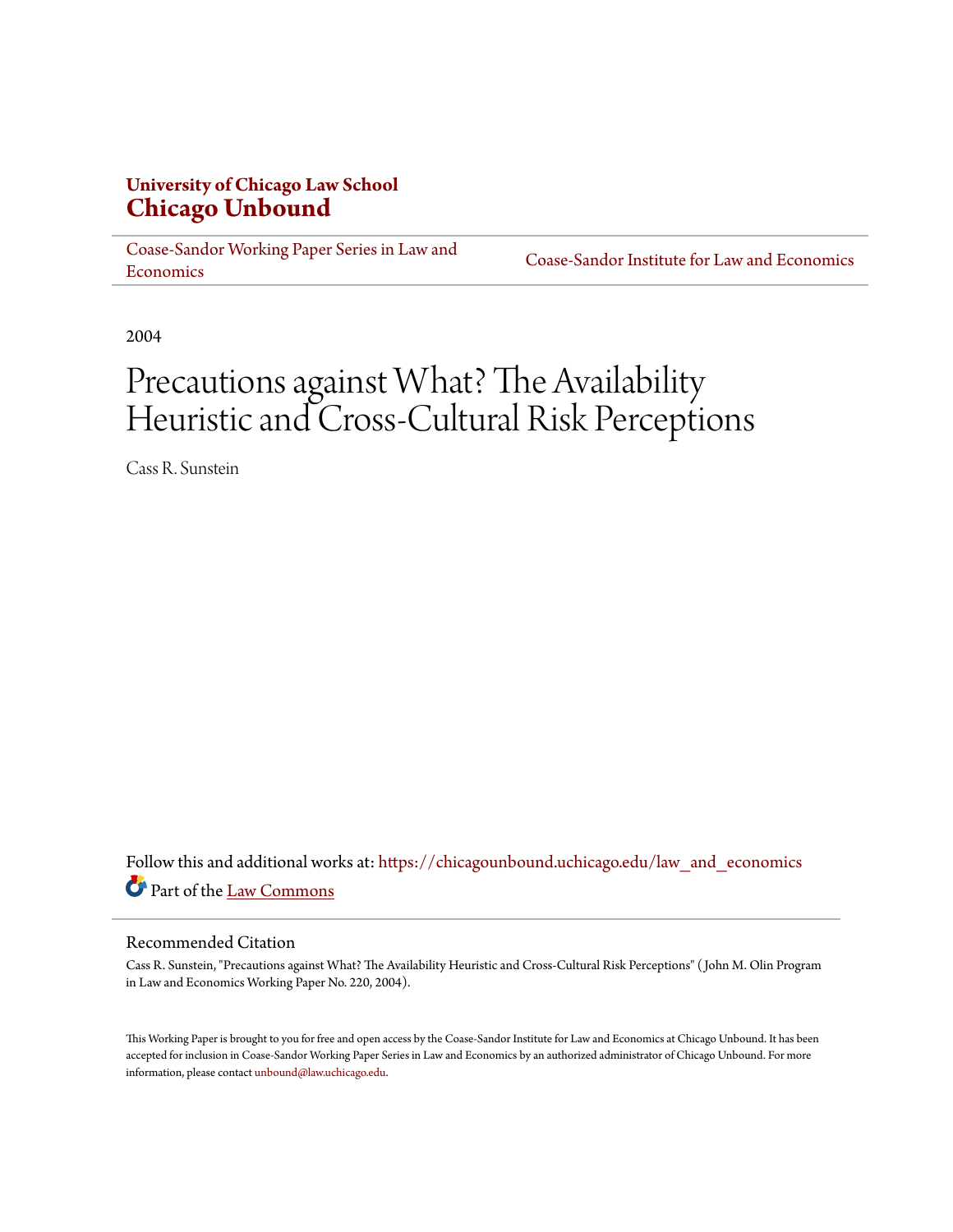# CHICAGO

### **JOHN M. OLIN LAW & ECONOMICS WORKING PAPER NO. 220 (2D SERIES)**



# Precautions against What? The Availability Heuristic and Cross-Cultural Risk Perceptions

*Cass R. Sunstein*

## **THE LAW SCHOOL THE UNIVERSITY OF CHICAGO**

August 2004

This paper can be downloaded without charge at: The Chicago Working Paper Series Index: http://www.law.uchicago.edu/Lawecon/index.html and at the Social Science Research Network Electronic Paper Collection: http://ssrn.com/abstract\_id=578303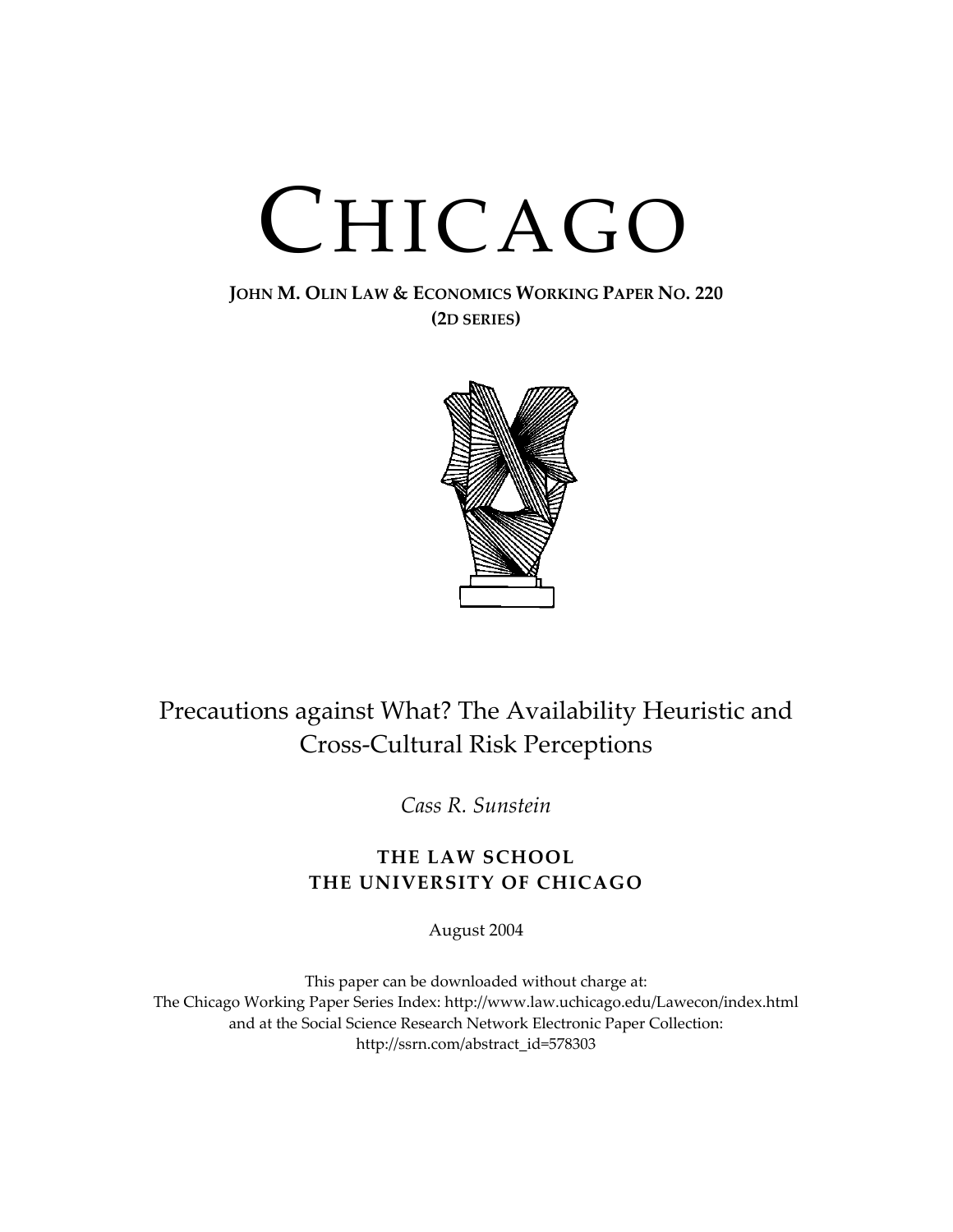$\overline{a}$ 

#### **Precautions against What? The Availability Heuristic and Cross-Cultural Risk Perceptions**

#### Cass R. Sunstein<sup>\*</sup>

#### Abstract

*Because risks are all on sides of social situations, it is not possible to be globally "precautionary." Hence the Precautionary Principle runs into serious conceptual difficulties; any precautions will themselves create hazards of one or another kind. When the principle gives guidance, it is often because of the availability heuristic, which can make some risks stand out as particularly salient, whatever their actual magnitude. The same heuristic helps to explain differences across groups, cultures, and even nations in the perception of risks, especially when*  linked with such social processes as cascades and group polarization. One difficulty here is that *what is available is sometimes a result of predispositions, cultural and otherwise. There are complex links among availability, social processes for the spreading of information, and predispositions.* 

"Many Germans believe that drinking water after eating cherries is deadly; they also believe that putting ice in soft drinks is unhealthy. The English, however, rather enjoy a cold drink of water after some cherries; and Americans love icy refreshments."<sup>[1](#page-2-1)</sup>

"The most important factor contributing to the increased stringency of health, safety and environmental regulation in Europe has been a series of regulatory failures and crises that placed new regulatory issues on the political agenda and pressured policy makers to adopt more risk averse or precautionary policies. . . . The regulatory failure associated with BSE significantly affected the attitude of the European public toward GM foods. . . . Consumer and environmental regulations are likely to become more innovative, comprehensive and risk averse as a response to a widespread public perception of regulatory failures."<sup>[2](#page-2-2)</sup>

It has become standard to say that with respect to risks, Europe and the United States can be distinguished along a single axis: Europe accepts the Precautionary

<span id="page-2-0"></span><sup>\*</sup> Karl N. Llewellyn Distinguished Service Professor, Law School and Department of Political Science, University of Chicago. <sup>1</sup>

<span id="page-2-2"></span><span id="page-2-1"></span>See Joseph Henrich et al., Group Report: What is the Role of Culture in Bounded Rationality?, in Bounded Rationality: The Adaptive Toolbox 353-54, Gerd Gigerenzer & Reinhard Selten, eds. (Cambridge, Mass.: MIT Press, 2001), for an entertaining outline in connection with food choice decisions. 2 David Vogel, The Hare and the Tortoise Revisited: The New Politics of Consumer and Environmental regulation in Europe, 33 B. J. Pol. S. 557, 568-69, 580 (2003).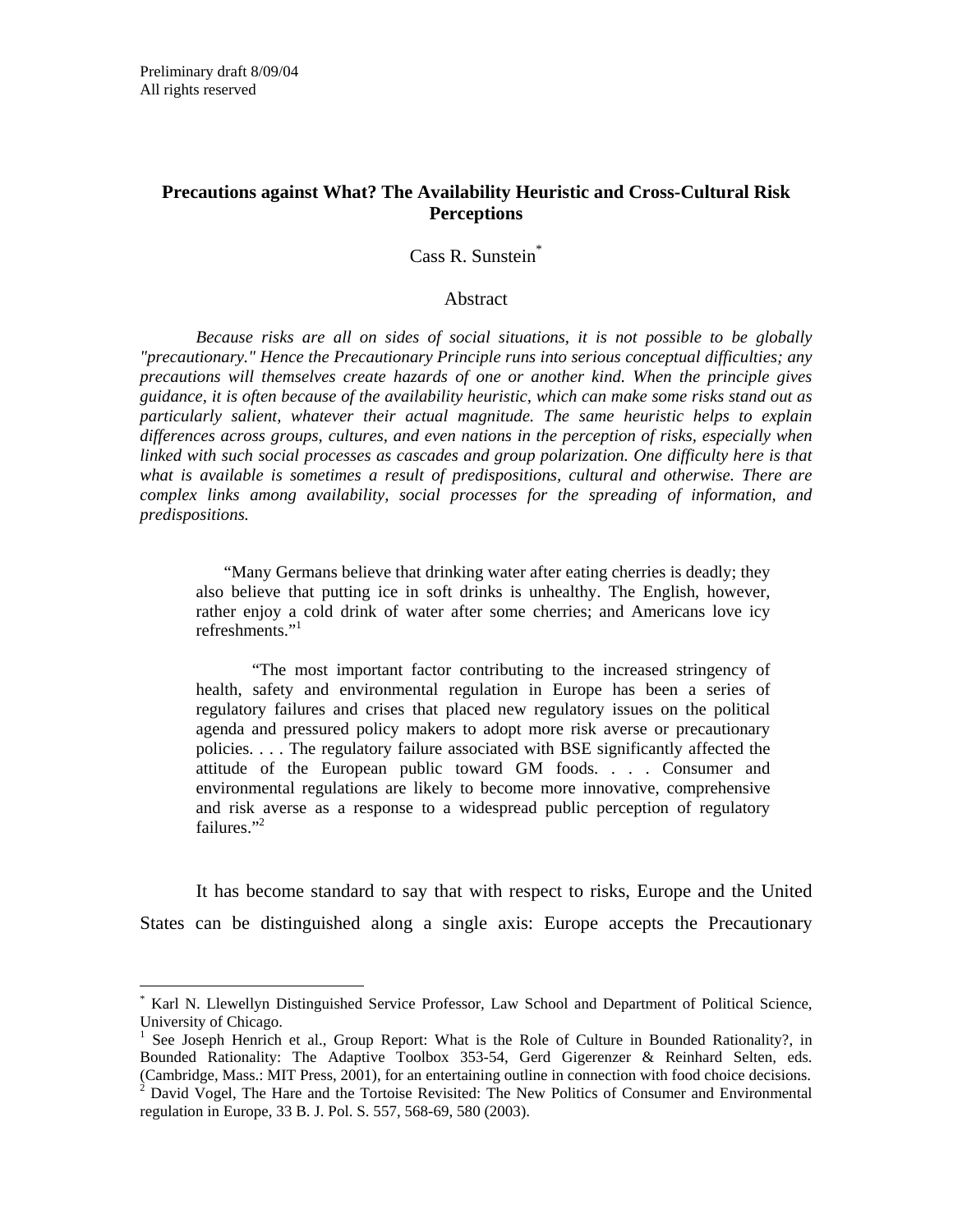Principle, and the United States does not.<sup>[3](#page-3-0)</sup> On this view, Europeans attempt to build a "margin of safety" into public decisions, taking care to protect citizens against risks that cannot be established with certainty. By contrast, Americans are reluctant to take precautions, requiring clear evidence of harm in order to justify regulation. These claims seem plausible in light of the fact that the United States appears comparatively unconcerned about the risks associated with global warming and genetic modification of food; in those contexts, Europeans favor precautions, whereas Americans seem to require something akin of proof of danger. To be sure, the matter is quite different in the context of threats to national security. For the war in Iraq, the United States (and England) followed a kind of Precautionary Principle, whereas other nations (most notably France and Germany) wanted clearer proof of danger. But for most threats to safety and health, many people believe that Europe is precautionary and the United States is not.

But as others have demonstrated, $4$  this opposition between Europe and America is false, even illusory. It is simply wrong to say that Europeans are more precautionary than Americans. As an empirical matter, neither is "more precautionary." Europeans are not more averse to risks than Americans. They are more averse to particular risks, $5$  such as the risks associated with global warming; but Americans have their own preoccupations as well. My larger point, a central claim of this chapter, is conceptual. No nation can, even in principle, commit itself to precaution as such.<sup>[6](#page-3-3)</sup> The real problem with the Precautionary Principle, at least in its strongest forms, is that it is incoherent; it purports to give guidance, but it fails to do so, because it condemns the very steps that it requires. Was the war in Iraq precautionary? Is it precautionary to ban cellular telephones, nuclear power plants, genetically modified food, and airplanes? These questions should be enough to suggest that precautions always give rise to risks of their own—and that the

<span id="page-3-0"></span><sup>&</sup>lt;sup>3</sup> On some of the complexities here, see John S. Applegate, The Precautionary Preference: An American Perspective on the Precautionary Principle, 6 Hum. & Ecol. Risk Assess. 413 (2000); Peter H. Sand, The Precautionary Principle: A European Perspective, 6 Hum. & Ecol. Risk Assess. 445 (2000).

<span id="page-3-1"></span><sup>&</sup>lt;sup>4</sup> See the illuminating discussions in Jonathan B. Wiener, Precaution, Risk, and Multiplicity (unpublished manuscript 2004); Jonathan B. Wiener & Michael D. Rogers, Comparing Precaution in the United States and Europe, 5 J Risk Research 317 (2002).

<span id="page-3-2"></span> $<sup>5</sup>$  See Vogel, supra note, for many examples in the context of health, safety, and the environment.</sup>

<span id="page-3-3"></span><sup>&</sup>lt;sup>6</sup> I draw here from Cass R. Sunstein, Laws of Fear: Beyond the Precautionary Principle (Cambridge University Press, forthcoming 2005) and Cass R. Sunstein, Beyond the Precautionary Principle, 151 U. Pa. L. Rev. 1003 (2003).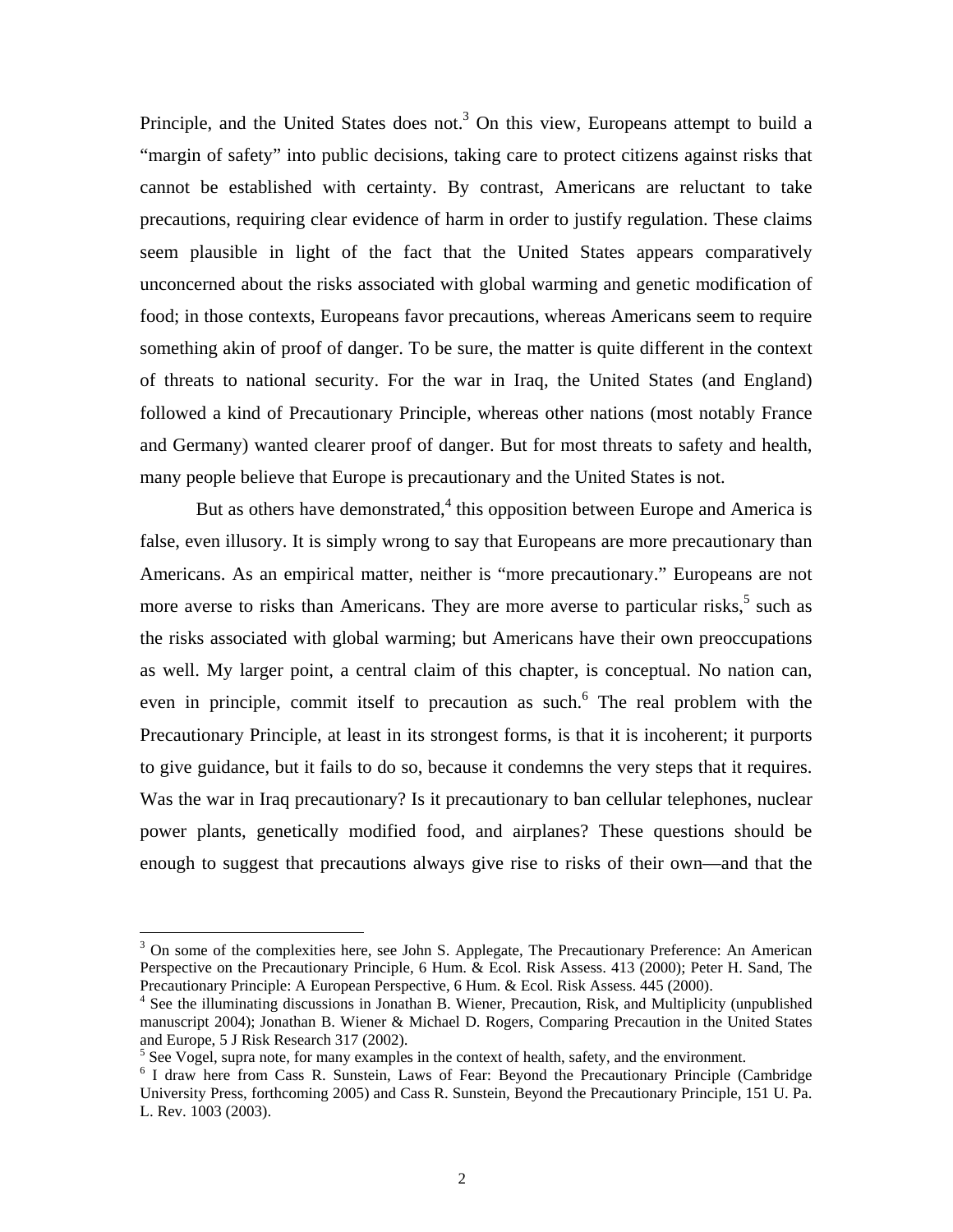operation of the Precautionary Principle is inextricably intertwined with social risk perceptions.

Nations can regard themselves as "precautionary" only if they blind ourselves to many aspects of risk-related situations and focus on a narrow subset of what is at stake. That kind of self-blinding is what makes the Precautionary Principle seem to give guidance; and I shall have a fair bit to say about why people and societies are selective in their fears. My major hypothesis is that the *availability heuristic* is often the source of people's fears about certain risks.<sup>[7](#page-4-0)</sup> If a particular incident is cognitively "available" both vivid and salient—then people will have a heightened fear of the risk in question. If people in one nation fear the risks associated with terrorism, and people in another nation fear the risks associated with mad cow disease, the availability heuristic is likely to be the reason. Hence cultural differences, with respect to application of the precautionary principle, are often rooted in availability. But this point misses some complexities, about both social influences and cultural predispositions; I shall turn to these in due course. The availability heuristic does not operate in a social or cultural vacuum.

In short, I aim here both to show that the Precautionary Principle is not quite what it seems and that its operation is underwritten by an identifiable heuristic with social and cultural foundations. The result is a hypothesis, to the effect that cross-cultural differences in both risk perception and in precautions are produced, in large part, by availability. I shall not be able to prove that hypothesis in this space, but I hope to be able to say enough to prove that the hypothesis is plausible, illuminating, and worth further exploration.

#### **Weak and Strong**

Begin with the Precautionary Principle.<sup>[8](#page-4-1)</sup> There are twenty or more definitions, and they are not compatible with one another. $9$  We can imagine a continuum of

<span id="page-4-0"></span> $7$  Undoubtedly a great deal can be learned from use of the psychometric paradigm, stressed in Bernd Rorhmann and Ortwin Renn, Risk Perception Research: An Introduction, in Cross-Cultural Risk Perception: A Survey of Empirical Studies 11, 17-18 (Ortwin Renn and Bernd Rorhmann eds. 2000). I stress the availability heuristic here because of its comparative simplicity, but the heuristic interacts in complex ways with psychometrics and with culture; I try at least to scratch some of the surfaces here.

<span id="page-4-1"></span><sup>&</sup>lt;sup>8</sup> This and the following sections draw extensively from Sunstein, Beyond the Precautionary Principle, supra note. supra note.<br><sup>9</sup> See Julian Morris, Defining the Precautionary Principle, in Rethinking Risk and the Precautionary

<span id="page-4-2"></span>Principle, supra note 13, at 1-19; Wiener, supra note.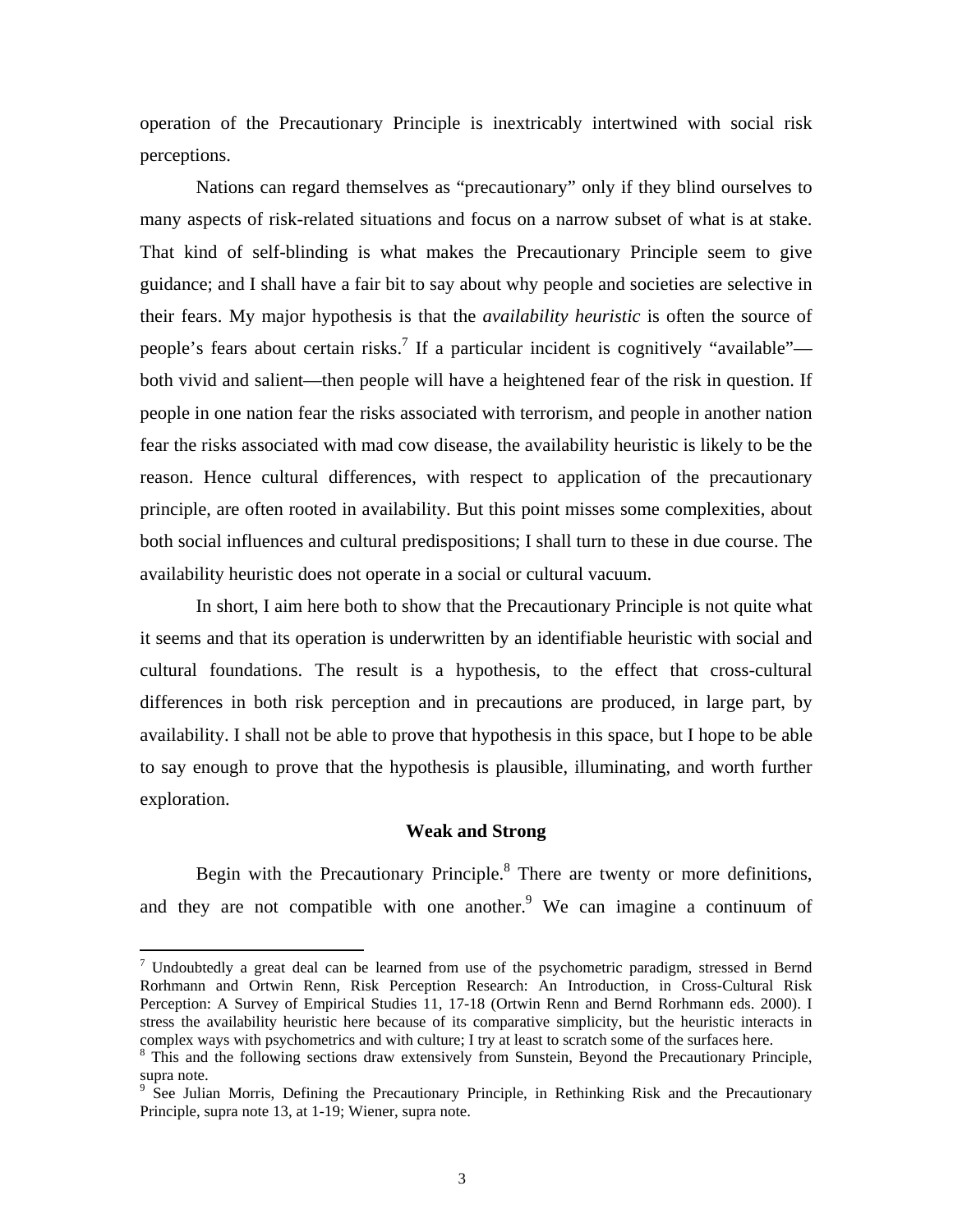understandings. At one extreme are weak versions to which no reasonable person could object. At the other extreme are strong versions that would require a fundamental rethinking of regulatory policy.

The most cautious and weak versions suggest, quite sensibly, that a lack of decisive evidence of harm should not be a ground for refusing to regulate. Controls might be justified even if we cannot establish a definite connection between, for example, lowlevel exposures to certain carcinogens and adverse effects on human health. Thus the 1992 Rio Declaration states, "Where there are threats of serious or irreversible damage, lack of full scientific certainty shall not be used as a reason for postponing cost-effective measures to prevent environmental degradation.["10](#page-5-0) The Ministerial Declaration of the Second International Conference on the Protection of the North Sea, held in London in 1987, is in the same vein: "Accepting that in order to protect the North Sea from possibly damaging effects of the most dangerous substances, a Precautionary Principle is necessary which may require action to control inputs of such substances even before a causal link has been established by absolutely clear scientific evidence."<sup>11</sup> Similarly, the United Nations Framework Convention on Climate Change offers cautious language: "Where there are threats of serious or irreversible damage, lack of full scientific certainty should not be used as a reason for postponing [regulatory] measures, taking into account that policies and measures to deal with climate change should be cost-effective so as to ensure global benefits at the lowest possible cost."<sup>12</sup>

The widely publicized Wingspread Declaration, from a meeting of environmentalists in 1998, goes somewhat further: "When an activity raises threats of harm to human health or the environment, precautionary measures should be taken even if some cause and effect relationships are not established scientifically. In this context the proponent of the activity, rather than the public, should bear the burden of proof."[13](#page-5-3) The first sentence just quoted is more aggressive than the Rio Declaration because it is not limited to threats of serious or irreversible damage. And in reversing the burden of proof,

<span id="page-5-0"></span><sup>&</sup>lt;sup>10</sup> Quoted in Bjorn Lomborg, The Skeptical Environmentalist 347 (New York: Cambridge University Press, 2001).

<span id="page-5-1"></span><sup>&</sup>lt;sup>11</sup> Quoted in Rethinking Risk and the Precautionary Principle 3, Julian Morris, ed. (Oxford: Butterworth-Heinemann, 2000). 12 See Indur Goklany, The Precautionary Principle 6 (2001).

<span id="page-5-2"></span>

<span id="page-5-3"></span><sup>&</sup>lt;sup>13</sup> Id. A strong version is defended in Carolyn Raffensperger & Peter L. deFur, Implementing the Precautionary Principle: Rigorous Science and Solid Ethics, 5 Hum. & Ecol. Risk Assess. 933, 934 (1999).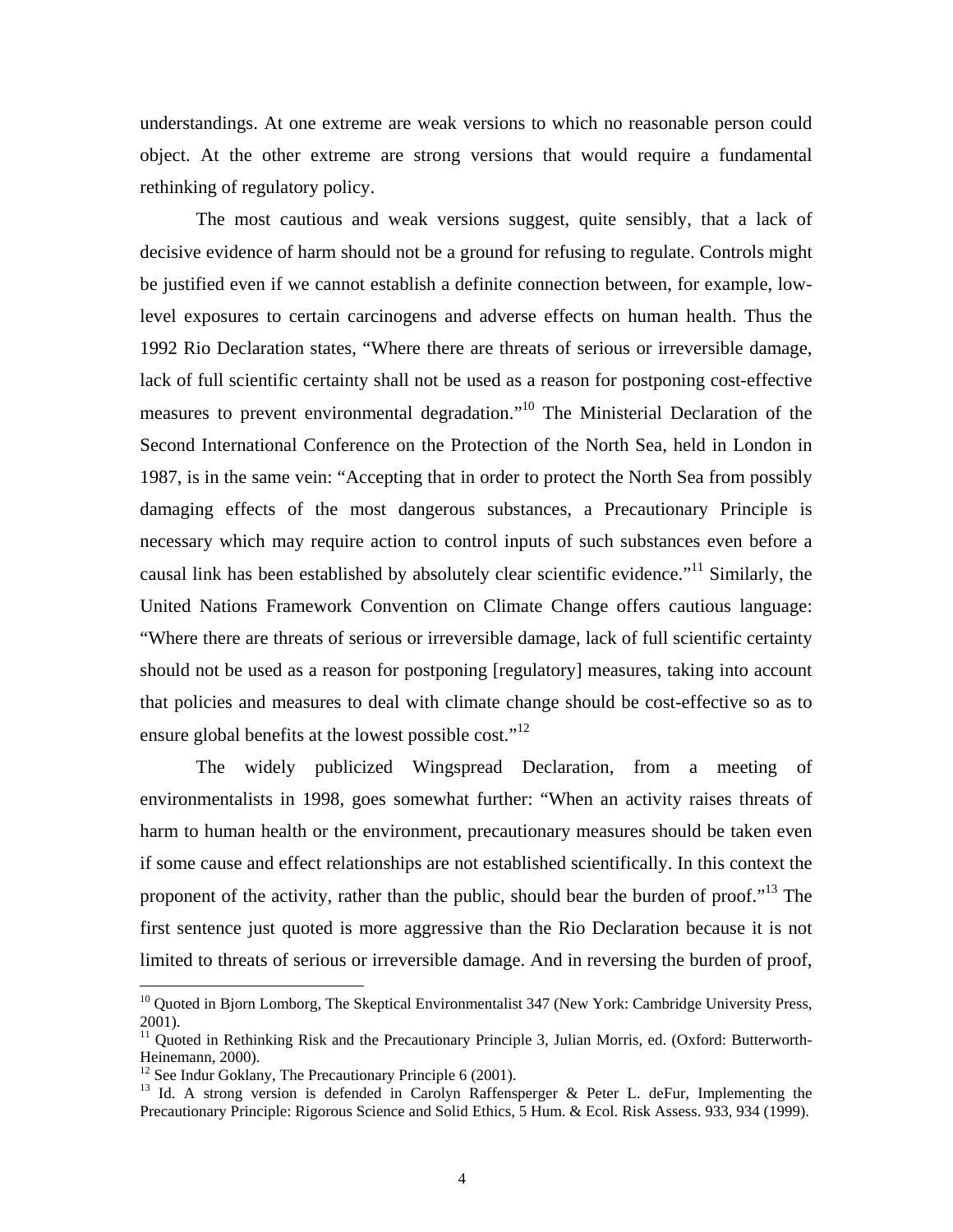the second sentence goes further still. Of course everything depends on what those with the burden of proof must show in particular.

In Europe, the Precautionary Principle is sometimes understood in a still stronger way, suggesting that it is important to build "a margin of safety into all decision making."<sup>14</sup> According to one definition, the Precautionary Principle means "that action should be taken to correct a problem as soon as there is evidence that harm may occur, not after the harm has already occurred."<sup>15</sup> The word "may" is the crucial one here. In a comparably strong version, it is said that "the Precautionary Principle mandates that when there is a risk of significant health or environmental damage to others or to future generations, and when there is scientific uncertainty as to the nature of that damage or the likelihood of the risk, then decisions should be made so as to prevent such activities from being conducted unless and until scientific evidence shows that the damage will not occur."<sup>16</sup> The words "will not occur" seem to require proponents of an activity to demonstrate that there is no risk at all—often an impossible burden to meet. The Cartagena Protocol on Biosafety to the Convention on Biological Diversity, adopted in 2000, appears to adopt a strong version as well.<sup>17</sup> The Final Declaration of the First European "Seas At Risk" conference says that if "the 'worst case scenario' for a certain activity is serious enough then even a small amount of doubt as to the safety of that activity is sufficient to stop it taking place."<sup>18</sup>

#### **Safe and Sorry?**

The weak versions of the Precautionary Principle are unobjectionable and important. Every day, individuals and nations take steps to avoid hazards that are far from certain. We do not walk in moderately dangerous areas at night; we exercise; we buy smoke detectors; we buckle our seatbelts; we might even avoid fatty foods (or carbohydrates). Sensible governments regulate risks that, in individual cases or even in the aggregate, have a well under 100% chance of coming to fruition. An individual might

<span id="page-6-0"></span><sup>&</sup>lt;sup>14</sup> See Bjorn Lomborg, The Skeptical Environmentalist 348 (New York: Cambridge University Press, 2001).<br><sup>15</sup> http://www.logophilia.com/WordSpy/precautionaryprinciple.asp

<span id="page-6-1"></span>

<span id="page-6-2"></span> $16$  Testimony of Dr. Brent Blackwelder, President, Friends of the Earth, before the Senate Appropriations Committee, Subcommittee on Labor, Health and Human Services, (Jan. 24, 2002). 17 See Goklany, supra note, at 6.

<span id="page-6-3"></span>

<span id="page-6-4"></span><sup>&</sup>lt;sup>18</sup> Final Declaration of the First European "Seas At Risk" Conference, Annex 1, Copenhagen, 1994.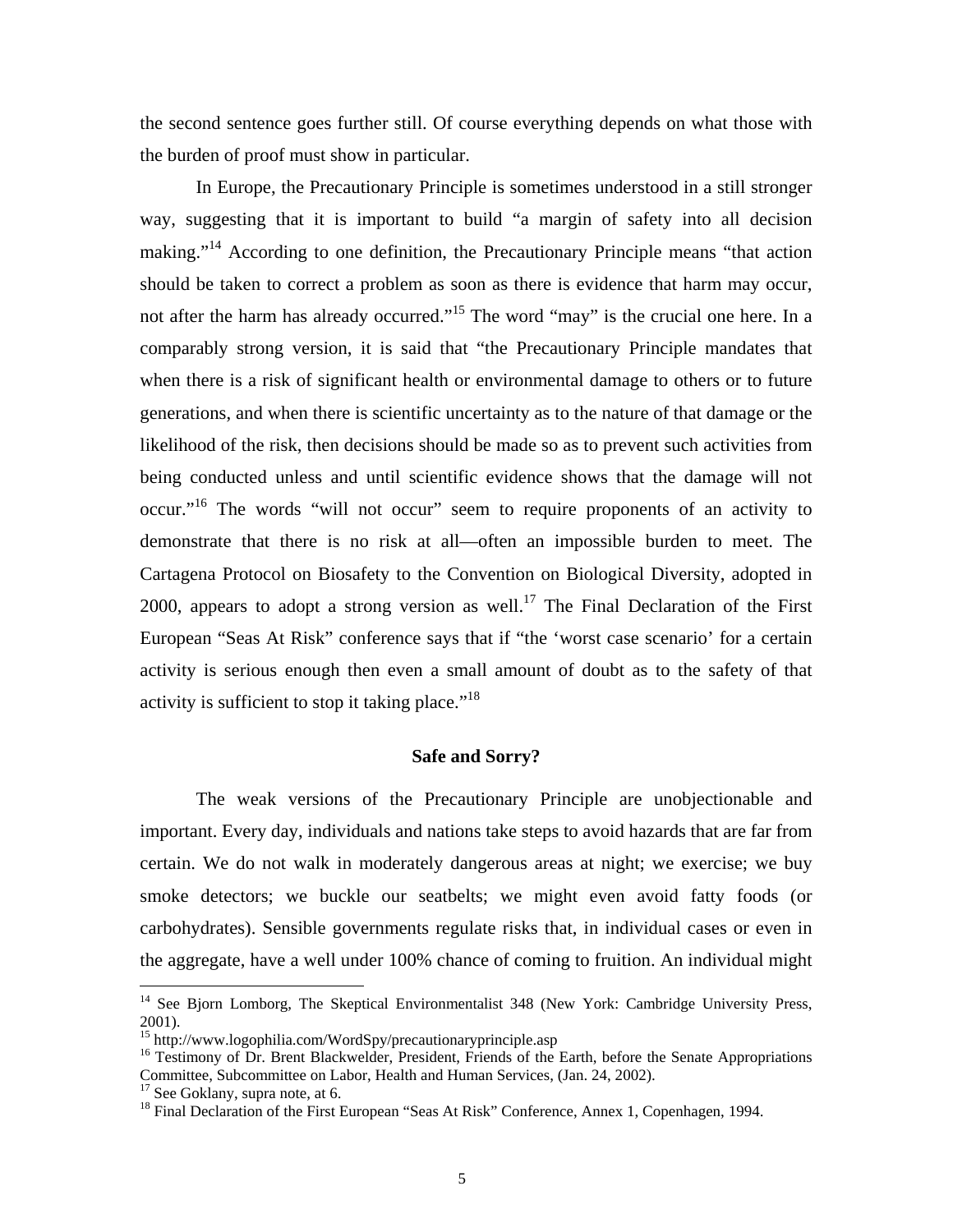ignore a mortality risk of 1/500,000, because that risk is quite small, but if 100 million citizens face that risk, the nation had better take it seriously. With respect to the weak version of the Precautionary Principle, there are significant cross-cultural variations; but no serious person rejects that version.

For the moment let us understand the principle in a strong way, to suggest that regulation is required whenever there is a possible risk to health, safety, or the environment, even if the supporting evidence remains speculative and even if the economic costs of regulation are high. To avoid absurdity, the idea of "possible risk" will be understood to require a certain threshold of scientific plausibility. To support regulation, no one thinks that it is enough if someone, somewhere, urges that a risk is worth taking seriously. But under the Precautionary Principle as I shall understand it, the threshold burden is minimal, and once it is met, there is something like a presumption in favor of regulatory controls. This version, as we shall see, helps to clarify a significant problem with the idea of precaution, and also to illuminate the existence of cross-national differences.

#### **Why the Precautionary Principle Is Paralyzing**

Why might the Precautionary Principle, understood in its strong sense, have such widespread appeal? At first glance, the answer is simple, for the principle contains some important truth. Certainly we should acknowledge that a small probability (say, 1 in 25,000) of a serious harm (say, 1,000,000 deaths) deserves extremely serious attention. It is worthwhile to spend a lot of money to eliminate that risk. An economically oriented critic might observe that our resources are limited and that if we spend large amounts of resources on highly speculative harms, we will not be allocating those resources wisely. In fact this is the simplest criticism of the Precautionary Principle.<sup>19</sup> If we take costly steps to address all risks, however improbable they are, we will quickly impoverish ourselves. On this view, the Precautionary Principle "would make for a dim future."<sup>20</sup> It would also eliminate technologies and strategies that make human lives easier, more convenient, healthier, and longer.

<span id="page-7-0"></span><sup>&</sup>lt;sup>19</sup> See John D. Graham, Decision-Analytic Refinements of the Precautionary Principle, 4 J. Risk Research 127 (2001).

<span id="page-7-1"></span><sup>&</sup>lt;sup>20</sup> See Julian Morris, Defining the Precautionary Principle, in Rethinking Risk and the Precautionary Principle, supra note, at 1, 17.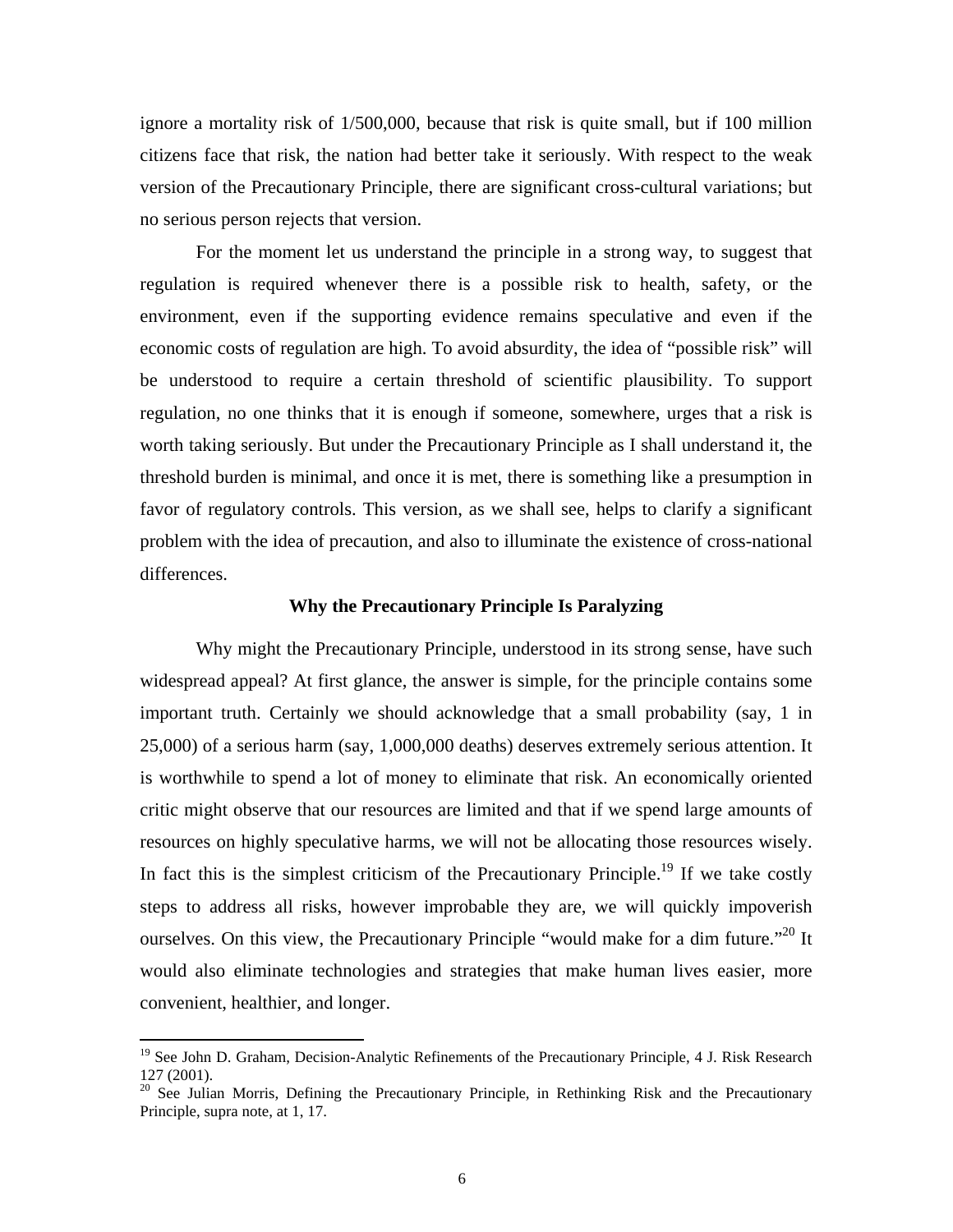But there is something both odd and revealing about these claims. The Precautionary Principle is designed to decrease morbidity and mortality; how could it possibly make the future "dim"? I suggest that the real problem with the principle is that it offers no guidance—not that it is wrong, but that it forbids all courses of action, including regulation. Taken seriously, it bans the very steps that it requires. To understand the difficulty, it will be useful to anchor the discussion in some concrete problems:

- 1. Genetic modification of food has become a widespread practice.<sup>21</sup> The risks of that practice are not known with any precision. Some people fear that genetic modification will result in serious ecological harm and large risks to human health; others believe that genetic modification will result in more nutritious food and significant improvements in human health.
- 2. Scientists are not in accord about the dangers associated with global warming,  $2^2$ but there is general agreement that global warming is in fact occurring. It is possible that global warming will produce, by 2100, a mean temperature increase of 4.5 degrees C (the high-end estimate of the International Panel on Climate Change); that it will result in \$5 trillion or more in monetized costs; and that it will also produce a significant number of deaths from malaria. The Kyoto Protocol would require most industrialized nations to reduce greenhouse gas emissions to 92%-94% of 1990 levels. A great deal of work suggests that significant decreases in such emissions would have large benefits; but skeptics contend that the costs of such decreases would reduce the well-being of millions of people, especially the poorest members of society.
- 3. Many people fear nuclear power, on the ground that nuclear power plants create various health and safety risks, including some possibility of catastrophe. But if a nation does not rely on nuclear power, it might well rely instead on fossil fuels, and in particular on coal-fired power plants. Such plants create risks of their own,

<span id="page-8-0"></span><sup>&</sup>lt;sup>21</sup> Alan McHughen, Pandora's Picnic Basket (New York: Oxford University Press, 2000).

<span id="page-8-1"></span><sup>&</sup>lt;sup>22</sup> For discussion, see Richard A. Posner, Catastrophe: Risk and Response (New York: Oxford University Press, 2004); Bjorn Lomborg, The Skeptical Environmentalist (New York: Cambridge University Press, 2001); William D. Nordhaus & Joseph Boyer, Warming the World: Economic Models of Global Warming 168 (Cambridge, Mass.: MIT Press, 2000).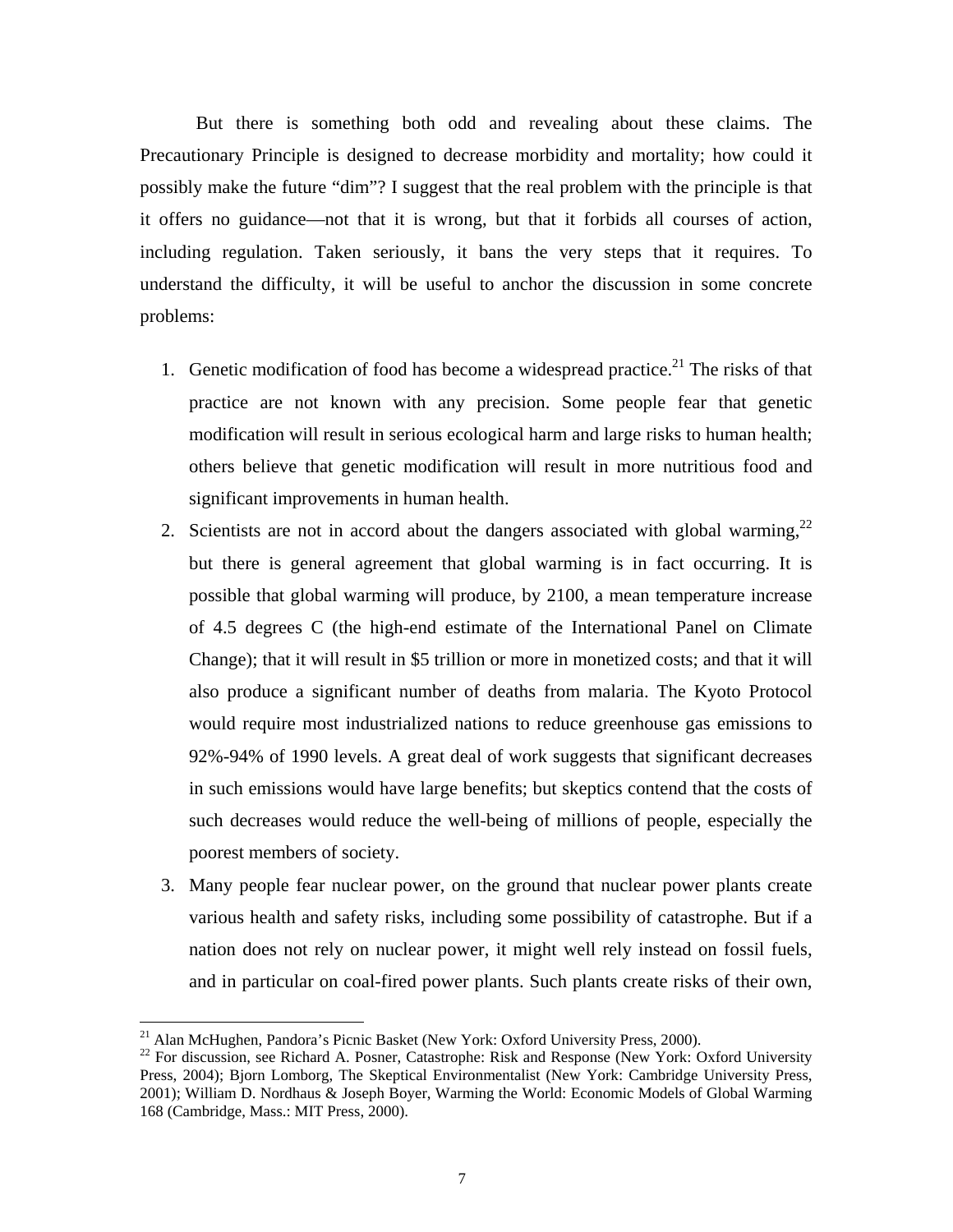including risks associated with global warming. China, for example, has relied on nuclear energy, in a way that reduces greenhouse gases and a range of air pollution problems.[23](#page-9-0)

4. In the first years of the twenty-first century, one of the most controversial environmental issues in the United States involved the regulation of arsenic in drinking water. There is a serious dispute over the precise level of risks posed by low levels of arsenic in water, but on the "worst case" scenario, over one hundred lives might be lost each year as a result of the 50 part per billion standard that the Clinton Administration sought to revise. At the same time, the proposed 10 part per billion standard would cost over \$200 million each year, and it is possible that it would save as few as six lives annually.

In these cases, what kind of guidance is provided by the Precautionary Principle? It is tempting to say, as is in fact standard, that the principle calls for strong controls on genetic engineering of food, on greenhouse gases, on arsenic, and on nuclear power. In all of these cases, there is a possibility of serious harms, and no authoritative scientific evidence demonstrates that the possibility is close to zero. If the burden of proof is on the proponent of the activity or processes in question, the Precautionary Principle would seem to impose a burden of proof that cannot be met. Put to one side the question whether the Precautionary Principle, understood to compel stringent regulation in these cases, is sensible. Let us ask a more fundamental question: Is that more stringent regulation therefore compelled by the Precautionary Principle?

The answer is that it is not. In some of these cases, it should be easy to see that in its own way, stringent regulation would actually run afoul of the Precautionary Principle. The simplest reason is that such regulation might well deprive society of significant benefits, and hence produce serious harms that would otherwise not occur. In some cases,

<span id="page-9-0"></span><sup>&</sup>lt;sup>23</sup> See Ling Zhong, Note: Nuclear Energy: China's Approach Towards Addressing Global Warming, 12 Geo. Int'l Envtl. L. Rev. 493 (2000). Of course it is possible to urge that nations should reduce reliance on either coal-fired power plants or nuclear power, and move instead toward environmentally preferred alternatives, such as solar power. For general discussion, see Renewable Energy: Power for a Sustainable Future, Godfrey Boyle, ed. (Oxford: Oxford University Press in association with the Open University, 1996); Allan Collinson, Renewable Energy (Austin, Tex.: Steck-Vaughn Library, 1991); Dan E. Arvizu, Advanced Energy Technology and Climate Change Policy Implications, 2 Fl. Coastal L.J. 435 (2001). But these alternatives pose problems of their own, involving feasibility and expense. See Lomborg, supra note, at 118-48.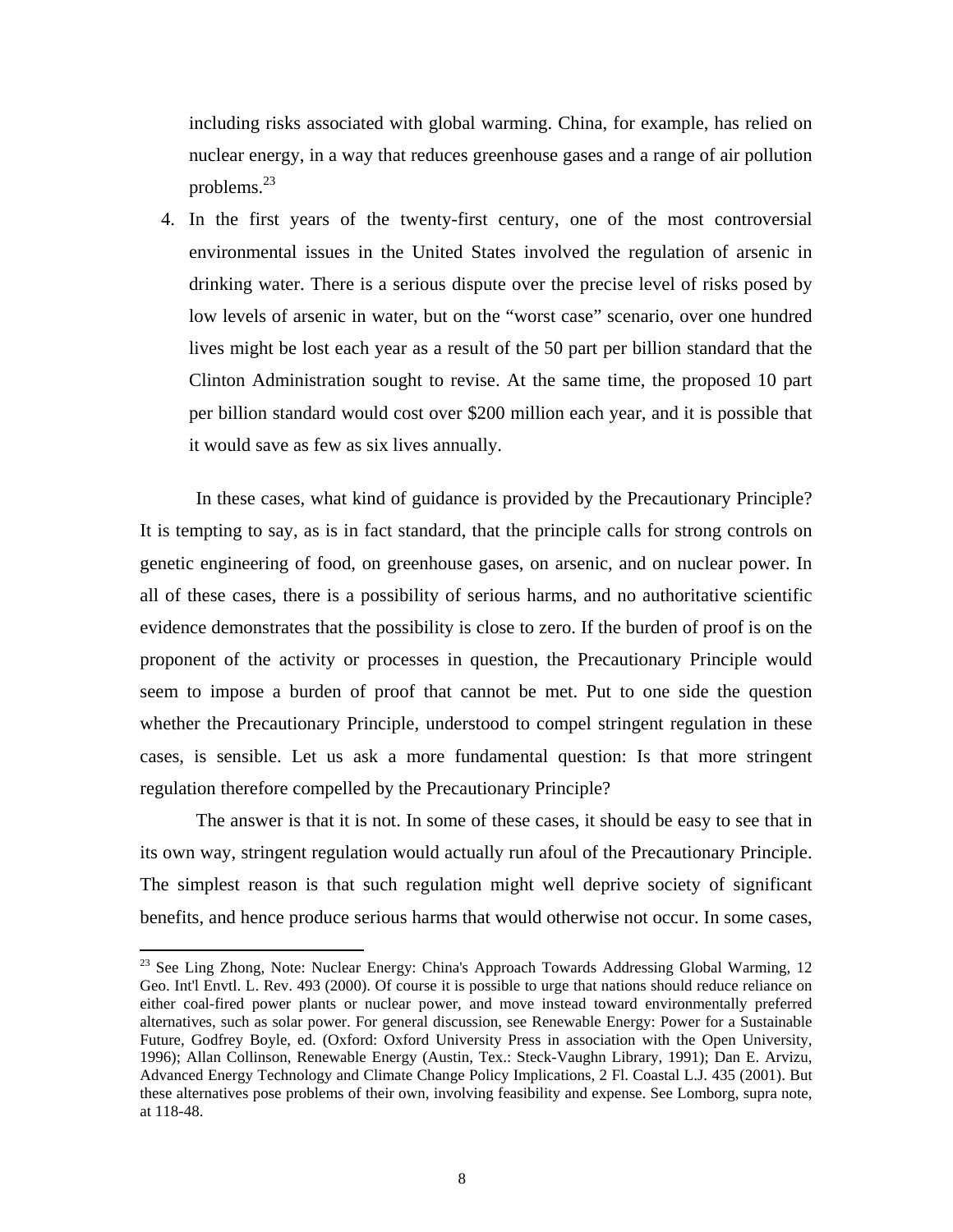regulation eliminates the "opportunity benefits" of a process or activity, and thus causes preventable deaths. If this is so, regulation is hardly precautionary. Consider the "drug lag," produced whenever the government takes a highly precautionary approach to the introduction of new medicines and drugs onto the market. If a government insists on such an approach, it will protect people against harms from inadequately tested drugs; but it will also prevent people from receiving potential benefits from those very drugs. Is it "precautionary" to require extensive premarketing testing, or to do the opposite?

In the context of medicines to prevent AIDS, those who favor "precautions" have asked governments to reduce the level of premarketing testing, precisely in the interest of health. The United States, by the way, is more precautionary about new medicines than are most European nations. But by failing to allow such medicines on the market, the United States fails to take precautions against the illnesses that could be reduced by speedier procedures.

Or consider the continuing debate over whether certain antidepressants impose a (small) risk of breast cancer.<sup>24</sup> A precautionary approach might seem to caution against use of such antidepressants because of their carcinogenic potential. But the failure to use those depressants might well impose risks of its own, certainly psychological and possibly even physical (because psychological ailments are sometimes associated with physical ones as well). Or consider the decision, by the Soviet Union, to evacuate and relocate more than 270,000 people in response to the risk of adverse effects from the Chernobyl fallout. It is not clear that on balance, this massive relocation project was justified on health grounds: "A comparison ought to have been made between the psychological and medical burdens of this measure (anxiety, psychosomatic diseases, depression and suicides) and the harm that may have been prevented.<sup> $25$ </sup> More generally, a sensible government might want to ignore the small risks associated with low levels of

<span id="page-10-0"></span><sup>&</sup>lt;sup>24</sup> See Judith P. Kelly et al., Risk of Breast Cancer According to Use of Antidepressants, Phenothiazines, and Antihistamines, 150 Am. J. Epidemiology 861 (1999); C.R. Sharpe et al., The Effects of Tricyclic Antidepressants on Breast Cancer Risk, 86 Brit. J. of Cancer 92 (2002).

<span id="page-10-1"></span><sup>25</sup> Maurice Tubiana, Radiation Risks in Perspective: Radiation-Induced Cancer Among Cancer Risks, 39(1) Radiat. Environ. Biophy. 3, 8-10 (2000).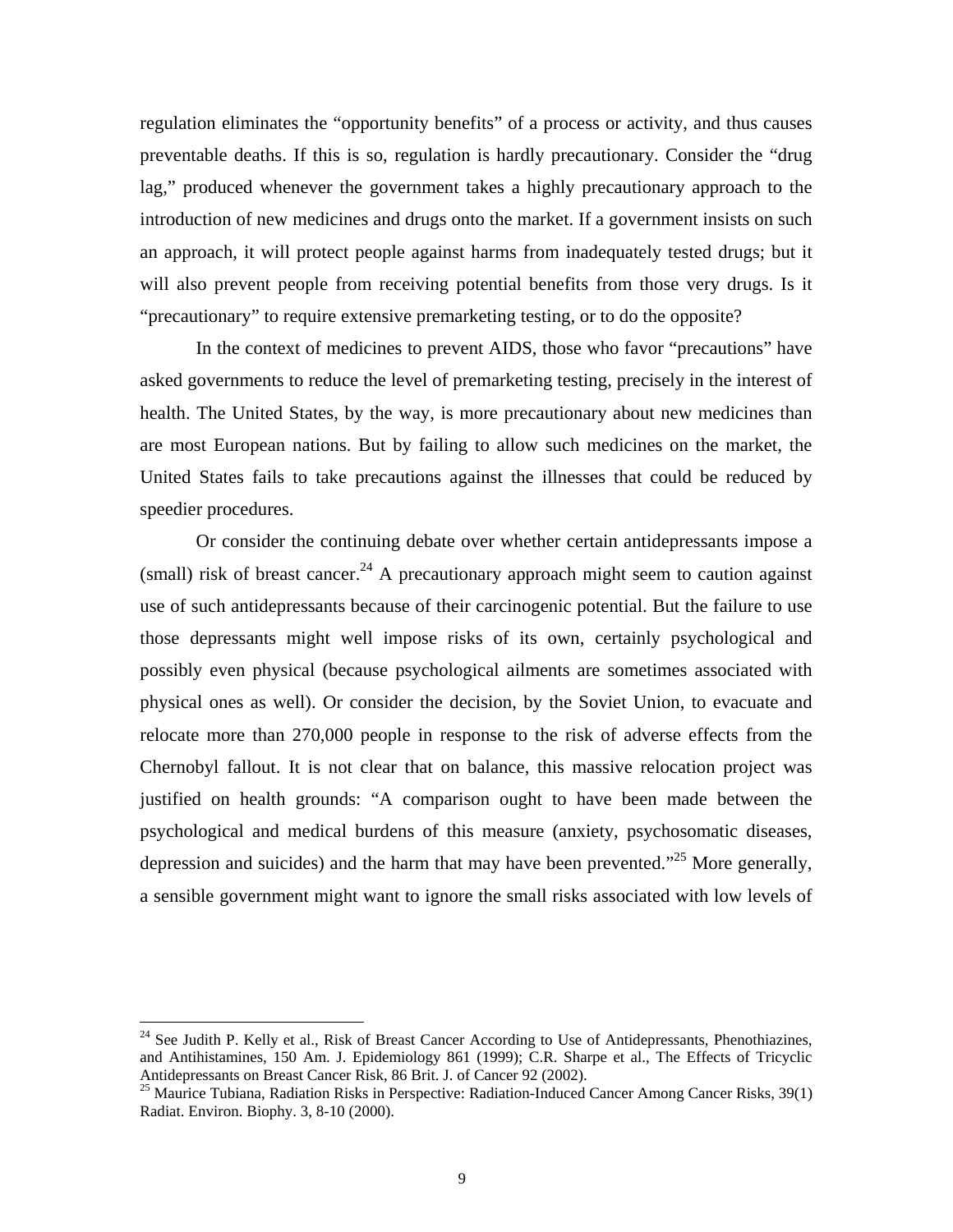radiation, on the ground that precautionary responses are likely to cause fear that outweighs any health benefits from those responses.[26](#page-11-0)

Or consider a more general question about how to handle low-level toxic agents, including carcinogens. Do such agents cause adverse effects? If we lack clear evidence, it might seem "precautionary" to assume that they do, and hence to assume, in the face of uncertainty, that the dose-response curve is linear and without safe thresholds. $27$  In the United States, this is the default assumption of the Environmental Protection Agency. But is this approach unambiguously precautionary? Considerable evidence suggests that many toxic agents that are harmful at high levels are actually beneficial at low levels.<sup>28</sup> Thus "hormesis" is a dose-response relationship in which low doses stimulate desirable effects and high doses inhibit them. When hormesis is involved, government use of a linear dose-response curve, assuming no safe thresholds, will actually cause mortality and morbidity effects. Which default approach to the dose-response curve is precautionary? To raise this question is not to take any stand on whether some, many, or all toxic agents are beneficial or instead harmful at very low doses. It is only to say that the simultaneous possibility of benefits at low levels and of harms at low levels makes the Precautionary Principle paralyzing. The principle requires use of a linear, non-threshold model; but it simultaneously condemns use of that very model. For this and other reasons, unreflective use of the Precautionary Principle, it has been argued, threatens to increase rather than decrease the risks associated with food.<sup>29</sup>

Or consider the case of genetic modification of food. Many people believe that a failure to allow genetic modification might well result in numerous deaths, and a small probability of many more. The reason is that genetic modification holds out the promise of producing food that is both cheaper and healthier—resulting, for example, in "golden

<span id="page-11-0"></span><sup>&</sup>lt;sup>26</sup> Id. For some counterevidence in an important context, see Lennart Hardell et al., Further Aspects on Cellular and Cordless Telephones and Brain Tumours, 22 Intl. J. Oncology 399 (2003) (discussing

<span id="page-11-1"></span><sup>&</sup>lt;sup>27</sup> For criticism of the linearity assumption, see Maurice Tubiana, Radiation Risks in Perspective: Radiation-Induced Cancer Among Cancer Risks,  $39(1)$  Radiat. Environ. Biophy. 3, 8-9 (2000).

<span id="page-11-2"></span><sup>&</sup>lt;sup>28</sup> See Edward J. Calabrese and Linda A. Baldwin, Hormesis: The Dose Response Revolution, 43 Annu. Rev. Pharmacol. Toxicol. 175 (2003); Edward J. Calabrese and Linda A. Baldwin, The Hormetic Dose-Response Model Is More Common Than the Threshold Model in Toxicology, 71 Toxcol. Sciences 246 (2003).

<span id="page-11-3"></span><sup>&</sup>lt;sup>29</sup> J.C. Hanekamp et al., Chloramphenicol, Food Safety, and Precautionary Thinking in Europe, 6 Env. Liability 209 (2003).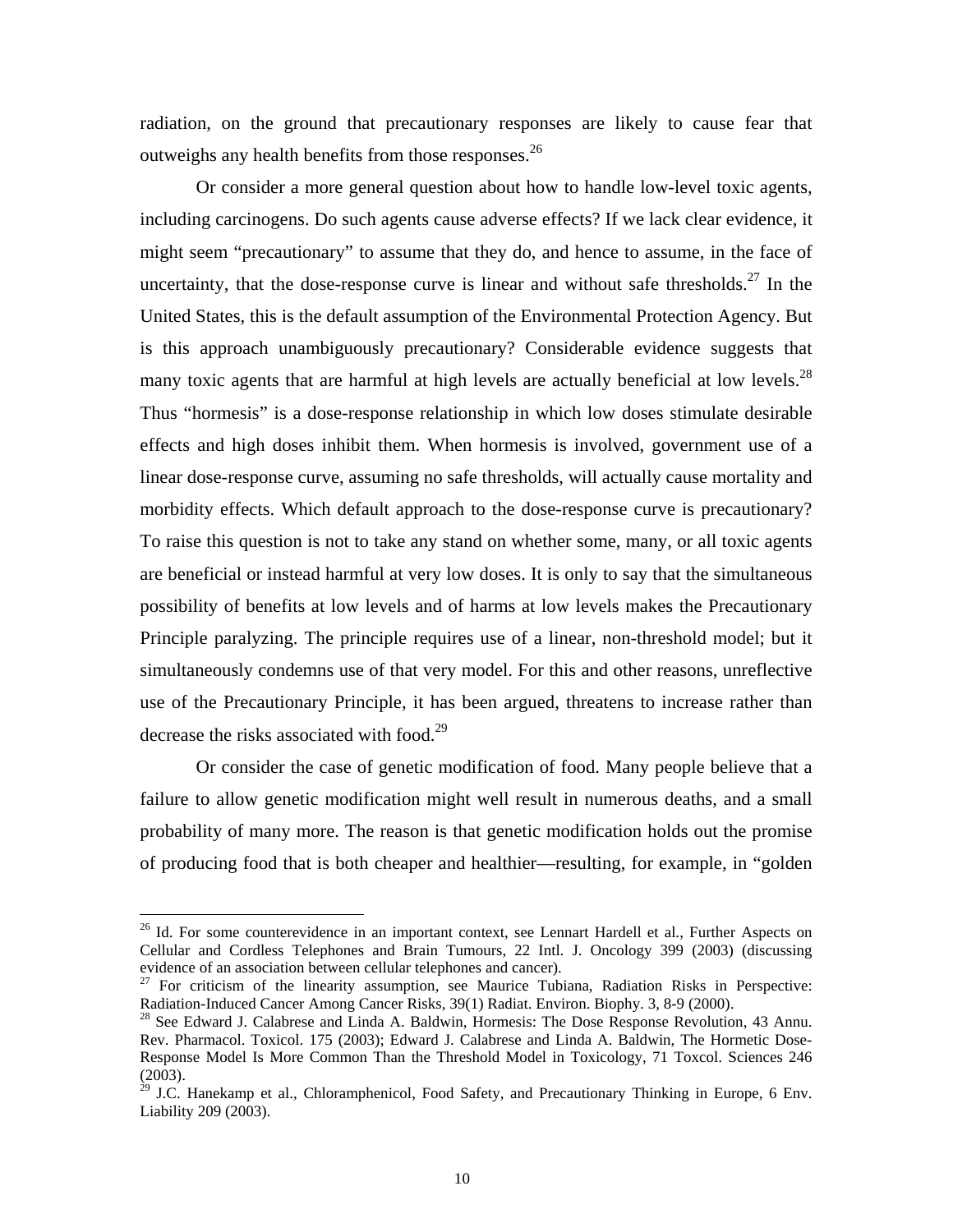rice," which might have large benefits in developing countries. My point is not that genetic modification will likely have those benefits, or that the benefits of genetic modification outweigh the risks. The claim is only that if the Precautionary Principle is taken literally, it is offended by regulation as well as by nonregulation.

The example suggests that regulation sometimes violates the Precautionary Principle because it gives rise to *substitute risks*, in the form of hazards that materialize, or are increased, as a result of regulation.<sup>30</sup> Consider the case of DDT, often banned or regulated in the interest of reducing risks to birds and human beings. The problem with such bans is that in poor nations, they eliminate what appears to be the most effective way of combating malaria—and thus significantly undermine public health.<sup>31</sup> Or consider the United States Environmental Protection Agency's effort to ban asbestos,  $32$  a ban that might well seem justified or even compelled by the Precautionary Principle. The difficulty, from the standpoint of that very principle, is that substitutes for asbestos also carry risks. The problem is pervasive. In the case of arsenic, the Administrator of the Environmental Protection Agency expressed concern that aggressive regulation, by virtue of its cost, will lead people to cease using local water systems and to rely on private wells, which have high levels of contamination.<sup>33</sup> If this is so, stringent arsenic regulation violates the Precautionary Principle no less than less stringent regulation does. This is a common situation, for opportunity benefits and substitute risks are the rule, not the exception.<sup>34</sup>

<span id="page-12-0"></span><sup>&</sup>lt;sup>30</sup> See the discussion of risk-related tradeoffs in John Graham & Jonathan Wiener, Risk vs. Risk (Cambridge, Mass.: Harvard University Press, 1995); Cass R. Sunstein, Health-Health Tradeoffs, in Cass R. Sunstein, Risk and Reason, 133-52 (Cambridge: Cambridge University Press, 2002).<br><sup>31</sup> See Goklany, supra note, at 13-27.<br><sup>32</sup> See Corrosion Proof Fittings v. EPA, 947 F.2d 1201 (5<sup>th</sup> Cir., 1991).<br><sup>33</sup> "But we have see

<span id="page-12-1"></span>

<span id="page-12-2"></span>

<span id="page-12-3"></span>at up to 700 and more parts per billion, where the cost of remediation has forced water companies to close, leaving people with no way to get their water, save dig wells. And then they are getting water that's even worse than what they were getting through the water company." Christine Todd Whitman, Administrator, U.S. Environmental Protection Agency, in interview by Robert Novak & Al Hunt, *CNN Evans, Novak, Hunt & Shields*, Cable News Network, (April 21, 2001).<br><sup>34</sup> Note also that some regulation will have ancillary benefits, by reducing risks other than those that are

<span id="page-12-4"></span>specifically targeted. For a valuable discussion, see Samuel J. Rascoff & Richard L. Revesz, The Biases of Risk Tradeoff Analysis, 69 U. Chi. L. Rev. 1763 (2002).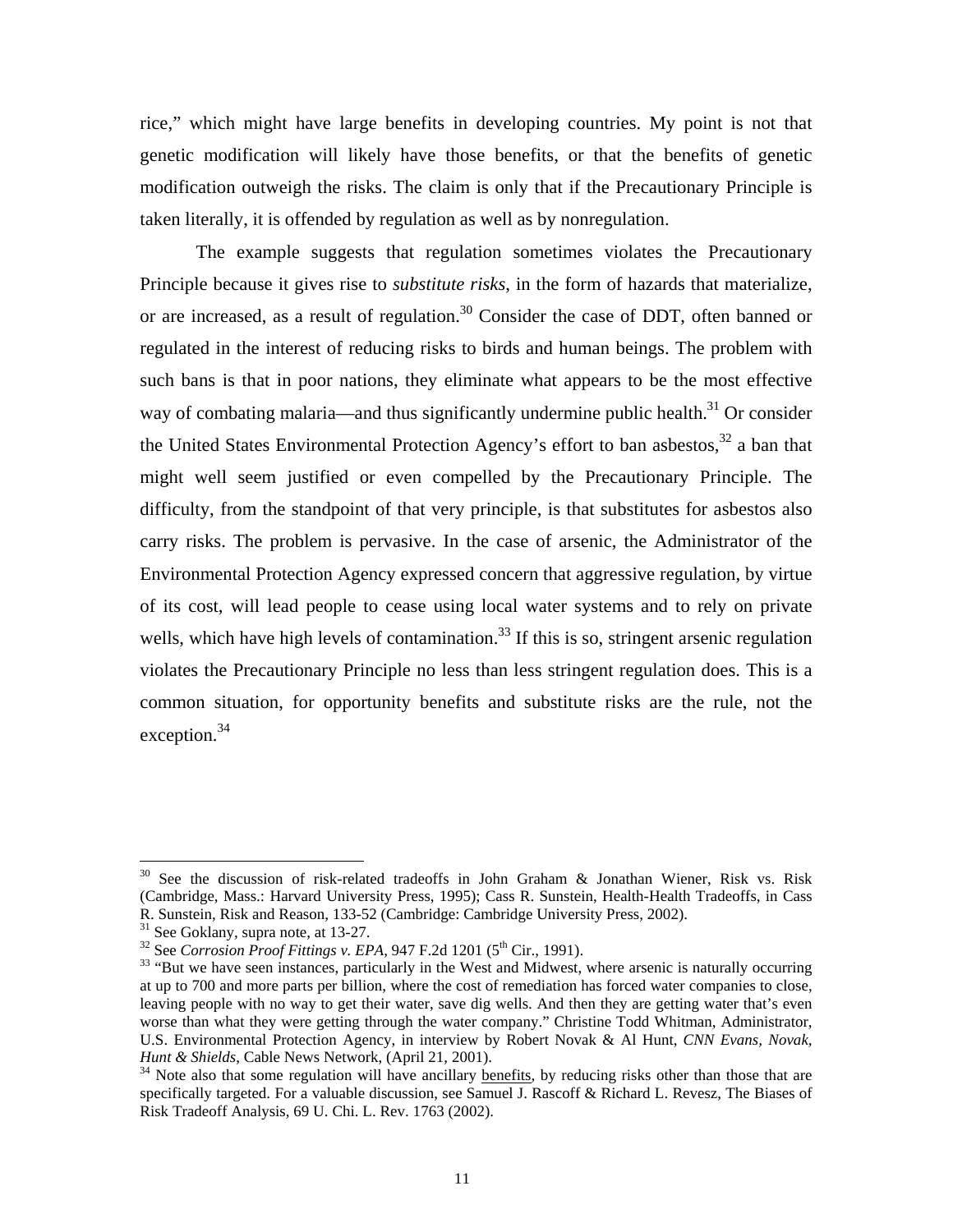<span id="page-13-5"></span>It is possible to go much further. A great deal of evidence suggests the possibility that an expensive regulation can have adverse effects on life and health.<sup>35</sup> It has been urged that a statistical life can be lost for every expenditure of \$7 million<sup>36</sup>; one study suggests that an expenditure of \$15 million produces a loss of life.<sup>37</sup> Another suggests that poor people are especially vulnerable to this effect—that a regulation that reduces wealth for the poorest 20% of the population will have twice as large a mortality effect as a regulation that reduces wealth for the wealthiest  $20\%$ <sup>38</sup> To be sure, both the phenomenon and the underlying mechanisms are disputed.<sup>39</sup> I do not mean to accept any particular amount here, or even to suggest that there has been an unambiguous demonstration of an association between mortality and regulatory expenditures. The only point is that reasonable people believe in that association. It follow that a multimillion dollar expenditure for "precaution" has—as a worst case scenario—significant adverse health effects, with an expenditure of \$200 million as leading to perhaps as many as twenty to thirty lives lost.

This point makes the Precautionary Principle hard to implement not merely where regulation removes "opportunity benefits," or introduces or increases substitute risks, but in any case in which the regulation costs a significant amount. If this is so, the Precautionary Principle, for that very reason, raises doubts about many regulations. If the principle argues against any action that carries a small risk of imposing significant harm, then we should be reluctant to spend a lot of money to reduce risks, simply because those expenditures themselves carry risks. Here is the sense in which, the Precautionary Principle, taken for all that it is worth, is paralyzing: It stands as an obstacle to regulation and nonregulation, and to everything in between.<sup>40</sup>

<span id="page-13-0"></span> $35$ Ralph Keeney, Mortality Risks Induced by Economic Expenditures, 10 Risk Anal. 147 (1990); Randall Lutter & John F. Morrall, III, Health-Health Analysis: A New Way to Evaluate Health and Safety Regulation, 8(1) J. Risk & Uncertainty 43, 49 table 1 (1994). <sup>36</sup> See Keeney, supra note 72.

<span id="page-13-1"></span>

<span id="page-13-2"></span><sup>&</sup>lt;sup>37</sup> See Robert W. Hahn et al., Do Federal Regulations Reduce Mortality? (Washington, D.C.: American Enterprise Institute, 2000).

<span id="page-13-3"></span><sup>38</sup> See Kenneth S. Chapman & Govind Hariharan, Do Poor People Have a Stronger Relationship Between Income and Mortality Than the Rich? Implications of Panel Data for Health-Health Analysis, 12 J. Risk & Uncertainty 51, 58-63 (1996).

<span id="page-13-4"></span><sup>&</sup>lt;sup>39</sup>See Randall Lutter & John F. Morrall, III, Health-Health Analysis: A New Way to Evaluate Health and Safety Regulation, 8 J. Risk & Uncertainty 43, 49 table 1 (1994).

 $40$  It is possible, however, to understand the Precautionary Principle in a narrower way, one that focuses on catastrophic risks under conditions of uncertainty; on irreversible harm; and on margins of safety for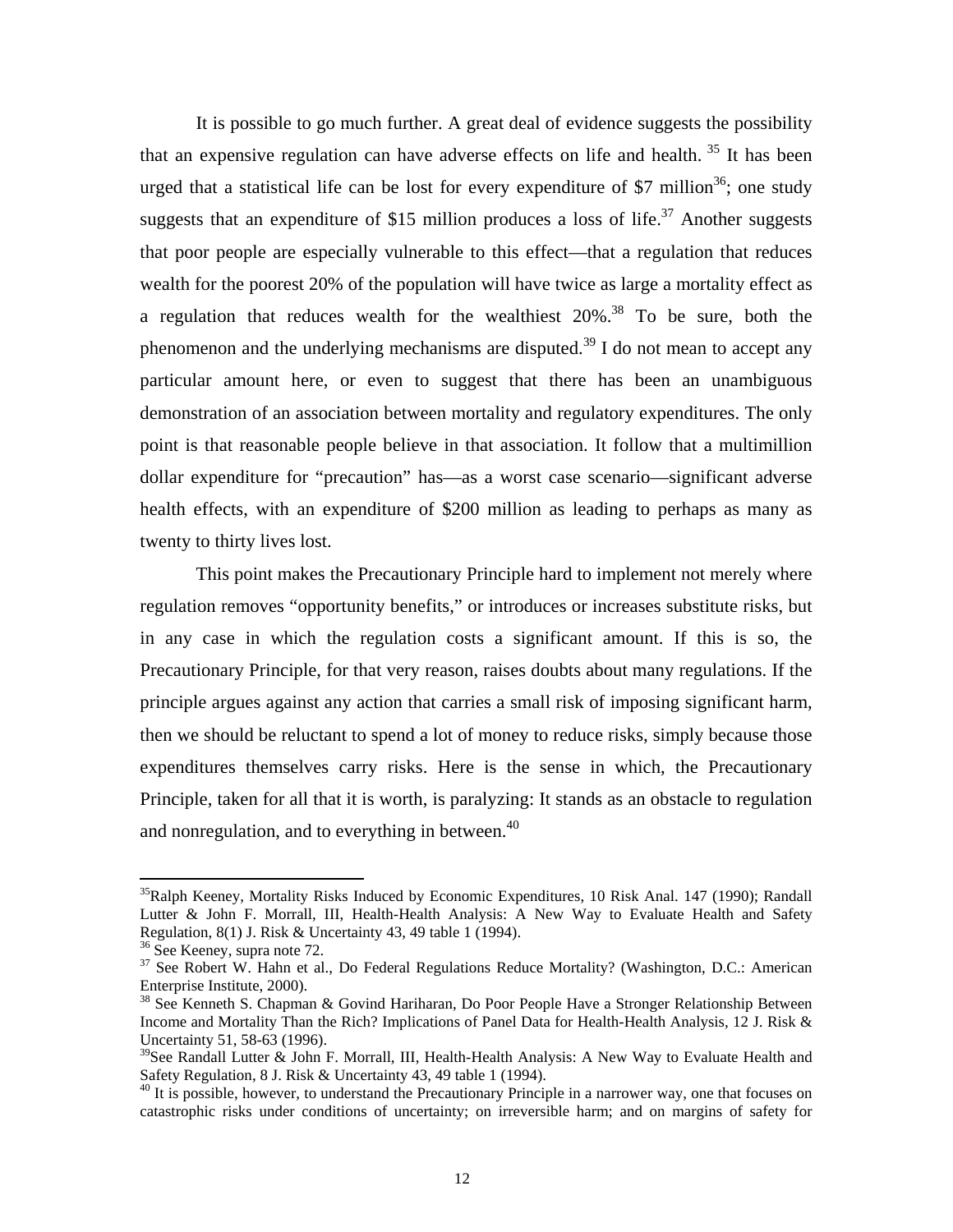It should now be easier to understand my earlier suggestion that despite its formal enthusiasm for the Precautionary Principle, European nations are not "more precautionary" than the United States. Simply as a logical matter, societies, like individuals, cannot be highly precautionary with respect to all risks. Each society and each person must select certain risks for special attention. In these respects, the selectivity of precautions is not merely an empirical fact; it is a conceptual inevitability. Comparing Europe to the United States, Jonathan Wiener and Michael Rogers have demonstrated this point empirically.<sup>41</sup> In the early twenty-first century, for example, the United States appears to take a highly precautionary approach to the risks associated with abandoned hazardous waste dumps and terrorism, but not to take a highly precautionary approach to the risks associated with global warming, indoor air pollution, poverty, poor diet, and obesity. It would be most valuable to attempt to see which nations are especially precautionary with respect to which risks, and also to explore changes over time.

A nation-by-nation study commissioned by the German Federal Environmental Agency goes so far as to conclude that there are two separate camps in the industrialized world: "precaution countries" (Germany, Sweden, the Netherlands, and the United States) and "protection countries" (Japan, France, and the United Kingdom).<sup>42</sup> But this conclusion seems to me ludicrously implausible. The universe of risks is far too large to permit categorizations of this kind. The most general point is that no nation is precautionary in general and costly precautions are inevitably taken against only those hazards that seem especially salient or insistent.<sup>43</sup> The problem with the Precautionary Principle is that it wrongly suggests that nations can and should adopt a general form of risk aversion.

#### **The Availability Heuristic**

I suggest that the Precautionary Principle becomes operational if and only if those who apply it wear blinders—only, that is, if they focus on some aspects of the regulatory situation but downplay or disregard others. But this suggestion simply raises an

particular kinds of risk. I do not explore these narrower versions here. For discussion, see Cass R. Sunstein, Laws of Fear: Beyond the Precautionary Principle (Cambridge University Press, forthcoming 2005).<br><sup>41</sup> See Wiener and Rogers, supra note.<br><sup>42</sup> See Sand, supra note, at 448.<br><sup>43</sup> See Vogel, supra note, at 570-71, for a demon

<span id="page-14-0"></span>

<span id="page-14-1"></span>

<span id="page-14-2"></span>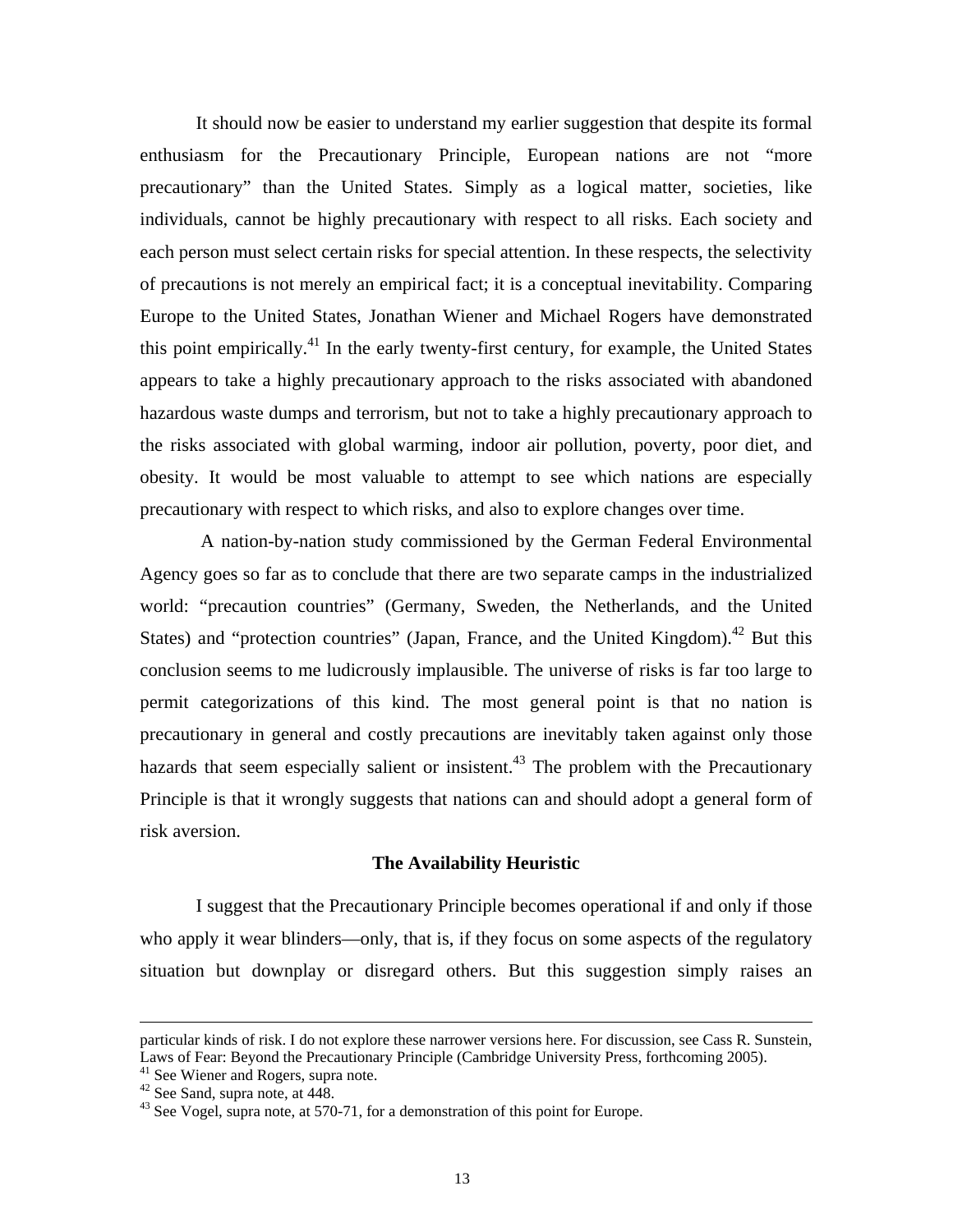additional question: What accounts for the particular blinders that underlie applications of the Precautionary Principle? What people's attention is selective, why is it selective in the way that it is? What might different nations, with quite different policies, all believe that they are being precautionary? Much of the answer, I contend, lies in an understanding of behavioral economics and cognitive psychology, which provide important clues to crosscultural differences in risk perception. The *availability heuristic* is the place to start.

It is well-established that in thinking about risks, people rely on certain heuristics, or rules of thumb, which serve to simplify their inquiry.<sup>44</sup> Heuristics typically work through a process of "attribute substitution," in which people answer a hard question by substituting an easier one.<sup>45</sup> Should we be fearful of nuclear power, terrorism, abduction of young children, mad cow disease, contaminated blood, or pesticides? When people use the availability heuristic, they assess the magnitude of risks by asking whether examples can readily come to mind.<sup>46</sup> If people can easily think of such examples, they are far more likely to be frightened than if they cannot. The availability heuristic illuminates the operation of the Precautionary Principle, by showing why some hazards will be on-screen and why others will be neglected. The availability heuristic also tells us a great deal about differences in risk perceptions across groups, cultures, and even nations.

For example, "a class whose instances are easily retrieved will appear more numerous than a class of equal frequency whose instances are less retrievable."<sup>47</sup> Consider a simple study showing people a list of well-known people of both sexes, and asking them whether the list contains more names of women or more names of men. In lists in which the men were especially famous, people thought that they were more names of men, whereas in lists in which the women were the more famous, people thought that there were more names of women. $48$ 

<span id="page-15-0"></span><sup>&</sup>lt;sup>44</sup> See Daniel Kahneman, Paul Slovic, & Amos Tversky, Judgment Under Uncertainty: Heuristics and Biases (Cambridge; New York: Cambridge Univ. Press, 1982).<br><sup>45</sup> See Daniel Kahneman & Shane Frederick, Representativeness Revisited: Attribute Substitution in

<span id="page-15-1"></span>Intuitive Judgment 49, 53 in Heuristics and Biases: The Psychology of Intuitive Judgment, Thomas Gilovich, Dale Griffin, & Daniel Kahneman, eds. (Cambridge: Cambridge Univ. Press, 2002).<br><sup>46</sup> See Amos Tversky & Daniel Kahneman, Judgment Under Uncertainty: Heuristics and Biases, in id. at 3,

<span id="page-15-2"></span><sup>11-14.</sup> 

<span id="page-15-3"></span> $^{47}$  Id. at 11.

<span id="page-15-4"></span> $48$  Id.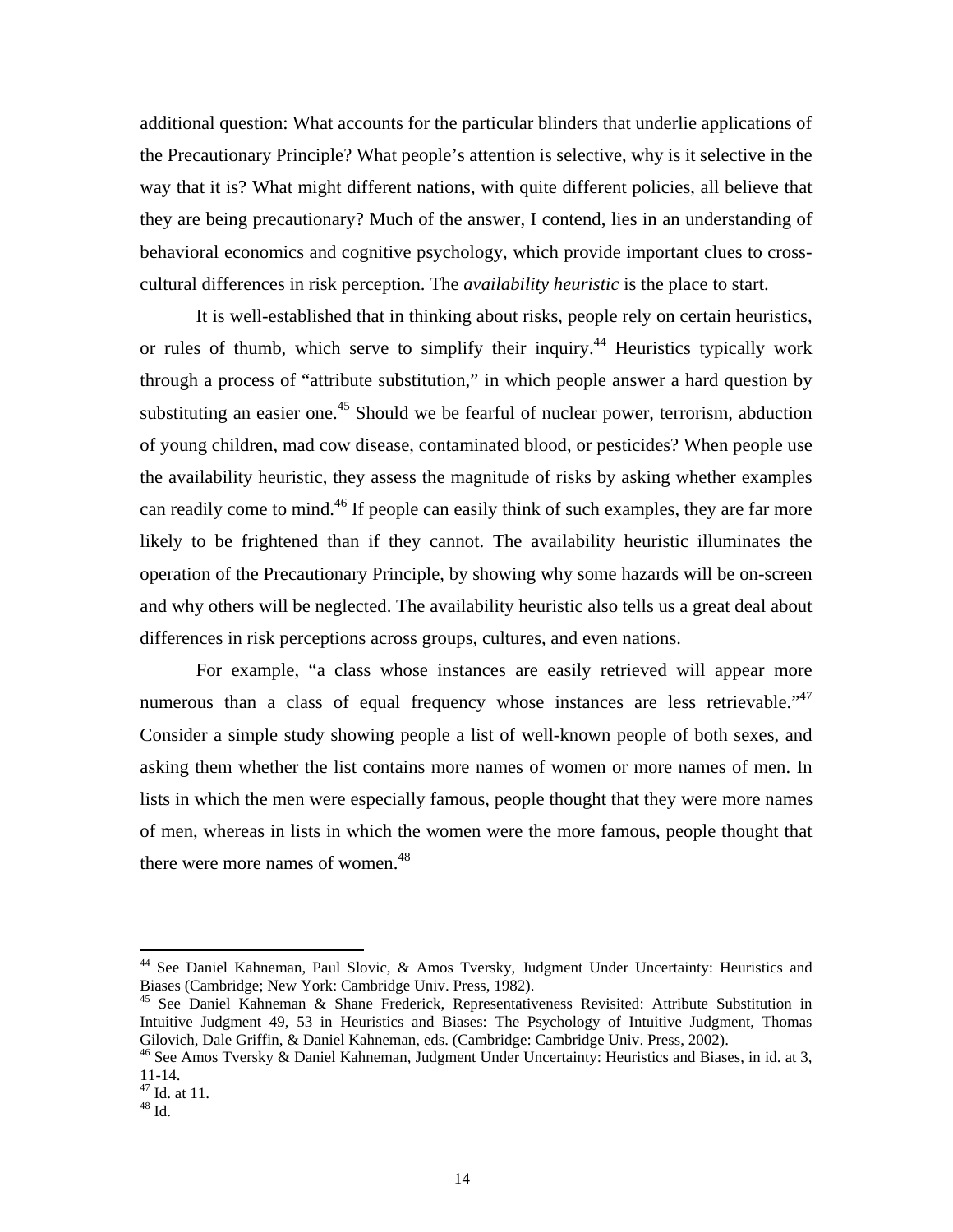This is a point about how *familiarity* can affect the availability of instances. A risk that is familiar, like that associated with terrorism, will be seen as more serious than a risk that is less familiar, like that associated with sun-bathing. But salience is important as well. "For example, the impact of seeing a house burning on the subjective probability of such accidents is probably greater than the impact of reading about a fire in the local paper."<sup>49</sup> So too, recent events will have a greater impact than earlier ones. The point helps explain differences across time and space in much risk-related behavior, including decisions to take precautions. Whether people will buy insurance for natural disasters is greatly affected by recent experiences.<sup>50</sup> If floods have not occurred in the immediate past, people who live on flood plains are far less likely to purchase insurance. In the aftermath of an earthquake, insurance for earthquakes rises sharply—but it declines steadily from that point, as vivid memories recede. Note that the use of the availability heuristic, in these contexts, is hardly irrational.<sup>51</sup> Both insurance and precautionary measures can be expensive, and what has happened before seems, much of the time, to be the best available guide to what will happen again. The problem is that the availability heuristic can lead to serious errors, in terms of both excessive fear and neglect.

What, in particular, produces availability? An intriguing essay attempts to test the effects of ease of *imagery* on perceived judgments of risk.<sup>52</sup> The study asked subjects to read about an illness (Hyposcenia-B) that "was becoming increasingly prevalent" on the local campus. In one condition, the symptoms were concrete and easy to imagine involving muscle aches, low energy, and frequent severe headaches. In another condition, the symptoms were vague and hard to imagine, involving an inflamed liver, a

<span id="page-16-0"></span> $^{49}$  Id.

<span id="page-16-2"></span><span id="page-16-1"></span>

<sup>&</sup>lt;sup>50</sup> Paul Slovic, The Perception of Risk 40 (London; Sterling, Va.: Earthscan Publications, 2000).<br><sup>51</sup> Kahneman and Tversky emphasize that the heuristics they identify "are highly economical and usually effective," but also that they "lead to systematic and predictable errors." See Amos Tversky & Daniel Kahneman, Judgment Under Uncertainty: Heuristics and Biases, in Judgment and Decision Making: An Interdisciplinary Reader 38, 55, Hal R. Arkes & Kenneth R. Hammond, eds. (Cambridge; New York: Cambridge Univ. Press, 1986). Gerd Gigenzer, among others, has emphasized that some heuristics can work extremely well, see Gerd Gigerenzer et al., Simple Heuristics That Make Us Smart (New York: Oxford Univ. Press, 1999); Gerd Gigerenzer, Adaptive Thinking: Rationality in the Real World (New York: Oxford Univ. Press, 2000), and used this point as a rejoinder to those who stress the errors introduced by heuristics and biases. I do not mean to take a stand on the resulting debates. Even if many heuristics mostly work well in daily life, a sensible government can do much better than to rely on them.<br><sup>52</sup> In Steven J. Sherman et al., Imagining Can Heighten or Lower the Perceived Likelihood of Contracting a

<span id="page-16-3"></span>Disease: The Mediating Effect of Ease of Imagery, in Heuristics and Biases: The Psychology of Intuitive Judgment 82, Thomas Gilovich et al., eds. (Cambridge; New York: Cambridge Univ. Press, 2002).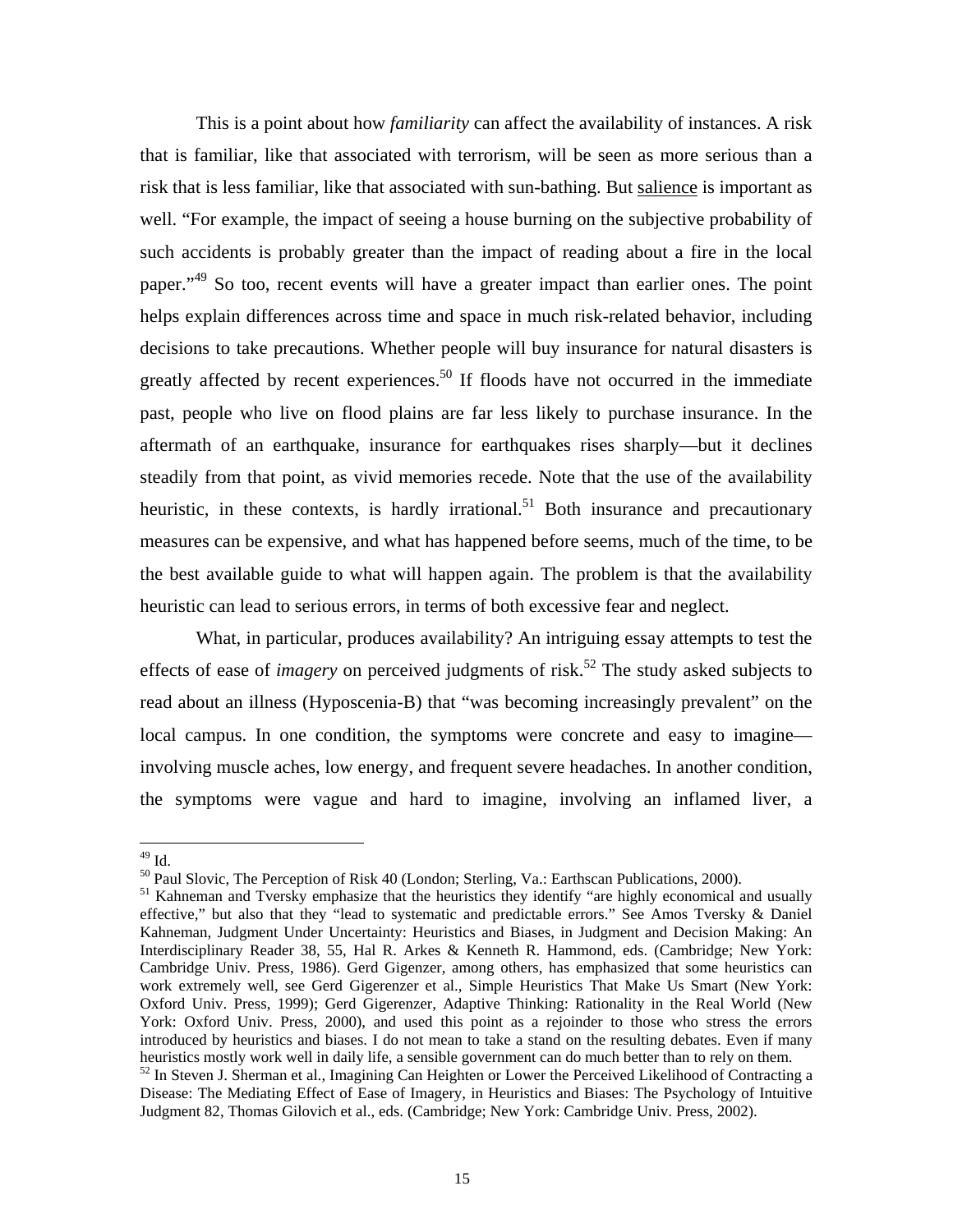malfunctioning nervous system, and a general sense of disorientation. Subjects in both conditions were asked to imagine a three-week period in which they had the disease and to write a detailed description of what they imagined. After doing so, subjects were asked to assess, on a ten-point scale, their likelihood of contracting the disease. The basic finding was that likelihood judgments were very different in the two conditions, with easily-imagined symptoms making people far more inclined to believe that they were likely to get the disease.

The availability heuristic helps to explains the operation of the Precautionary Principle and cross-national differences for a simple reason: Sometimes a certain risk, said to call for precautions, is cognitively available, whereas other risks, including those associated with regulation itself, are not. In many cases where the Precautionary Principle seems to offer guidance, the reason is that some of the relevant risks are available while others are barely visible. And if one nation is concerned with the risk of sunbathing and another is not, availability is likely to provide a large part of the reason. This, then, is my central hypothesis: Differences across nations, in the perception of risks, have a great deal to do with the operation of the availability heuristic.

To be sure, those differences are also motivated in large part by actual differences in risk levels. Fortunately, reality matters. Nations suffering from high levels of malaria are likely to perceive malaria risks as far greater than nations in which malaria is not a problem. Countries that face serious risks from contaminated blood will probably show greater fear of contaminated blood than countries in which contaminated blood is not a problem. But availability produces differences in perceptions that do not track differences in reality.

The study of cross-cultural risk perceptions remains in its infancy,  $5<sup>3</sup>$  and hence my claim must remain only a hypothesis, one that I cannot establish to be true. What is necessary, and what is lacking, is anything like comprehensive information about crosscultural risk perceptions, allowing us to test the role of availability. And we shall shortly see some complexities that bear on the adequacy of the availability hypothesis. But for now, consider some supportive evidence:

<span id="page-17-0"></span><sup>&</sup>lt;sup>53</sup> See Cross-Cultural Risk Perception: A Survey of Empirical Studies (Ortwin Renn and Bernd Rorhmann eds. 2000).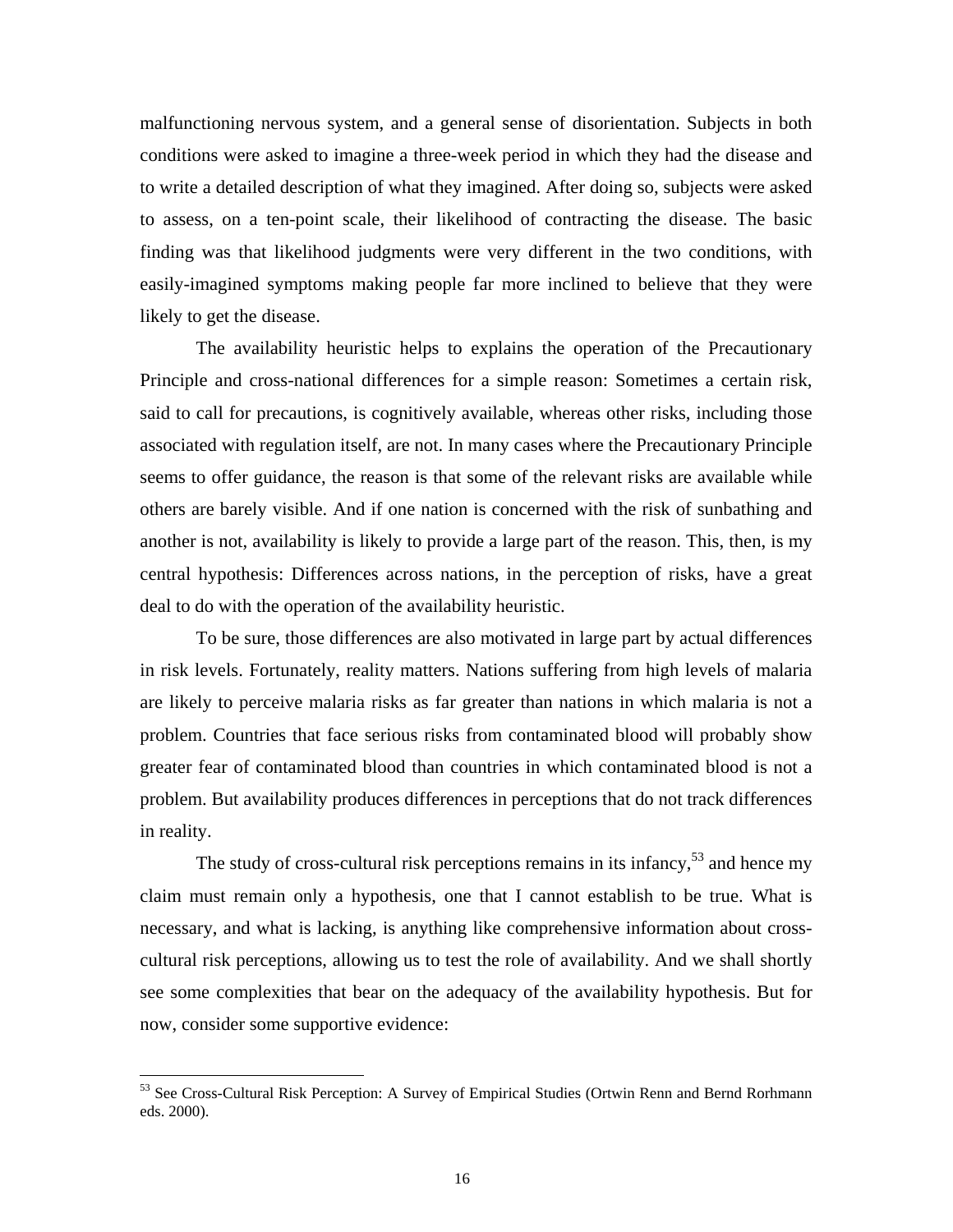- 1. Within the United States, public concern about risks usually does track changes in the actual fluctuations in those risks. But public concern outruns actual fluctuations in the important case of "panics," bred by vivid illustrations that do not reflect changes in levels of danger.<sup>54</sup> At certain points in the 1970s and 1980s, there were extreme leaps in concern about teenage suicides, herpes, illegitimacy, and AIDS—leaps that did not correspond to changes in the size of the problem. Availability, produced by "a particularly vivid case or new finding that receives considerable media attention," played a major role in those leaps in public concern.<sup>55</sup> Sometimes the concern led to unjustified precautions, as in the behavior of some parents who refused to allow their children to attend classes having students with signs of herpes.
- 2. Availability helps to explain the findings of a cross-national study of perceptions of risk associated with terrorism and SARS.<sup>56</sup> In that study, Americans perceived terrorism to be a far greater threat, to themselves and to others, than SARS; Canadians perceived SARS to be a greater threat, to themselves and to others, than terrorism. Americans estimated their chance of serious harm from terrorism as 8.27%, about four times as high as their estimate of their chance of serious harm from SARS (2.18%). Canadians estimated their chance of serious harm from SARS as 7.43%, significantly higher than their estimate for terrorism (6.04%). Notably, the figures for SARS were unrealistically high, especially for Canadians; the best estimate of the risk of contracting SARS, based on Canadian figures, was .0008% (and the chance of dying as a result less than .0002%). For obvious reasons, the objective risks from terrorism are much harder to calculate, but if it is estimated that the United States will suffer at least one terrorist attack each year with the same number of deaths as on September 11, the risk of death from terrorism is about .001%—a speculative number under the circumstances, but not an implausible place to start.

<span id="page-18-0"></span><sup>&</sup>lt;sup>54</sup> See George Loewenstein and Jane Mather, Dynamic Processes in Risk Perception, 3 J. Risk and Uncertainty 155 (1990).<br><sup>55</sup> Id. at 172.<br><sup>56</sup> See Neal Feigenson et al., Perceptions of Terrorism and Disease Risks: A Cross-National Comparison,

<span id="page-18-1"></span>

<span id="page-18-2"></span>

U. Cin. L. Rev. (forthcoming 2005).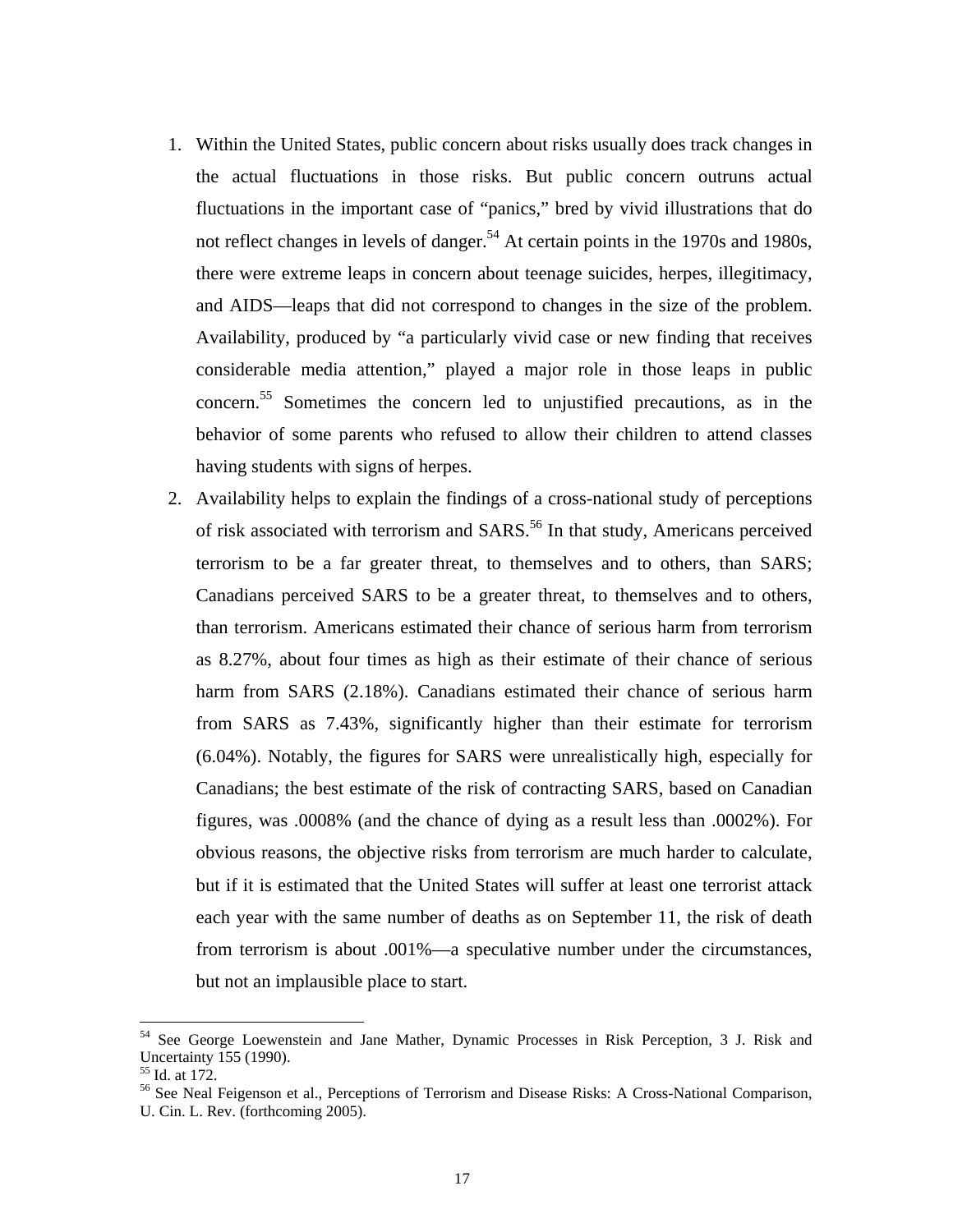The availability heuristic helps to account for these cross-national differences and for the generally exaggerated risk perceptions. In the United States, risks of terrorism have (to say the least) received a great deal of attention, producing a continuing sense of threat. But there have been no incidents of SARS, and the media coverage has been limited to events elsewhere—producing a degree of salience, but far lower than that associated with terrorism. In Canada, the opposite is the case. The high degree of public discussion of SARS cases, accompanied by readily available instances, produced an inflated sense of the numbers sufficiently inflated to exceed the same numbers from terrorism (certainly a salient risk in Canada, as in most nations post 9/11).

3. What accounts for people's perception of their risk of being infected with HIV? Why are some people and some groups largely unconcerned about that risk, while other people and groups are highly focused on with it? A study of rural Kenya and Malawi suggests that availability plays a critical role.<sup>57</sup> The authors find that risk perception is a product of discussions that "are often provoked by observing or hearing about an illness or death."<sup>58</sup> People "know in the abstract how HIV is transmitted and how it can be prevented," but they are unclear "about the advisability and effectiveness of the changes in sexual behavior that are recommended by experts.<sup>59</sup> Perceptions of the risk of HIV transition are very much a function of social networks, with pronounced changes in belief and behavior resulting from interactions with other people expressing a high level of concern. The effects of social networks are thus asymmetric, with substantial effects from having "at least one network partner who is perceived to have a great deal of concern about AIDS." The authors do not refer explicitly to the availability heuristic, but their findings are compatible with the suggestion that with respect to AIDS, risk perceptions are produced by availability.

<span id="page-19-0"></span> $57$  See Jere R. Behrman et al., Social Networks, HIV/AIDS, and Risk Perceptions (Feb, 18, 2003), available at ssrn.com.<br> $58$  Id. at 10.

<span id="page-19-1"></span>

<span id="page-19-2"></span><sup>59</sup> Id. at 18.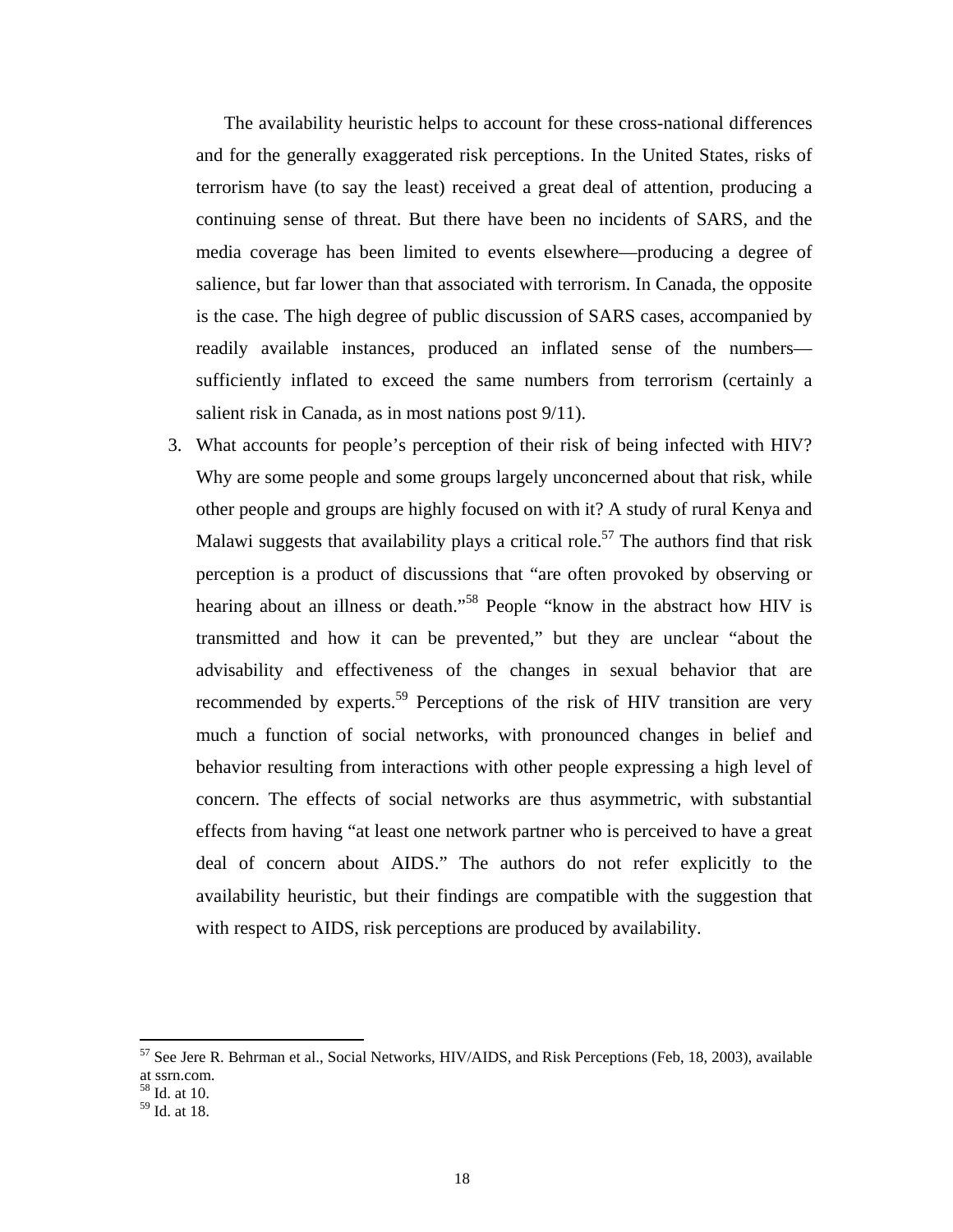- 4. A study of Bulgaria and Romania concludes that differences in levels of perceived risk "cannot be explained by differences in levels of real risk."[60](#page-20-0) Indeed, the content of media are "a more potent determinant of perceived risk than real risk."[61](#page-20-1) Cultural variables were not found to be crucial. In general, "perceived risk is a function of real risk and perhaps media risk rather than culturally contingent values and belief."<sup>[62](#page-20-2)</sup>
- 5. There are many commonalities between the risk perceptions of Americans and those of citizens of France.<sup>63</sup> But such differences as there are have a great deal to do with availability. Hence there is far more concern in France with genetically engineered bacteria, a risk with a high degree of publicity.<sup>64</sup> By contrast, Americans show far more concern in the United States with coal-fired power plants, with radon in home, and with sun-tanning—three much-publicized sources of risk. $65$
- 6. What accounts for the recent rise of precautionary thinking in Europe? Why have certain environmental and health risk achieved so much salience in England, France, and the European Union generally? A comprehensive study suggests that a few readily available incidents played a large role.<sup>66</sup> In the 1990s, a "wave of crises" involving food safety, above all mad cow disease, led to the deaths of about one hundred people, with especially large effects on public attitudes.<sup>67</sup> In a tribute to the operation of availability, the "regulatory failure associated with BSE significantly affected the attitude of the European public toward GM foods."[68 A](#page-20-8)n additional "scandal was the apparent failure of French government officials and doctors to protect haemopholiacs from blood contaminated with AIDS" virus, in a way that had large repercussions for public opinion in France.<sup>69</sup> The conclusion is

<span id="page-20-0"></span><sup>&</sup>lt;sup>60</sup> See Lennart Sjoberg et al., Risk Perception in Bulgaria and Romania, in id. at 147.<br><sup>61</sup> Id.  $\alpha$ <sup>62</sup> Id. at 178.

<span id="page-20-1"></span>

<span id="page-20-2"></span>

<span id="page-20-3"></span> $63$  Paul Slovic et al., Nuclear Power and the Public: A Comparative Study of Risk Perception in France and the United States, in Cross-Cultural Risk Perception 55 (Ortwin Renn and Bernd Rohrmann eds. 2000).<br><sup>64</sup> Id. at 74.

<span id="page-20-5"></span><span id="page-20-4"></span> $65$  Id.

<span id="page-20-6"></span><sup>&</sup>lt;sup>66</sup> See Vogel, supra note.<br><sup>67</sup> Id. at 568-69.<br><sup>68</sup> ID. at 569.<br><sup>69</sup> Id. at 570-71.

<span id="page-20-7"></span>

<span id="page-20-8"></span>

<span id="page-20-9"></span>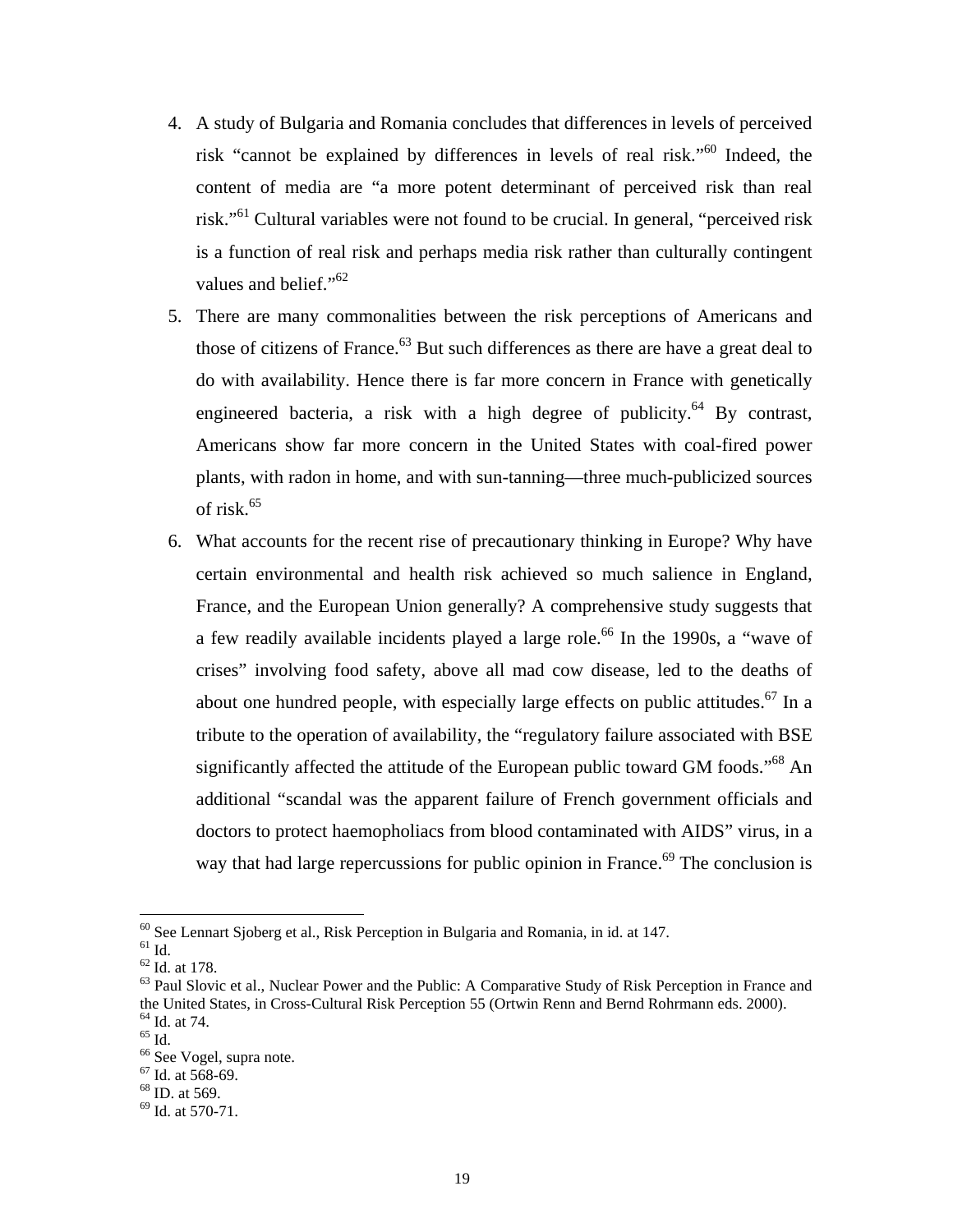that differences between European and American policies are not a product of deep-rooted cultural differences, but instead have a great deal to do with "widespread public perception of regulatory failures," often based on particular, vivid, and widely salient events. $\frac{70}{2}$  $\frac{70}{2}$  $\frac{70}{2}$ 

#### **Social Influences**

Thus far my emphasis has been on individual cognition. But to say the least, the availability heuristic does not operate in a social vacuum. What is readily "available" to some individuals, groups, cultures, and nations will not be available to all. Within the United States, many of those who favor gun control legislation have "available" a set of incidents in which such legislation would have avoided unnecessary deaths; many of those who reject such legislation are alert to incidents in which private gun ownership allowed people to fend off criminal violence.<sup>71</sup> Obviously both government and the media make some risks appear particularly salient. Consider President George W. Bush's plea: "Imagine those 19 hijackers [involved in the 9/11 attacks] with other weapons and plans, this time armed by Saddam Hussein. It would take one vial, one canister, one crate slipped into this country to bring a day of horror like none we have ever known." Environmentalists, in and out of government, operate in the same way, focusing public attention on potentially catastrophic harms. Well-organized private groups play a central role in activating public concern.

The question suggests the need to attend to the social and cultural dimensions of fear and risk perception. In many cases of high-visibility, low-probability dangers, such as sniper attacks, shark attacks, contaminated blood, and the kidnapping of young girls, the sources of availability are not obscure. The mass media focus on those risks; people communicate their fear and concern to one another; the widespread fact of fear and concern increases media attention; and the spiral continues until people move on. Hence the "risk of the month" syndrome, familiar in many societies, stems from the interaction between availability and social influences. Much of the time, however, what is available and salient to some is not available and salient to all. For example, many of those who

<span id="page-21-0"></span><sup>&</sup>lt;sup>70</sup> Id. at 580.

<span id="page-21-1"></span> $71$  See Dan M. Kahan & Donald Braman, More Statistics, Less Persuasion: A Cultural Theory of Gun-Risk Perceptions, 151 U. Pa. L. Rev. 1291 (2003).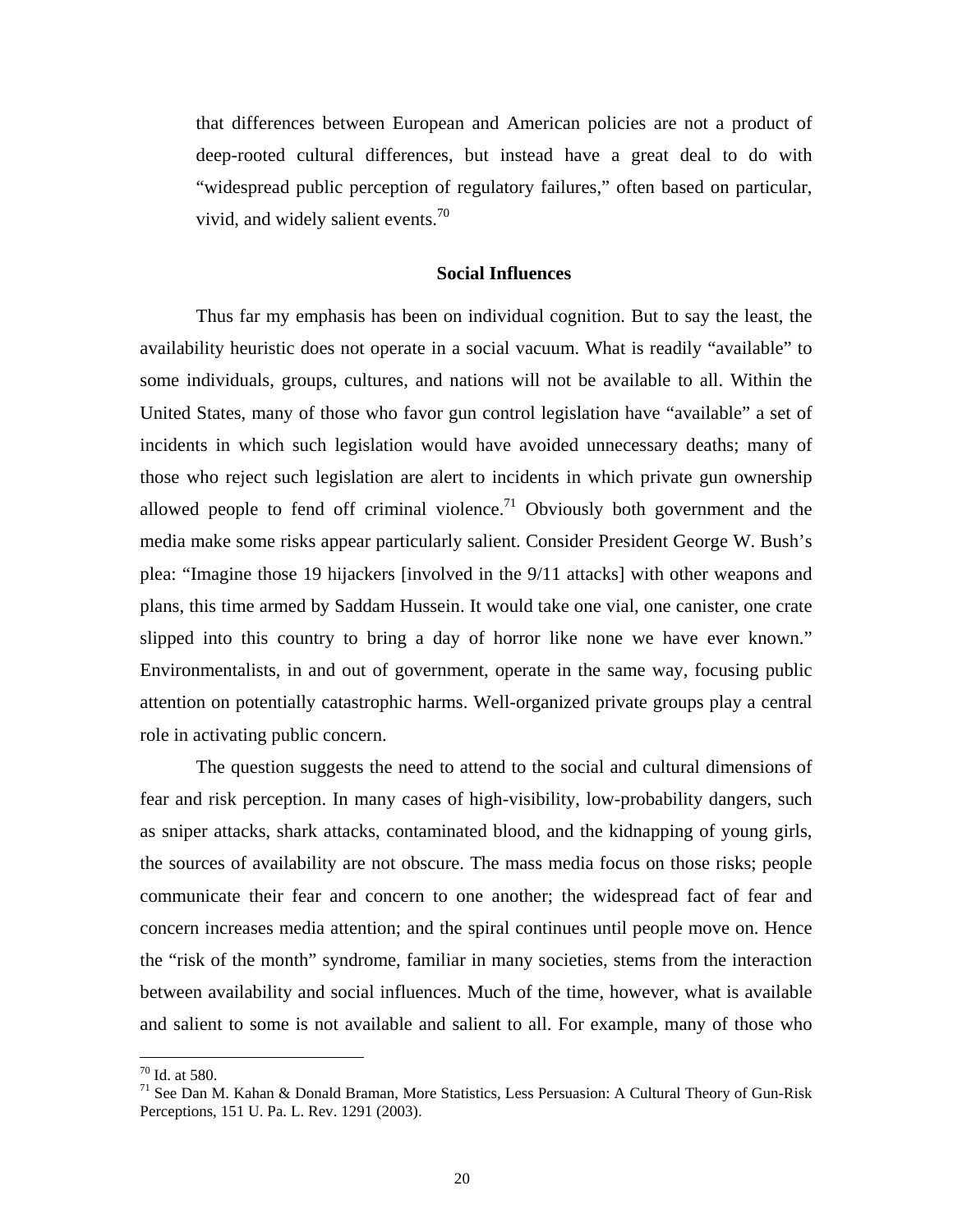endorse the Precautionary Principle focus on cases in which the government failed to regulate some environmental harm, demanding irrefutable proof, with the consequence being widespread illness and death. To such people, the available incidents require strong precautions in the face of uncertainty. But many other people, skeptical of the Precautionary Principle, focus on cases in which the government overreacted to weak science, causing large expenditures for little gain in terms of health or safety. To such people, the available incidents justify a measure of restraint in the face of uncertainty. Which cases will be available and to whom?

In any case people and cultures have different *predispositions*. These predispositions play a large role in determining which, of the numerous possibilities, is salient. If you are predisposed to be fearful of genetic modification of food, you are more likely to seek out, and to recall, incidents in which genetic modification was said to cause harm. If you are predisposed to fear electromagnetic fields, you will pay attention to apparent incidents in which electromagnetic fields have produced an elevated incidence of cancer. If you are predisposed to believe that most media scares are false or trumpedup, you will find cases in which public fears have been proved baseless. These are examples of individual predispositions, but undoubtedly cultural forces, some deep and some less so, help account for differences across nations.

Availability helps to determine beliefs, to be sure; but beliefs help to determine availability as well. Both beliefs and availability are endogenous to one another. When social and cultural forces interact with salience, to produce concern about one set of problems but not another, predispositions are crucial. It is in this sense that availability can be a product of forces that must be explained independently. But let us now turn to how availability spreads.

#### **Cascades**

Sometimes availability and salience are produced through social bandwagons or cascades, in which apparently representative anecdotes and gripping examples move rapidly from one person to another.<sup>72</sup> Consider a stylized example. Andrew hears of a

<span id="page-22-0"></span> $72$  Chip Heath et al., Emotional Selection in Memes: The Case of Urban Legends, 81 Journal of Personality & Social Psychology 1028 (2001); Chip Heath, Do People Prefer to Pass Along Good or Bad News? Valence and Relevance as Predictors of Transmission Propensity, 68 Organizational Behavior & Human Decision Processes 79 (1996).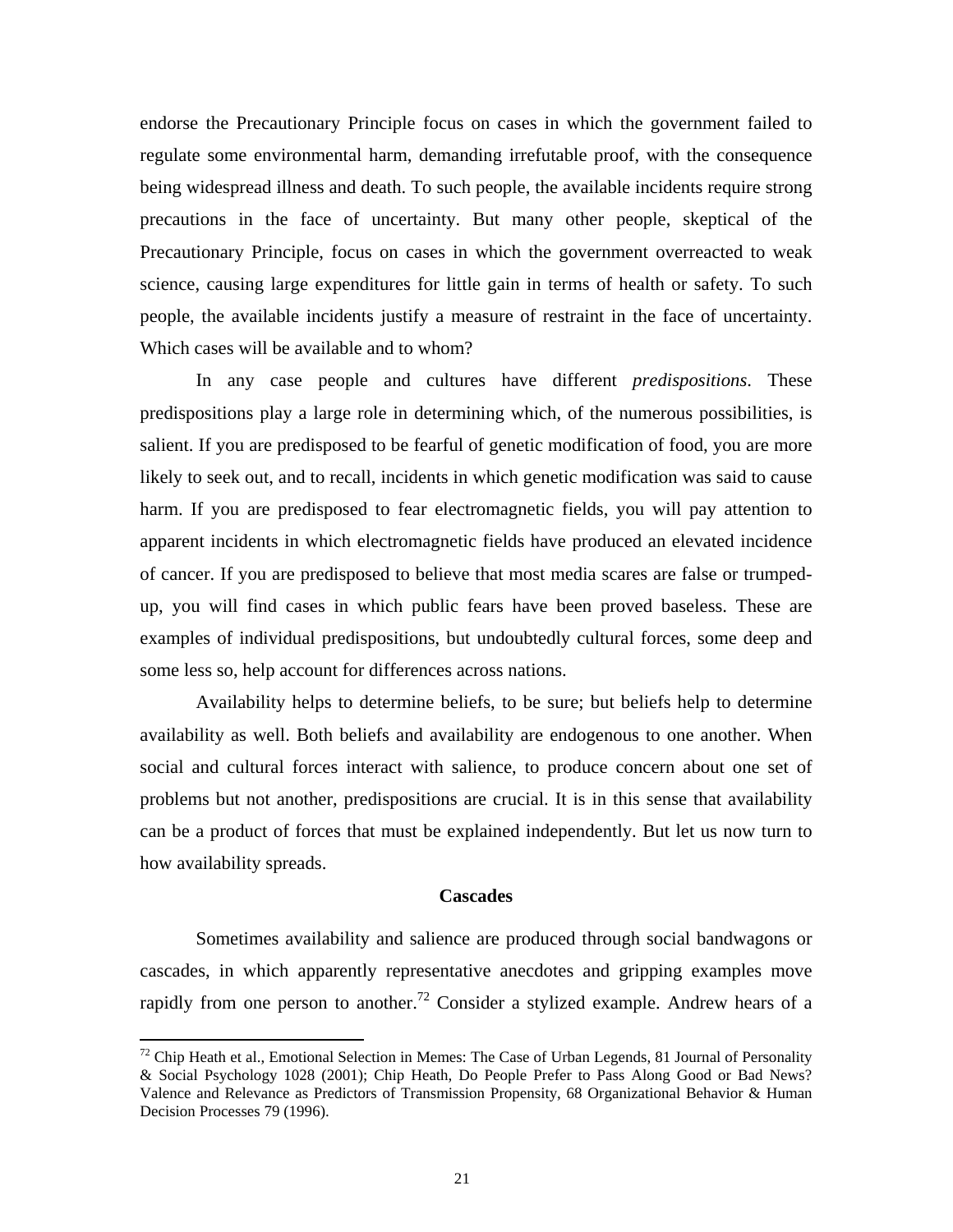dangerous event, which he finds to be revealing or illustrative. (The event might involve crime, terrorism, pesticides, environmental hazards, or threats to national security.) Andrew tells Barry, who would be inclined to see the event as not terribly informative, but who, learning Andrew's reaction, comes to believe that the event does indeed reveal a great deal, and that a serious threat exists. Carol would tend to discount the risk, but once she hears the shared opinion of Andrew and Barry, she is frightened as well. Deborah will have to have a great deal of private information to reject what has become the shared opinion of Andrew, Barry, and Carol.<sup>73</sup> Stylized though it is, the example shows that once several people start to take an example as probative, many people may come to be influenced by their opinion, giving rise to cascade effects. Cultural and even national differences can be explained partly in this way.

Among doctors dealing with risks and precautions, cascades are common. "Most doctors are not at the cutting edge of research; their inevitable reliance upon what colleagues have done and are doing leads to numerous surgical fads and treatment-caused illnesses. $174$  Thus an article in the prestigious New England Journal of Medicine explores "bandwagon diseases" in which doctors act like "lemmings, episodically and with a blind infectious enthusiasm pushing certain diseases and treatments primarily because everyone else is doing the same.<sup>75</sup> Some medical practices, including tonsillectomy, "seem to have been adopted initially based on weak information," and extreme differences in tonsillectomy frequencies (and other procedures) provide good evidence that cascades are at work.<sup>76</sup> Cross-cultural differences in medical practices can be explained in significant part through this route.

A distinctive feature of social cascades is that the people who participate in them are simultaneously amplifying the very social signal by which they are being influenced. By their very participation, those who join the cascade increase its size, making it more likely that others will join too. Unfortunately, cascades can lead people in mistaken

<span id="page-23-0"></span> $73$  See David Hirschleifer, The Blind Leading the Blind: Social Influence, Fads, and Informational Cascades, in The New Economics of Human Behavior 188, 193-4, Mariano Tommasi & Kathryn Ierulli, eds. (Cambridge: Cambridge University Press, 1995).

<span id="page-23-2"></span><span id="page-23-1"></span>

<sup>&</sup>lt;sup>74</sup> Hirshleifer, supra note, at 204.<br><sup>75</sup> John F. Burnham, Medical Practice a la Mode: How Medical Fashions Determine Medical Care, 317<br>New England Journal of Medicine 1220, 1201 (1987).

<span id="page-23-3"></span><sup>&</sup>lt;sup>76</sup> See Sushil Bikhchandani et al., Learning from the Behavior of Others: Conformity, Fads, and Informational Cascades, 12(3) J. Econ. Perspect. 151, 167 (1998).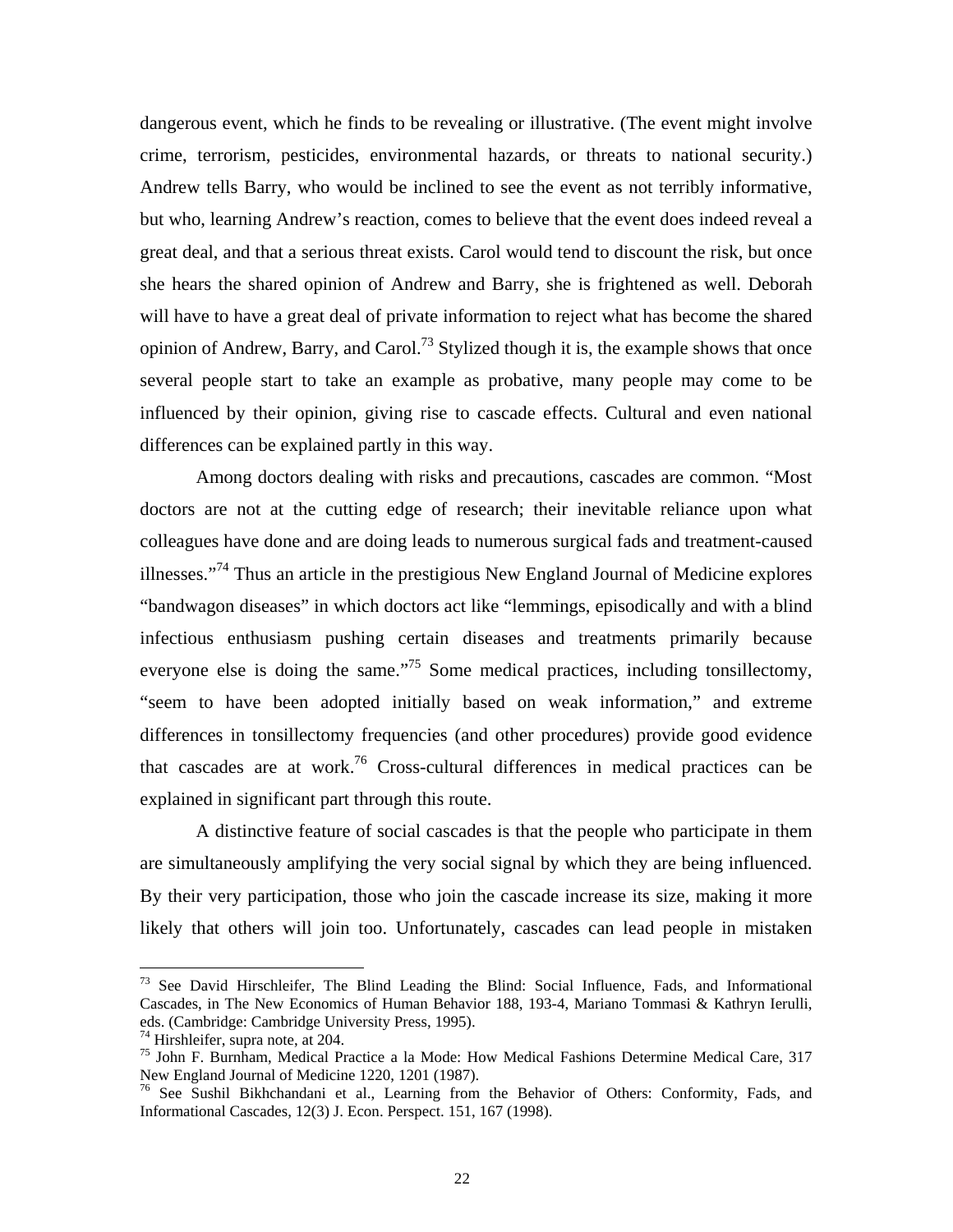directions, with a few "early movers" spurring social fear that does not match reality. In the example I have given, Andrew is having a large influence on the judgments of our little group, even though he may not, in fact, have accurate information about the relevant event. Barry, Carol, and Deborah might have some information of their own, perhaps enough to show that there is little reason for concern. But unless they have a great deal of confidence in what they do, they are likely to follow those who preceded them. The irony is that if most people are following others, then little information is provided by the fact that some or many seem to share a certain fear. Most are responding to the signals provided by others, unaware that those others are doing exactly the same thing. Of course corrections might well come eventually, but sometimes they are late.

In the domain of risks and precautions, "availability cascades" are responsible for many social beliefs.<sup>77</sup> A salient event, affecting people because it is available, tends to be repeated, leading to cascade effects, as the event becomes available to increasingly large numbers of people. The point is amplified by the fact that fear-inducing accounts, with high emotional valence, are especially likely to spread.<sup>78</sup> There is a general implication here. Because different social influences can be found in different communities, local variations are inevitable, with different examples becoming salient in each. Hence such variations—between say New York and Ohio, or England and the United States, or between Germany and France—might involve coincidence or small or random factors, rather than large-scale cultural differences. Different judgments within different social groups, with different "available" examples, owe their origin to social processes of this sort. Indeed the different reactions to nuclear power in France and the United States can be explained in large part in this way. And when some groups concentrate on cases in which guns increased violence, and others on cases in which guns decreased violence, availability cascades are a large part of the reason. Return to my epigraph: "Many Germans believe that drinking water after eating cherries is deadly; they also believe that

<span id="page-24-0"></span> $^{77}$  See Timur Kuran and Cass R. Sunstein, Availability Cascades and Risk Regulation, 51 Stan. L. Rev. 683  $(1999)$ .

<span id="page-24-1"></span><sup>&</sup>lt;sup>78</sup> See Heath et al., supra note 215.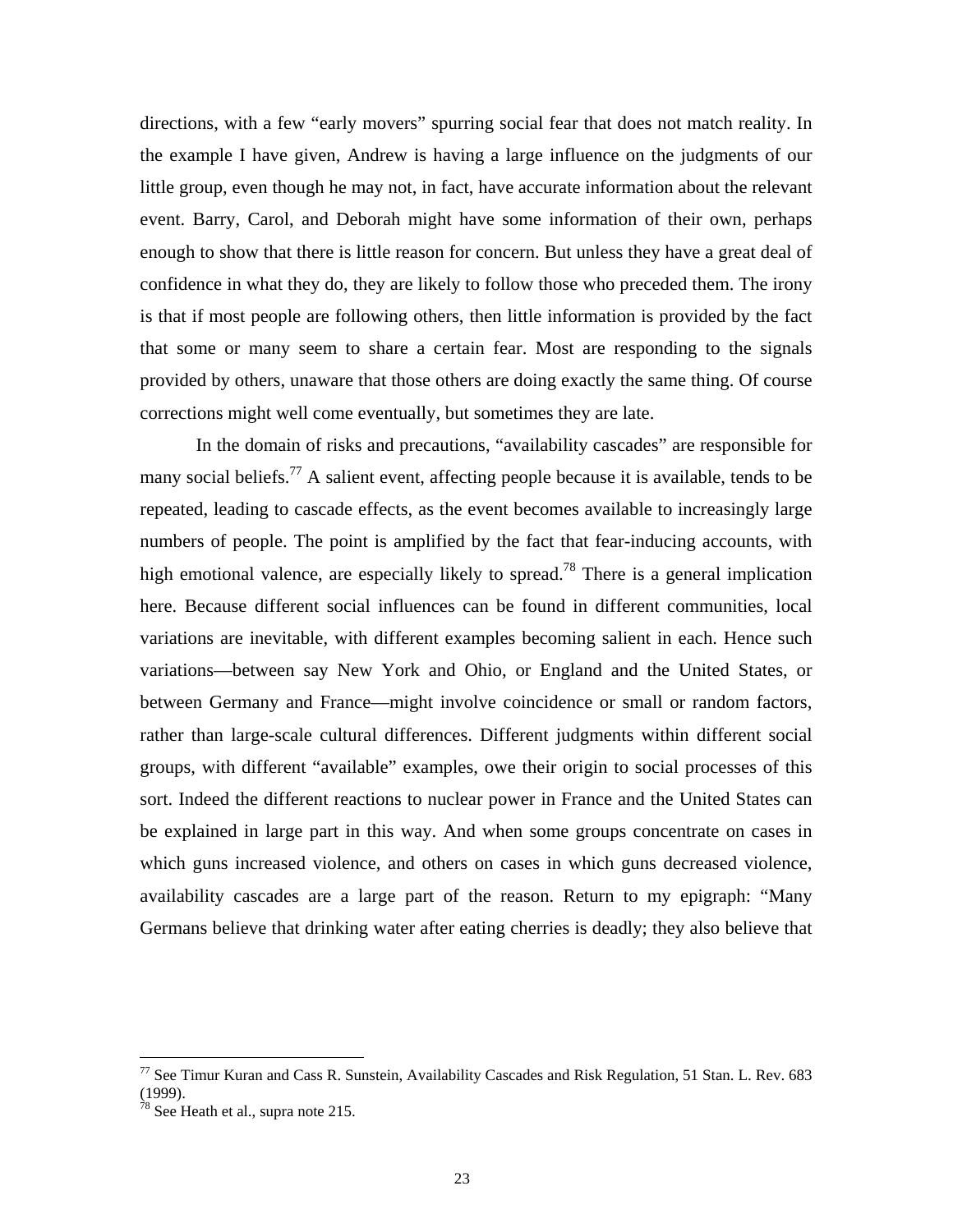putting ice in soft drinks is unhealthy. The English, however, rather enjoy a cold drink of water after some cherries; and Americans love icy refreshments."<sup>[79](#page-25-0)</sup>

#### **Group Polarization**

There is a closely related phenomenon. When like-minded people deliberate with one another, they typically end up accepting a more extreme version of the views with which they began.<sup>80</sup> This is the process known as *group polarization*. Consider a few examples:

- After discussion, citizens of France become more critical of the United States and its intentions with respect to economic aid.<sup>81</sup>
- A group of moderately profeminist women becomes more strongly profeminist after discussion.<sup>82</sup>
- After discussion, whites predisposed to show racial prejudice offer more negative responses to the question whether white racism is responsible for conditions faced by African-Americans in American cities.<sup>83</sup>
- After discussion, whites predisposed not to show racial prejudice offer more positive responses to the same question, that is, they are more likely to find white prejudice to be the source of conditions faced by African-Americans in American cities.<sup>[84](#page-25-5)</sup>
- Juries inclined to award punitive damages typically produce awards that are significantly higher than the awards chosen, before deliberation, by their median member. [85](#page-25-6)

Group polarization will inevitably occur in the context of perceptions of risk; and hence group polarization helps to account for cultural and even national differences. If

<span id="page-25-0"></span><sup>&</sup>lt;sup>79</sup> See Joseph Henrich et al., Group Report: What is the Role of Culture in Bounded Rationality?, in Bounded Rationality: The Adaptive Toolbox 353-54, Gerd Gigerenzer & Reinhard Selten, eds. (Cambridge, Mass.: MIT Press, 2001), for an entertaining outline in connection with food choice decisions.

<span id="page-25-2"></span>

<span id="page-25-4"></span><span id="page-25-3"></span>

<span id="page-25-1"></span><sup>&</sup>lt;sup>80</sup> See Cass R. Sunstein, Why Societies Need Dissent (Cambridge: Harvard University Press, 2003).<br><sup>81</sup> Roger Brown, Social Psychology: The Second Edition 224 (New York: Free Press, 1985).<br><sup>82</sup> See David G. Myers, Discussi J. Personality & Soc. Psych. 386 (1971),

<span id="page-25-5"></span> $^{84}$  See id.

<span id="page-25-6"></span><sup>&</sup>lt;sup>85</sup> See Cass R. Sunstein et al., Punitive Damages: How Juries Decide (Chicago: The Univ. of Chicago Press, 2002).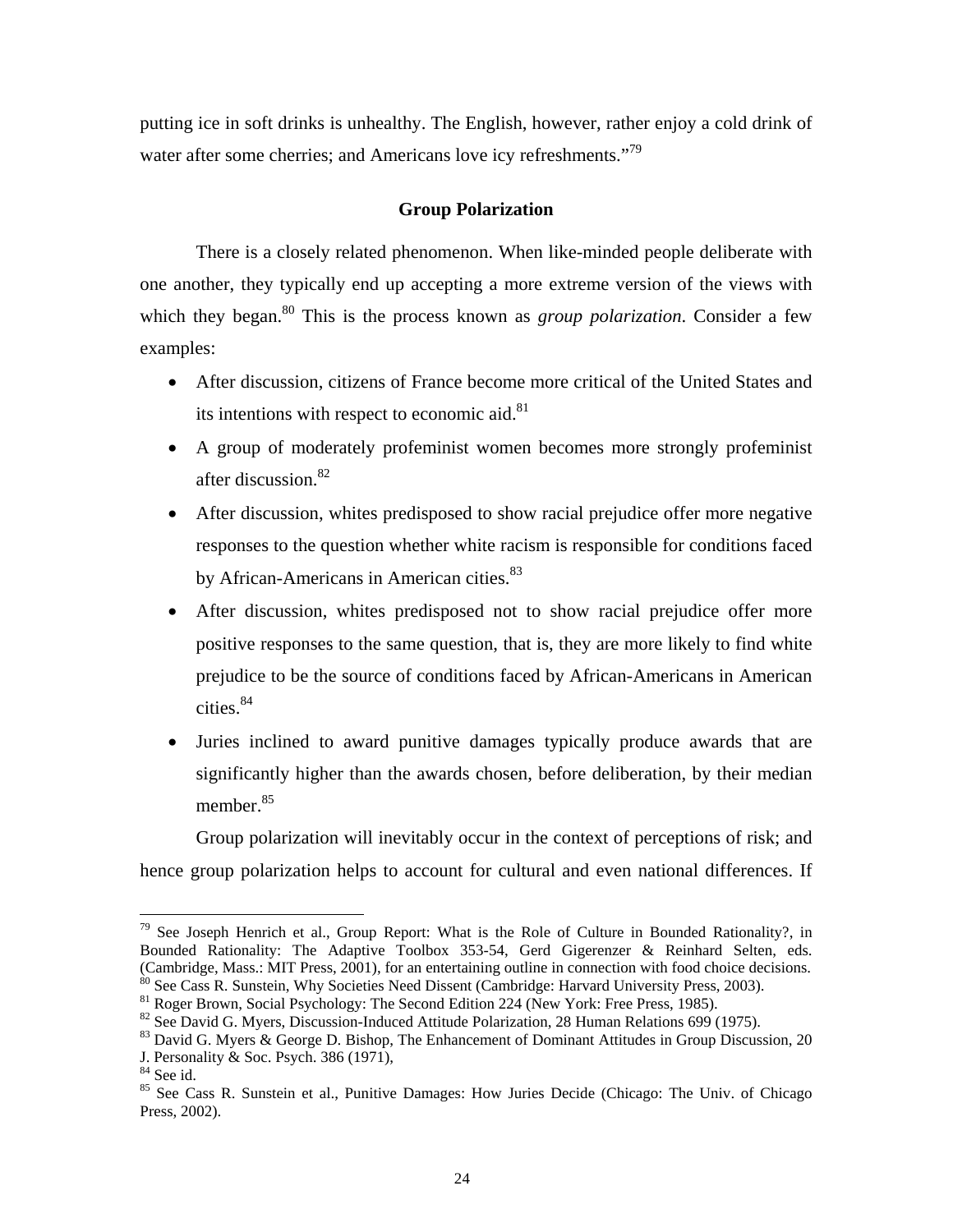several people fear global warming or terrorism, and speak to one another, their fear is likely to increase as a result of internal discussions. If other people believe that nuclear power is probably safe, their belief to that effect will be fortified after they speak with one another, to the point where they will believe that nuclear power is no reason for concern. If some groups seem hysterical about certain risks, and other groups treat those risks as nonexistent, group polarization is likely to be a reason. Hence group polarization provides another explanation for the different fears of groups, localities, and even nations. Internal discussions can make Berliners fearful of risks than do not bother New Yorkers, and vice-versa; so too, the citizens of London may fear a supposed danger that does not much bother the citizens of Paris—even if the danger is not greater in the former than in the latter.

Group polarization undoubtedly occurs in connection with the availability heuristic. Suppose, for example, that several people are discussing mad cow disease, or a recent wave of sniper attacks, or cases involving the kidnapping of young girls, or situations in which the government has wrongly ignored a serious foreign threat. If the particular examples are mentioned, they are likely to prove memorable. And if the group has a predisposition to think that one or another risk is serious, social dynamics will lead the group to believe that the example is highly revealing. An initial predisposition toward fear is likely to be aggravated after collective deliberations. Within groups, a tendency toward fear breeds its own amplification.

Consider in this light the 2004 report of the United States Senate Select Committee on Intelligence, which contended the Central Intelligence Agency's predisposition to find a serious threat from Iraq led it to fail to explore alternative possibilities or to obtain and use the information that it actually held.<sup>86</sup> Falling victim to group polarization in the particular context of fear. the agency showed a "tendency to reject information that contradicted the presumption" that Iraq had weapons of mass destruction.<sup>87</sup> This claim is a remarkable echo of one that followed the 2003 investigation of failures at NASA, in which the Columbia Accident Investigation Board explicitly attributed the accident to NASA's unfortunate culture, one that does too little to elicit

<span id="page-26-0"></span> $^{86}$  Available at http://intelligence.senate.gov/.  $^{87}$  Id. at 6.

<span id="page-26-1"></span>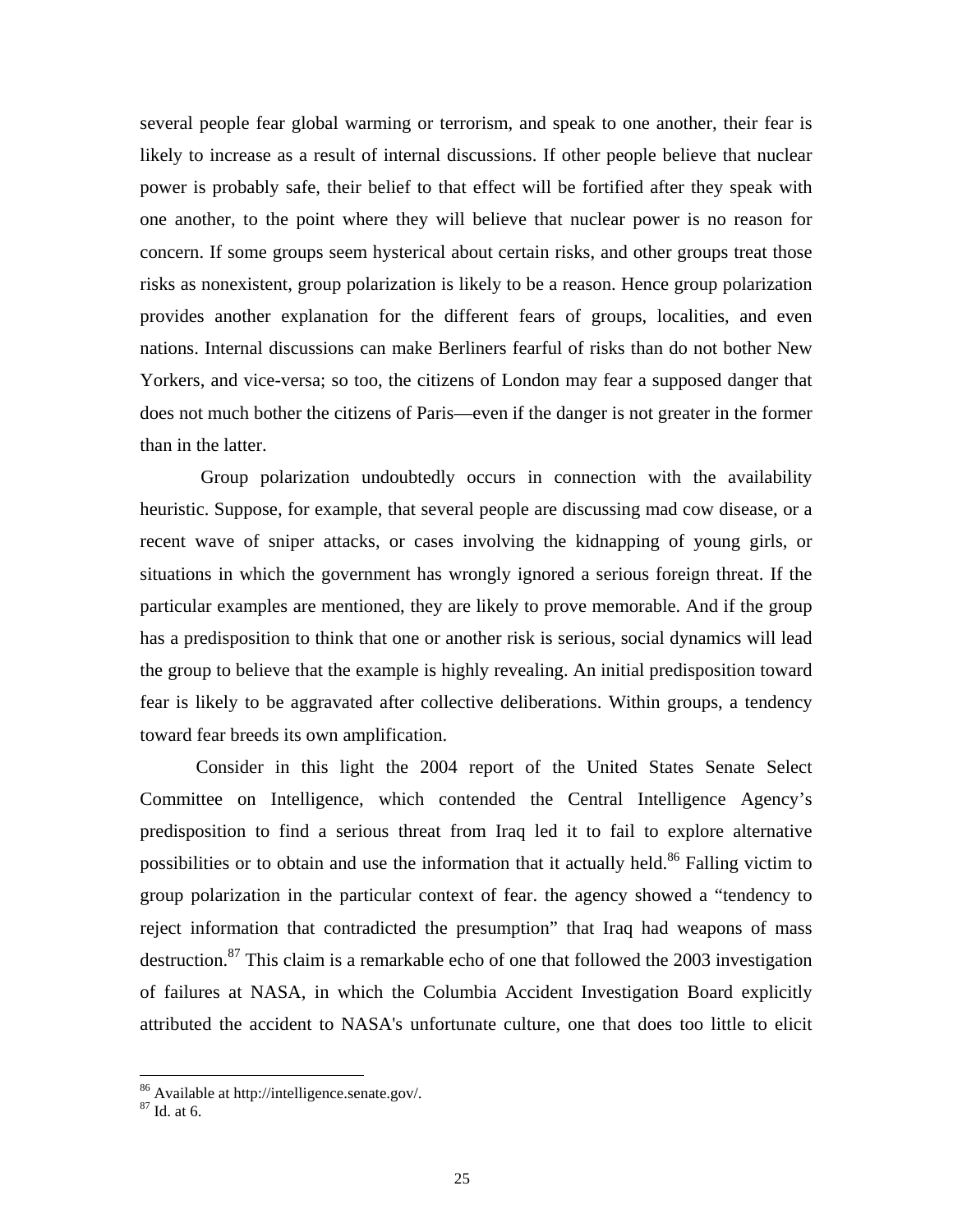information. In the Board's words, NASA lacks "checks and balances"<sup>88</sup> and pressures people to follow a "party line."<sup>89</sup> The result was a process of polarization that led to a dismissal of serious risks.

#### **Media, Interest Groups, and Politicians**

It should be clear that in the real world, some voices are more important than others, especially when availability and salience are involved. In particular, the behavior and preoccupations of the media play a large role. Many perceived "epidemics" are in reality no such thing, but instead a product of media coverage of gripping, unrepresentative incidents. Attention to those incidents is likely to ensure availability and salience, promoting an inaccurately high estimate of probability and at the same time some degree of probability neglect. And in the face of close media attention, the demand for legal responses will be significantly affected. Changes within and even across nations are a natural result.

Knowing the importance of media coverage, well-organized private groups work extremely hard to promote public attention to particular risks. Some of these groups are altruistic; others are entirely self-interested. The common tactic is to publicize an incident that might trigger both availability and salience. Terrorists themselves are the most extreme and vicious example, using high-visibility attacks to convince people that "they cannot be safe anywhere." But many illustrations are less objectionable and sometimes even benign. In the United States, consider the abandoned hazardous waste at Love Canal, used to promote hazardous waste cleanup, or the Exxon Valdez disaster, used by the Sierra Club and other environmental organizations to promote more stringent safeguards against oil spills. Showing at least a working knowledge of the availability heuristic, private groups seize on selected incidents and publicize them to make them generally salient to the public. In all of these examples, the use of particular instances might be necessary to move the public, and legislatures, in the right directions. Certainly the social processes that interact with salience and availability can promote reform where

<span id="page-27-0"></span><sup>88</sup> Report of The Columbia Accident Investigation Board, available at

http://www.nasa.gov/columbia/home/CAIB\_Vol1.html, at 12.

<span id="page-27-1"></span><sup>89</sup> Id. at 102.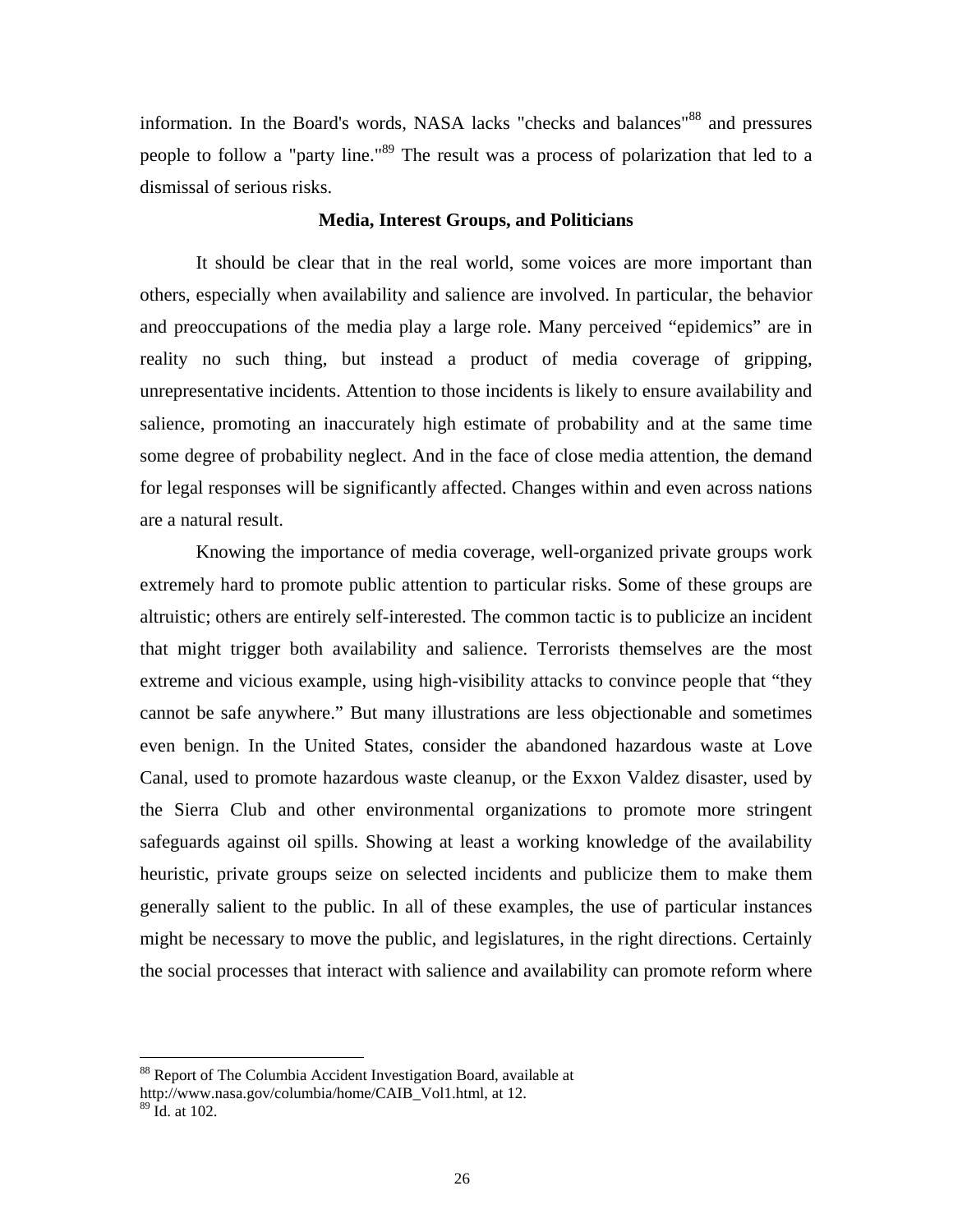it is needed. But there is no assurance here, particularly if social influences are leading people to exaggerate a problem, or to ignore the question of probability altogether.

Politicians engage in the same basic project. By its very nature, the voice of an influential politician comes with amplifiers. When public officials bring an incident before the public, a seemingly illustrative example is likely to spread far and wide. A legal enactment can itself promote availability; if the law responds to the problems associated with hazardous waste dumps, or "hate crimes," people might well come to see those problems as readily available. The terrorist attacks of September 11, 2001 would inevitably loom large no matter what President George W. Bush chose to emphasize. But the President, and his White House generally, referred to the attacks on countless occasions, frequently as a way of emphasizing the reality of seemingly distant threats and the need to incur significant costs to counteract them (including the 2003 Iraq war, itself fueled by presidential speeches including vivid narratives of catastrophic harm). And there is no doubt that the salience of these attacks played a large role in affecting political behavior—and that this role cannot be understood without reference to social influences. The implications for cultural differences should be clear. If leaders in different nations draw attention to different risks, there will be large-scale differences in risk perceptions.

#### **Predispositions and Culture**

But all this does not provide the full picture. Beliefs and orientations are a product of availability, and social influences ensure both availability and salience. But as I have suggested, what is available is also a product of antecedent beliefs and orientations, both individual and social. In other words, availability is endogenous to, or a product of, predispositions, individual, cultural, and national. A great deal of further work remains to be done on this topic. $90$ 

Why do some people recall and emphasize incidents in which a failure to take precautions led to serious environmental harm? A likely reason is that they are predisposed to favor environmental protection. And why do some people recall and emphasize incidents in which environmental protection led to huge costs for little gain? A

<span id="page-28-0"></span><sup>&</sup>lt;sup>90</sup> On culture, an influential treatment is Mary Douglas and Aaron Wildavsky, Risk and Culture (1984); a natural reading of work by, and inspired by, Douglas and Wildavsky is that availability is a product of cultural orientations, rather than vice versa. But see Vogel, supra note, for a contrasting view.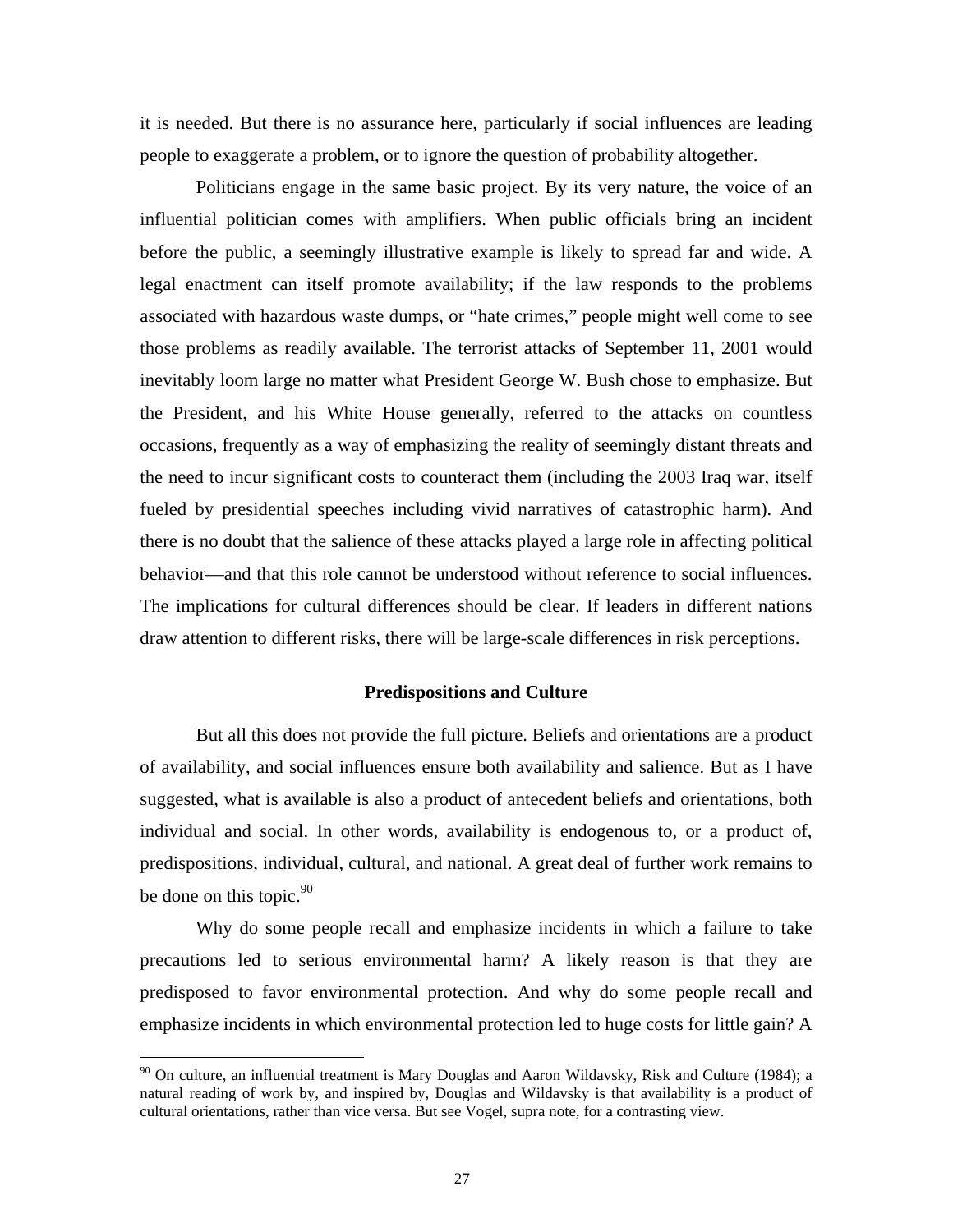likely reason is that they are predisposed to oppose environmental controls. Here is an interaction between the availability heuristic and confirmation bias—"the tendency to seek information to confirm our original hypotheses and beliefs,"<sup>91</sup> a tendency that reviewers have found in the judgments, referred to above, of both the Central Intelligence Agency and NASA. Confirmation bias plays a large role in different risk perceptions across individuals and groups. If members of a culturally distinct group are predisposed to believe that new technologies are risky, or that genetically modified organisms are hazardous, or that cell phones produce cancer, apparently supportive illustrations will be memorable, and contrary ones will be discounted.

Of course predispositions are not a black box, and they do not come from the sky. They have sources. Among their sources are availability and salience. After incidents of mad cow disease in England, many Europeans lost trust in the relevant authorities and acquired a predisposition to fear, and to take and urge precautions against, associated and analogous threats. In Europe, the growth of precautionary thinking, across certain domains, had a great deal to do with particular salient incidents.<sup>92</sup> Hence there is complex set of interactions, with heuristics helping to constitute predispositions, which are in turn responsible for the real-world operation of heuristics. All this happens socially, not merely individually; and predispositions are not static. When people are in a group that is predisposed in a particular direction, the salient examples will be quite different from those that are salient in a group with an opposite predisposition. Here group polarization is especially important. What is sometimes described as "culture," or as "deep-rooted cultural differences," may be no such thing. Cascade effects and polarization, interacting with availability, can be responsible for inclinations and variations that might well have taken another form.

On the other hand, different cultural orientations can play a large role in determining what turns out to be available. For example, the United States is highly diverse, and for some purposes, it is plausible to think of different regions and groups as having different cultures. Within African-American communities, the available instances are sometimes quite different from those that can be found within all-white communities.

<span id="page-29-0"></span><sup>&</sup>lt;sup>91</sup> See Elliott Aronson, The Social Animal 150 (New York: W.H. Freeman, 7th ed., 1995).

<span id="page-29-1"></span> $92$  See Vogel, supra note.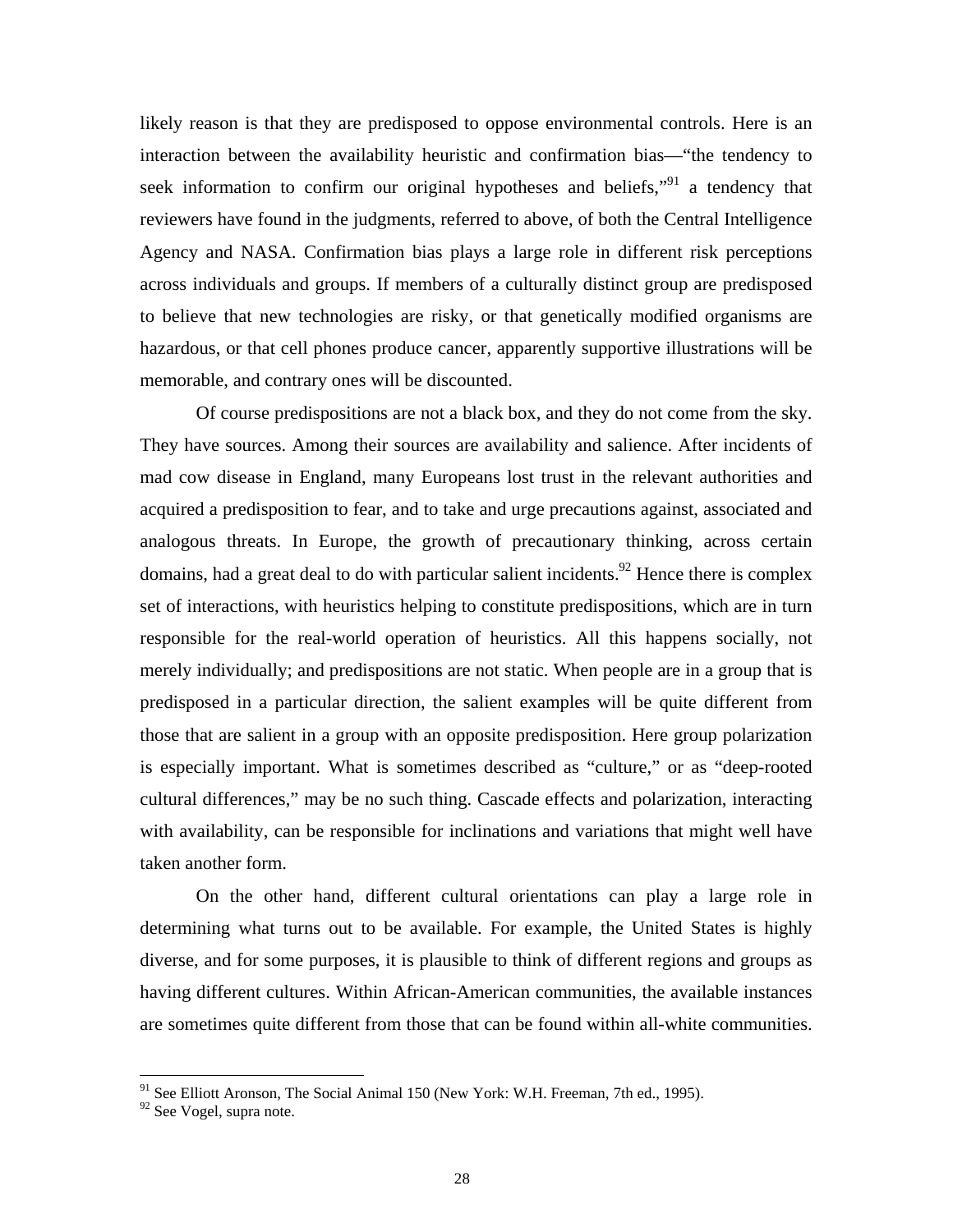Across nations, the differences are even more striking, in part because different worldviews play such a dominant role. And what is true for individuals is true for nations as well. Just as predispositions are, in part, a function of availability, so too availability is, in part, a function of predispositions. Social influences operate at both levels, affecting what is available and also moving predispositions in one or another direction. The problem is that both individuals and societies may be fearful of nonexistent or trivial risks—and simultaneously neglect real dangers.

#### **Conclusion**

In this chapter I have ventured a conceptual claim and a psychological hypothesis. The conceptual claim is that it is not possible to be "precautionary" in general. An individual or a nation can take precautions against particular risks, to be sure, but no individual or nation can be precautionary as a general proposition. The reason is that risks are on all sides of social situations. If a person or state purports to be precautionary, it is almost certainly taking steps that create risks of their own. The point certainly holds for aggressive regulation of genetic modification of food and greenhouse gases; it holds as well for preemptive wars.

The psychological hypothesis is that the operation of the Precautionary Principle, and differences in risk perception among nations, have a great deal to do with the availability heuristic. If people can think of cases in which a risk has come to fruition, they are far more likely to think that the risk should be taken seriously. "Availability bias," in the form of excessive fear, and "unavailability bias," in the form of unjustified neglect, are unfortunate results. All cultures suffer from both of these. But they suffer from them in different ways, because what is available in one culture is often less available, or unavailable, in others.

Of course availability is a product of social influences. Cascade effects and group polarization play substantial roles in making one or another incident available to many or most. There are multiple equilibria here: It is hardly inevitable that SARS would have great salience in Canada but not in the United States. Single incidents and small shocks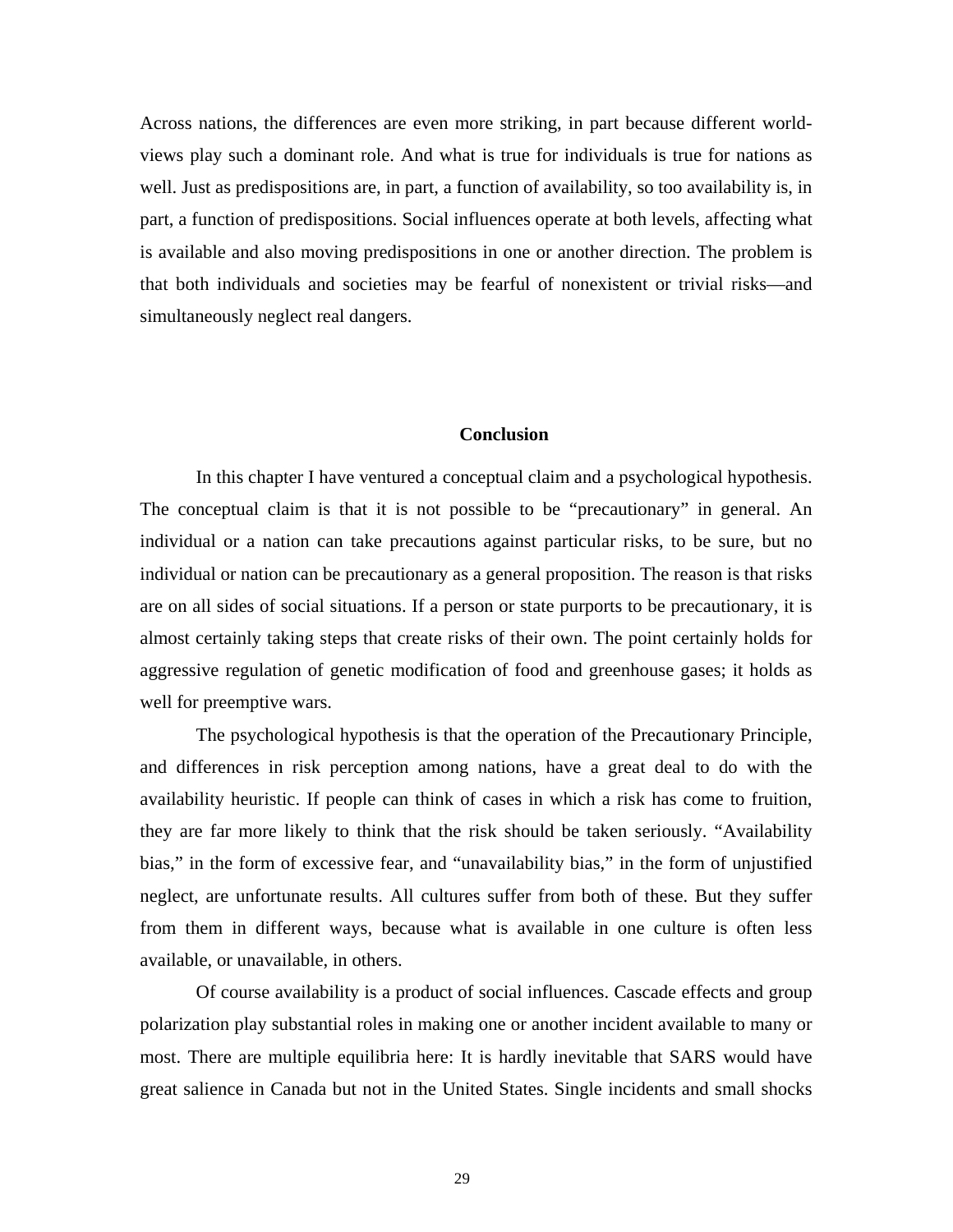can make an extraordinary difference. Moreover, what is available to some will not be available to all, in part because of social influences, and in part because of individual, cultural, and national predispositions. Hence I have emphasized that some cultures will find some risks "available" not because of simple facts, but because the relevant citizens are predisposed to focus on some risks but not on others.

I believe that the availability heuristic provides many clues about the operation of the Precautionary Principle and cross-cultural risk perceptions. But a great deal of empirical work remains to be done, not least in exploring the complex interactions among individual cognition, cascade effects, the behavior of those who spread information, and cultural predispositions.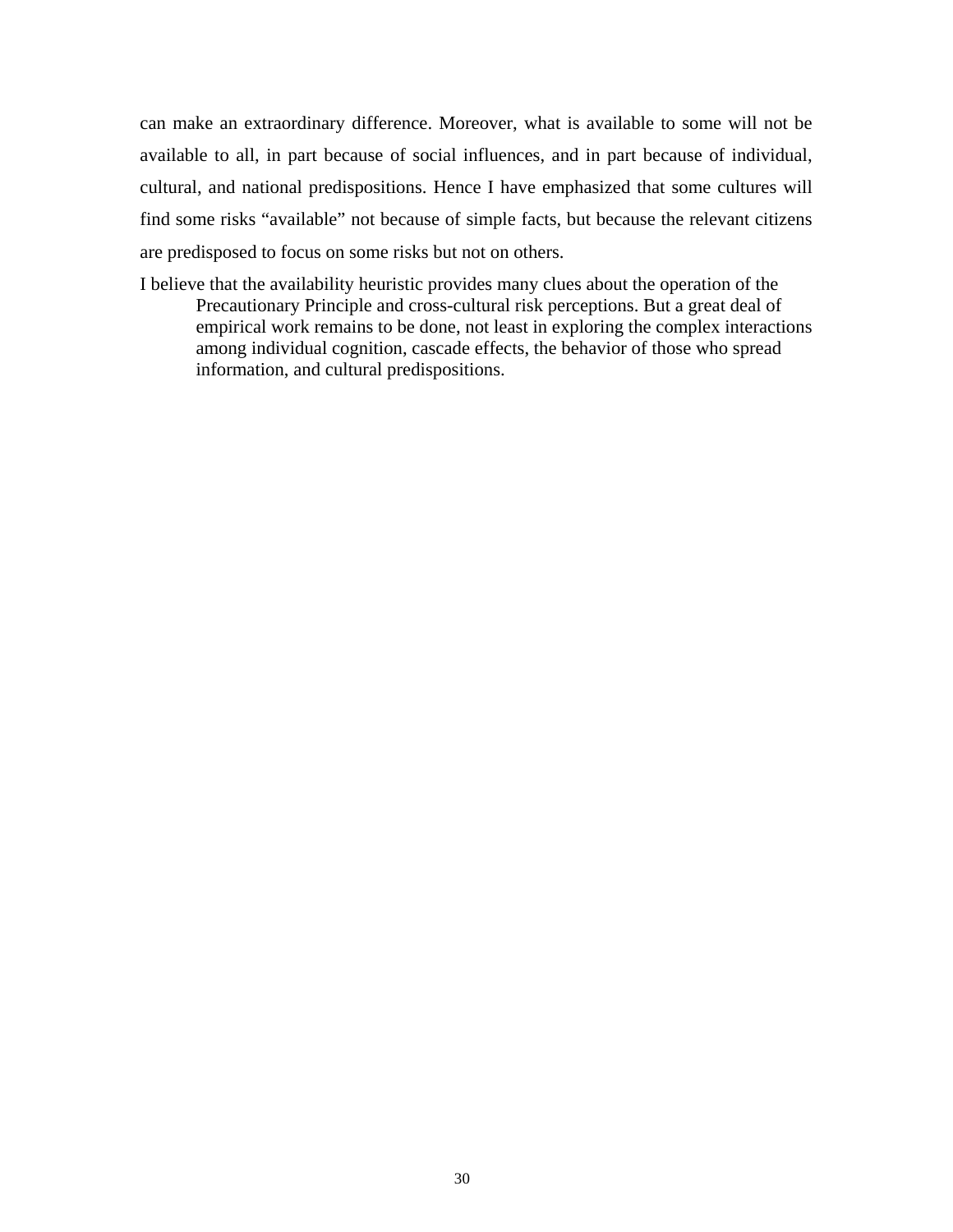Readers with comments should address them to:

Professor Cass R. Sunstein University of Chicago Law School 1111 East 60th Street Chicago, IL 60637 csunstei@uchicago.edu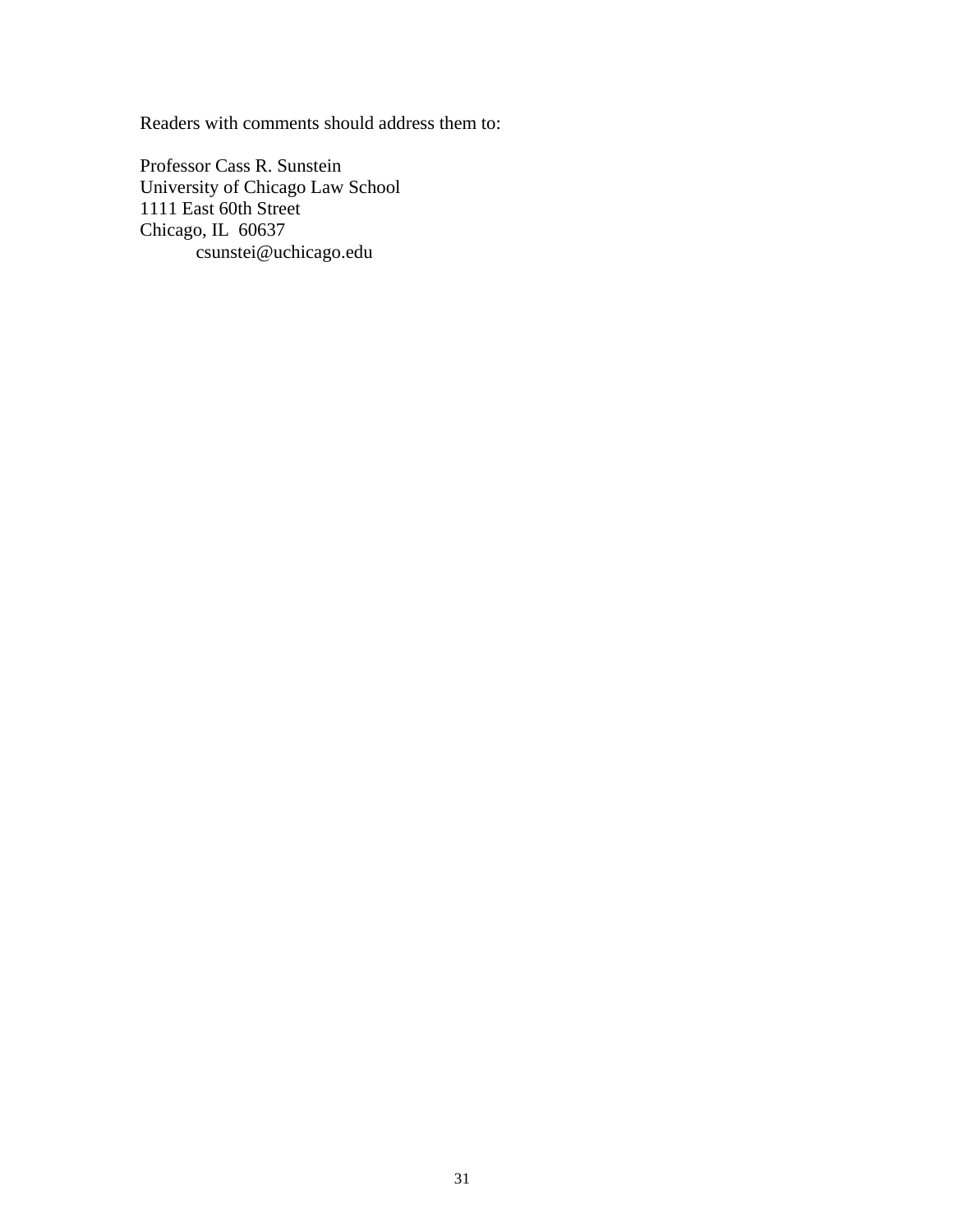#### Chicago Working Papers in Law and Economics (Second Series)

- 1. William M. Landes, Copyright Protection of Letters, Diaries and Other Unpublished Works: An Economic Approach (July 1991)
- 2. Richard A. Epstein, The Path to *The T. J. Hooper*: The Theory and History of Custom in the Law of Tort (August 1991)
- 3. Cass R. Sunstein, On Property and Constitutionalism (September 1991)
- 4. Richard A. Posner, Blackmail, Privacy, and Freedom of Contract (February 1992)
- 5. Randal C. Picker, Security Interests, Misbehavior, and Common Pools (February 1992)
- 6. Tomas J. Philipson & Richard A. Posner, Optimal Regulation of AIDS (April 1992)
- 7. Douglas G. Baird, Revisiting Auctions in Chapter 11 (April 1992)
- 8. William M. Landes, Sequential versus Unitary Trials: An Economic Analysis (July 1992)
- 9. William M. Landes & Richard A. Posner, The Influence of Economics on Law: A Quantitative Study (August 1992)
- 10. Alan O. Sykes, The Welfare Economics of Immigration Law: A Theoretical Survey With An Analysis of U.S. Policy (September 1992)
- 11. Douglas G. Baird, 1992 Katz Lecture: Reconstructing Contracts (November 1992)
- 12. Gary S. Becker, The Economic Way of Looking at Life (January 1993)
- 13. J. Mark Ramseyer, Credibly Committing to Efficiency Wages: Cotton Spinning Cartels in Imperial Japan (March 1993)
- 14. Cass R. Sunstein, Endogenous Preferences, Environmental Law (April 1993)
- 15. Richard A. Posner, What Do Judges and Justices Maximize? (The Same Thing Everyone Else Does) (April 1993)
- 16. Lucian Arye Bebchuk and Randal C. Picker, Bankruptcy Rules, Managerial Entrenchment, and Firm-Specific Human Capital (August 1993)
- 17. J. Mark Ramseyer, Explicit Reasons for Implicit Contracts: The Legal Logic to the Japanese Main Bank System (August 1993)
- 18. William M. Landes and Richard A. Posner, The Economics of Anticipatory Adjudication (September 1993)
- 19. Kenneth W. Dam, The Economic Underpinnings of Patent Law (September 1993)
- 20. Alan O. Sykes, An Introduction to Regression Analysis (October 1993)
- 21. Richard A. Epstein, The Ubiquity of the Benefit Principle (March 1994)
- 22. Randal C. Picker, An Introduction to Game Theory and the Law (June 1994)
- 23. William M. Landes, Counterclaims: An Economic Analysis (June 1994)
- 24. J. Mark Ramseyer, The Market for Children: Evidence from Early Modern Japan (August 1994)
- 25. Robert H. Gertner and Geoffrey P. Miller, Settlement Escrows (August 1994)
- 26. Kenneth W. Dam, Some Economic Considerations in the Intellectual Property Protection of Software (August 1994)
- 27. Cass R. Sunstein, Rules and Rulelessness, (October 1994)
- 28. David Friedman, More Justice for Less Money: A Step Beyond *Cimino* (December 1994)
- 29. Daniel Shaviro, Budget Deficits and the Intergenerational Distribution of Lifetime Consumption (January 1995)
- 30. Douglas G. Baird, The Law and Economics of Contract Damages (February 1995)
- 31. Daniel Kessler, Thomas Meites, and Geoffrey P. Miller, Explaining Deviations from the Fifty Percent Rule: A Multimodal Approach to the Selection of Cases for Litigation (March 1995)
- 32. Geoffrey P. Miller, Das Kapital: Solvency Regulation of the American Business Enterprise (April 1995)
- 33. Richard Craswell, Freedom of Contract (August 1995)
- 34. J. Mark Ramseyer, Public Choice (November 1995)
- 35. Kenneth W. Dam, Intellectual Property in an Age of Software and Biotechnology (November 1995)
- 36. Cass R. Sunstein, Social Norms and Social Roles (January 1996)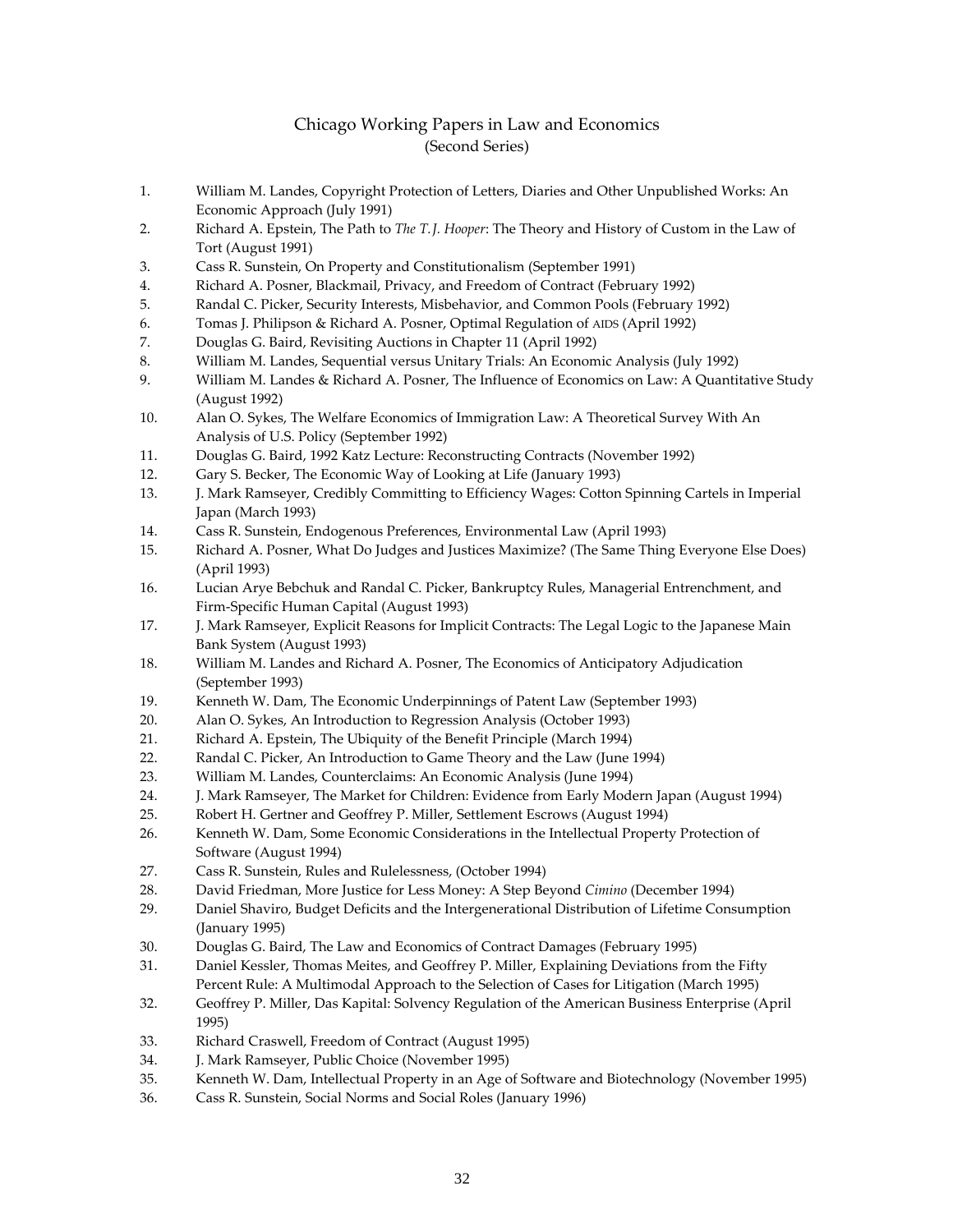- 37. J. Mark Ramseyer and Eric B. Rasmusen, Judicial Independence in Civil Law Regimes: Econometrics from Japan (January 1996)
- 38. Richard A. Epstein, Transaction Costs and Property Rights: Or Do Good Fences Make Good Neighbors? (March 1996)
- 39. Cass R. Sunstein, The Cost-Benefit State (May 1996)
- 40. William M. Landes and Richard A. Posner, The Economics of Legal Disputes Over the Ownership of Works of Art and Other Collectibles (July 1996)
- 41. John R. Lott, Jr. and David B. Mustard, Crime, Deterrence, and Right-to-Carry Concealed Handguns (August 1996)
- 42. Cass R. Sunstein, Health-Health Tradeoffs (September 1996)
- 43. G. Baird, The Hidden Virtues of Chapter 11: An Overview of the Law and Economics of Financially Distressed Firms (March 1997)
- 44. Richard A. Posner, Community, Wealth, and Equality (March 1997)
- 45. William M. Landes, The Art of Law and Economics: An Autobiographical Essay (March 1997)
- 46. Cass R. Sunstein, Behavioral Analysis of Law (April 1997)
- 47. John R. Lott, Jr. and Kermit Daniel, Term Limits and Electoral Competitiveness: Evidence from California's State Legislative Races (May 1997)
- 48. Randal C. Picker, Simple Games in a Complex World: A Generative Approach to the Adoption of Norms (June 1997)
- 49. Richard A. Epstein, Contracts Small and Contracts Large: Contract Law through the Lens of Laissez-Faire (August 1997)
- 50. Cass R. Sunstein, Daniel Kahneman, and David Schkade, Assessing Punitive Damages (with Notes on Cognition and Valuation in Law) (December 1997)
- 51. William M. Landes, Lawrence Lessig, and Michael E. Solimine, Judicial Influence: A Citation Analysis of Federal Courts of Appeals Judges (January 1998)
- 52. John R. Lott, Jr., A Simple Explanation for Why Campaign Expenditures are Increasing: The Government is Getting Bigger (February 1998)
- 53. Richard A. Posner, Values and Consequences: An Introduction to Economic Analysis of Law (March 1998)
- 54. Denise DiPasquale and Edward L. Glaeser, Incentives and Social Capital: Are Homeowners Better Citizens? (April 1998)
- 55. Christine Jolls, Cass R. Sunstein, and Richard Thaler, A Behavioral Approach to Law and Economics (May 1998)
- 56. John R. Lott, Jr., Does a Helping Hand Put Others At Risk?: Affirmative Action, Police Departments, and Crime (May 1998)
- 57. Cass R. Sunstein and Edna Ullmann-Margalit, Second-Order Decisions (June 1998)
- 58. Jonathan M. Karpoff and John R. Lott, Jr., Punitive Damages: Their Determinants, Effects on Firm Value, and the Impact of Supreme Court and Congressional Attempts to Limit Awards (July 1998)
- 59. Kenneth W. Dam, Self-Help in the Digital Jungle (August 1998)
- 60. John R. Lott, Jr., How Dramatically Did Women's Suffrage Change the Size and Scope of Government? (September 1998)
- 61. Kevin A. Kordana and Eric A. Posner, A Positive Theory of Chapter 11 (October 1998)
- 62. David A. Weisbach, Line Drawing, Doctrine, and Efficiency in the Tax Law (November 1998)
- 63. Jack L. Goldsmith and Eric A. Posner, A Theory of Customary International Law (November 1998)
- 64. John R. Lott, Jr., Public Schooling, Indoctrination, and Totalitarianism (December 1998)
- 65. Cass R. Sunstein, Private Broadcasters and the Public Interest: Notes Toward A "Third Way" (January 1999)
- 66. Richard A. Posner, An Economic Approach to the Law of Evidence (February 1999)
- 67. Yannis Bakos, Erik Brynjolfsson, Douglas Lichtman, Shared Information Goods (February 1999)
- 68. Kenneth W. Dam, Intellectual Property and the Academic Enterprise (February 1999)
- 69. Gertrud M. Fremling and Richard A. Posner, Status Signaling and the Law, with Particular Application to Sexual Harassment (March 1999)
- 70. Cass R. Sunstein, Must Formalism Be Defended Empirically? (March 1999)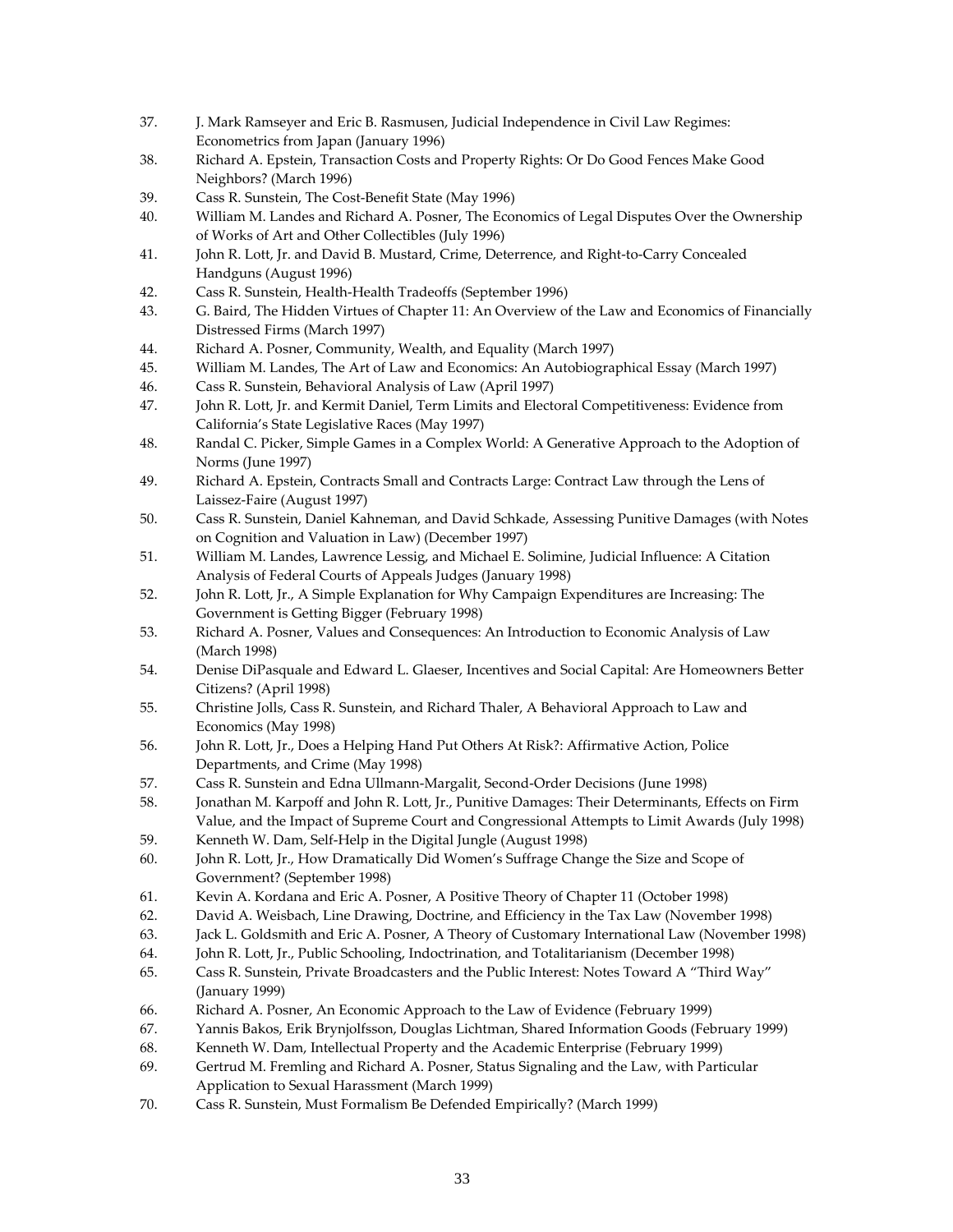- 71. Jonathan M. Karpoff, John R. Lott, Jr., and Graeme Rankine, Environmental Violations, Legal Penalties, and Reputation Costs (March 1999)
- 72. Matthew D. Adler and Eric A. Posner, Rethinking Cost-Benefit Analysis (April 1999)
- 73. John R. Lott, Jr. and William M. Landes, Multiple Victim Public Shooting, Bombings, and Right-to-Carry Concealed Handgun Laws: Contrasting Private and Public Law Enforcement (April 1999)
- 74. Lisa Bernstein, The Questionable Empirical Basis of Article 2's Incorporation Strategy: A Preliminary Study (May 1999)
- 75. Richard A. Epstein, Deconstructing Privacy: and Putting It Back Together Again (May 1999)
- 76. William M. Landes, Winning the Art Lottery: The Economic Returns to the Ganz Collection (May 1999)
- 77. Cass R. Sunstein, David Schkade, and Daniel Kahneman, Do People Want Optimal Deterrence? (June 1999)
- 78. Tomas J. Philipson and Richard A. Posner, The Long-Run Growth in Obesity as a Function of Technological Change (June 1999)
- 79. David A. Weisbach, Ironing Out the Flat Tax (August 1999)
- 80. Eric A. Posner, A Theory of Contract Law under Conditions of Radical Judicial Error (August 1999)
- 81. David Schkade, Cass R. Sunstein, and Daniel Kahneman, Are Juries Less Erratic than Individuals? Deliberation, Polarization, and Punitive Damages (September 1999)
- 82. Cass R. Sunstein, Nondelegation Canons (September 1999)
- 83. Richard A. Posner, The Theory and Practice of Citations Analysis, with Special Reference to Law and Economics (September 1999)
- 84. Randal C. Picker, Regulating Network Industries: A Look at *Intel* (October 1999)
- 85. Cass R. Sunstein, Cognition and Cost-Benefit Analysis (October 1999)
- 86. Douglas G. Baird and Edward R. Morrison, Optimal Timing and Legal Decisionmaking: The Case of the Liquidation Decision in Bankruptcy (October 1999)
- 87. Gertrud M. Fremling and Richard A. Posner, Market Signaling of Personal Characteristics (November 1999)
- 88. Matthew D. Adler and Eric A. Posner, Implementing Cost-Benefit Analysis When Preferences Are Distorted (November 1999)
- 89. Richard A. Posner, Orwell versus Huxley: Economics, Technology, Privacy, and Satire (November 1999)
- 90. David A. Weisbach, Should the Tax Law Require Current Accrual of Interest on Derivative Financial Instruments? (December 1999)
- 91. Cass R. Sunstein, The Law of Group Polarization (December 1999)
- 92. Eric A. Posner, Agency Models in Law and Economics (January 2000)
- 93. Karen Eggleston, Eric A. Posner, and Richard Zeckhauser, Simplicity and Complexity in Contracts (January 2000)
- 94. Douglas G. Baird and Robert K. Rasmussen, Boyd's Legacy and Blackstone's Ghost (February 2000)
- 95. David Schkade, Cass R. Sunstein, Daniel Kahneman, Deliberating about Dollars: The Severity Shift (February 2000)
- 96. Richard A. Posner and Eric B. Rasmusen, Creating and Enforcing Norms, with Special Reference to Sanctions (March 2000)
- 97. Douglas Lichtman, Property Rights in Emerging Platform Technologies (April 2000)
- 98. Cass R. Sunstein and Edna Ullmann-Margalit, Solidarity in Consumption (May 2000)
- 99. David A. Weisbach, An Economic Analysis of Anti-Tax Avoidance Laws (May 2000, revised May 2002)
- 100. Cass R. Sunstein, Human Behavior and the Law of Work (June 2000)
- 101. William M. Landes and Richard A. Posner, Harmless Error (June 2000)
- 102. Robert H. Frank and Cass R. Sunstein, Cost-Benefit Analysis and Relative Position (August 2000)
- 103. Eric A. Posner, Law and the Emotions (September 2000)
- 104. Cass R. Sunstein, Cost-Benefit Default Principles (October 2000)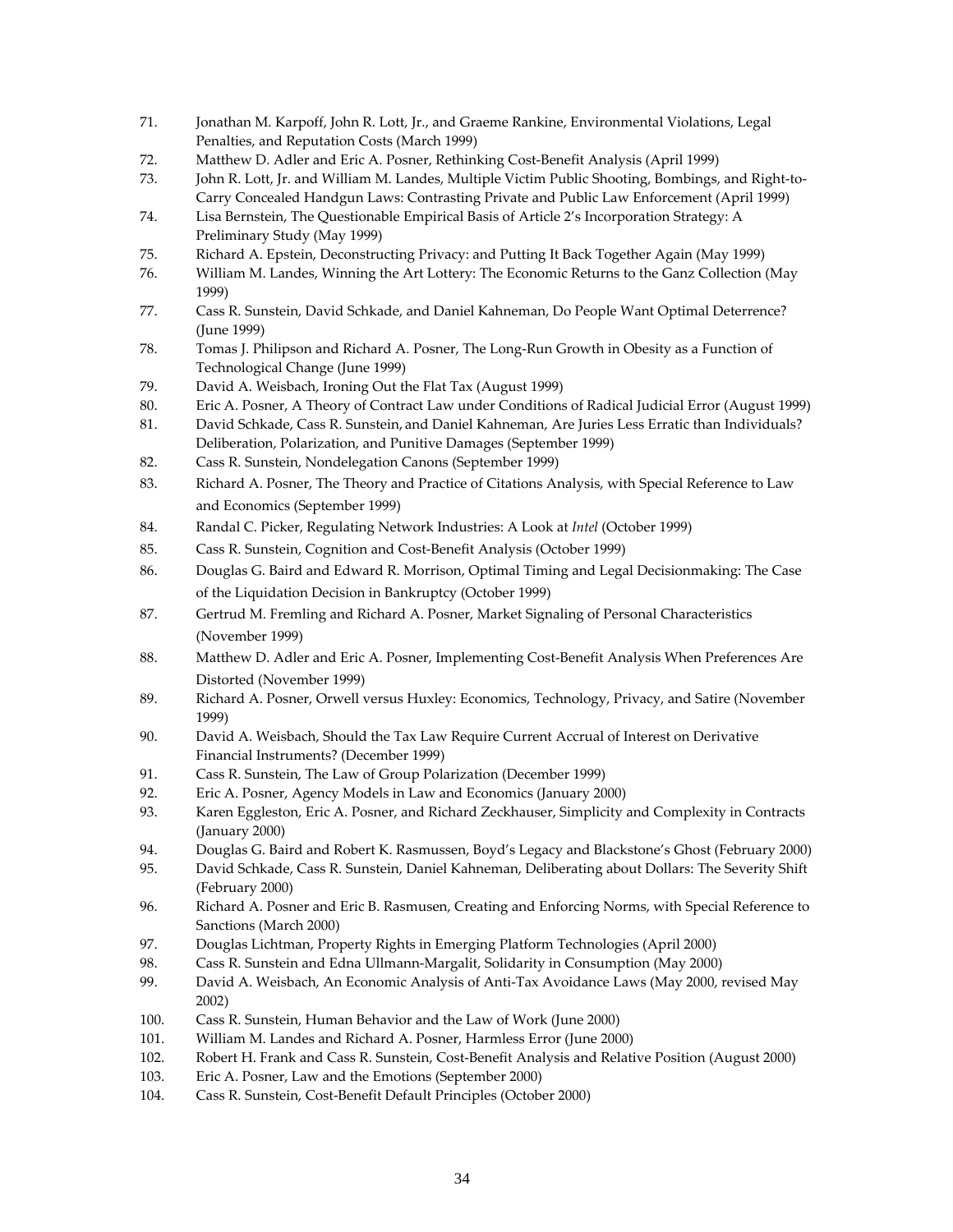- 105. Jack Goldsmith and Alan Sykes, The Dormant Commerce Clause and the Internet (November 2000)
- 106. Richard A. Posner, Antitrust in the New Economy (November 2000)
- 107. Douglas Lichtman, Scott Baker, and Kate Kraus, Strategic Disclosure in the Patent System (November 2000)
- 108. Jack L. Goldsmith and Eric A. Posner, Moral and Legal Rhetoric in International Relations: A Rational Choice Perspective (November 2000)
- 109. William Meadow and Cass R. Sunstein, Statistics, Not Experts (December 2000)
- 110. Saul Levmore, Conjunction and Aggregation (December 2000)
- 111. Saul Levmore, Puzzling Stock Options and Compensation Norms (December 2000)
- 112. Richard A. Epstein and Alan O. Sykes, The Assault on Managed Care: Vicarious Liability, Class Actions and the Patient's Bill of Rights (December 2000)
- 113. William M. Landes, Copyright, Borrowed Images and Appropriation Art: An Economic Approach (December 2000)
- 114. Cass R. Sunstein, Switching the Default Rule (January 2001)
- 115. George G. Triantis, Financial Contract Design in the World of Venture Capital (January 2001)
- 116. Jack Goldsmith, Statutory Foreign Affairs Preemption (February 2001)
- 117. Richard Hynes and Eric A. Posner, The Law and Economics of Consumer Finance (February 2001)
- 118. Cass R. Sunstein, Academic Fads and Fashions (with Special Reference to Law) (March 2001)
- 119. Eric A. Posner, Controlling Agencies with Cost-Benefit Analysis: A Positive Political Theory Perspective (April 2001)
- 120. Douglas G. Baird, Does Bogart Still Get Scale? Rights of Publicity in the Digital Age (April 2001)
- 121. Douglas G. Baird and Robert K. Rasmussen, Control Rights, Priority Rights and the Conceptual Foundations of Corporate Reorganization (April 2001)
- 122. David A. Weisbach, Ten Truths about Tax Shelters (May 2001)
- 123. William M. Landes, What Has the Visual Arts Rights Act of 1990 Accomplished? (May 2001)
- 124. Cass R. Sunstein, Social and Economic Rights? Lessons from South Africa (May 2001)
- 125. Christopher Avery, Christine Jolls, Richard A. Posner, and Alvin E. Roth, The Market for Federal Judicial Law Clerks (June 2001)
- 126. Douglas G. Baird and Edward R. Morrison, Bankruptcy Decision Making (June 2001)
- 127. Cass R. Sunstein, Regulating Risks after ATA (June 2001)
- 128. Cass R. Sunstein, The Laws of Fear (June 2001)
- 129. Richard A. Epstein, In and Out of Public Solution: The Hidden Perils of Property Transfer (July 2001)
- 130. Randal C. Picker, Pursuing a Remedy in *Microsoft*: The Declining Need for Centralized Coordination in a Networked World (July 2001)
- 131. Cass R. Sunstein, Daniel Kahneman, David Schkade, and Ilana Ritov, Predictably Incoherent Judgments (July 2001)
- 132. Eric A. Posner, Courts Should Not Enforce Government Contracts (August 2001)
- 133. Lisa Bernstein, Private Commercial Law in the Cotton Industry: Creating Cooperation through Rules, Norms, and Institutions (August 2001)
- 134. Richard A. Epstein, The Allocation of the Commons: Parking and Stopping on the Commons (August 2001)
- 135. Cass R. Sunstein, The Arithmetic of Arsenic (September 2001)
- 136. Eric A. Posner, Richard Hynes, and Anup Malani, The Political Economy of Property Exemption Laws (September 2001)
- 137. Eric A. Posner and George G. Triantis, Covenants Not to Compete from an Incomplete Contracts Perspective (September 2001)
- 138. Cass R. Sunstein, Probability Neglect: Emotions, Worst Cases, and Law (November 2001)
- 139. Randall S. Kroszner and Philip E. Strahan, Throwing Good Money after Bad? Board Connections and Conflicts in Bank Lending (December 2001)
- 140. Alan O. Sykes, TRIPs, Pharmaceuticals, Developing Countries, and the Doha "Solution" (February 2002)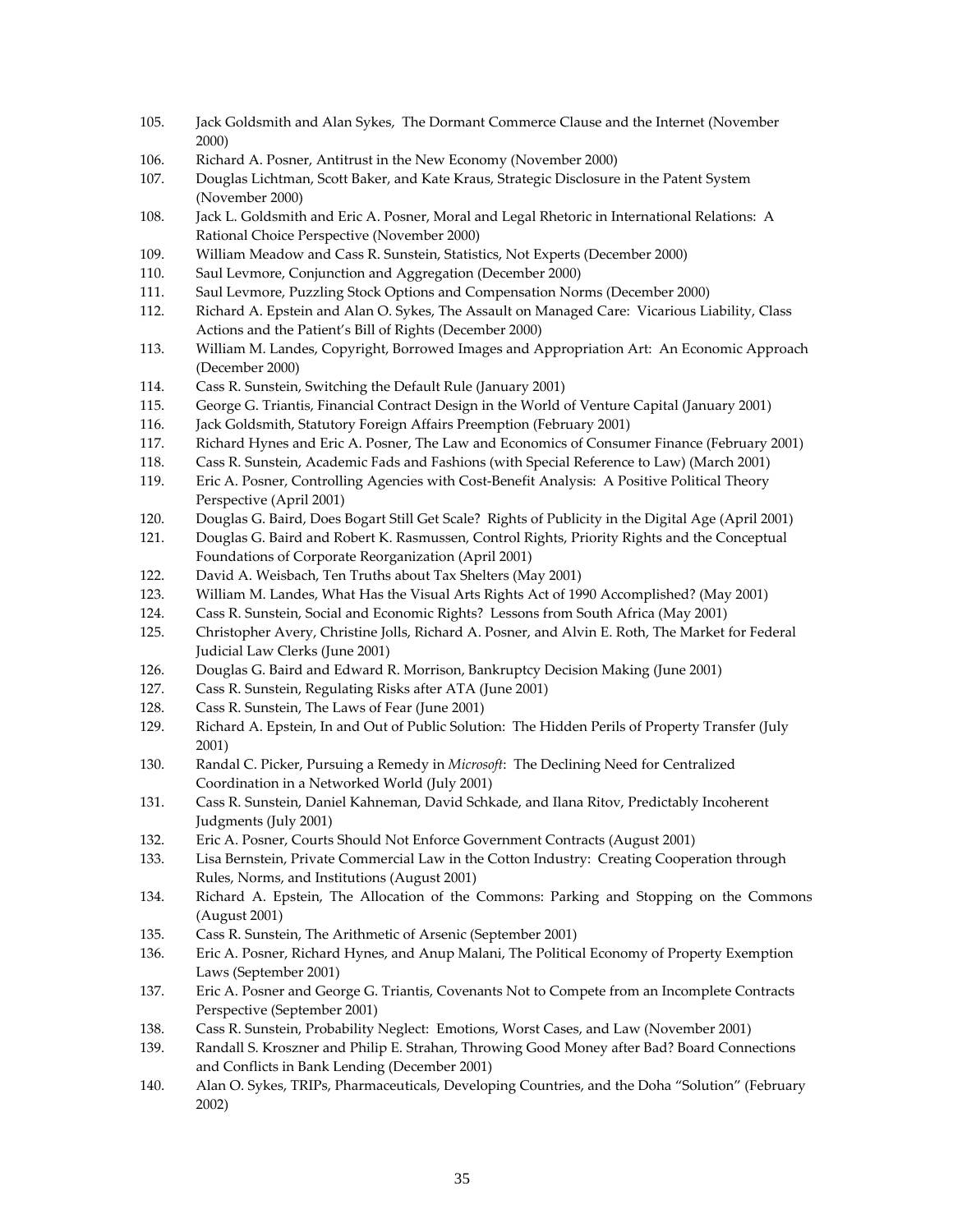- 141. Edna Ullmann-Margalit and Cass R. Sunstein, Inequality and Indignation (February 2002)
- 142. Daniel N. Shaviro and David A. Weisbach, The Fifth Circuit Gets It Wrong in *Compaq v. Commissioner* (February 2002) (Published in *Tax Notes*, January 28, 2002)
- 143. Warren F. Schwartz and Alan O. Sykes, The Economic Structure of Renegotiation and Dispute Resolution in the WTO/GATT System (March 2002, *Journal of Legal Studies* 2002)
- 144. Richard A. Epstein, HIPAA on Privacy: Its Unintended and Intended Consequences (March 2002, forthcoming *Cato Journal*, summer 2002)
- 145. David A. Weisbach, Thinking Outside the Little Boxes (March 2002, *Texas Law Review*)
- 146. Eric A. Posner, Economic Analysis of Contract Law after Three Decades: Success or Failure (March 2002)
- 147. Randal C. Picker, Copyright as Entry Policy: The Case of Digital Distribution (April 2002, The Antitrust Bulletin)
- 148. David A. Weisbach, Taxes and Torts in the Redistribution of Income (April 2002, Coase Lecture February 2002)
- 149. Cass R. Sunstein, Beyond the Precautionary Principle (April 2002)
- 150. Robert W. Hahn and Cass R. Sunstein, A New Executive Order for Improving Federal Regulation? Deeper and Wider Cost-Benefit Analysis (April 2002)
- 151. Douglas Lichtman, Copyright as a Rule of Evidence (May 2002, updated January 2003)
- 152. Richard A. Epstein, Steady the Course: Property Rights in Genetic Material (May 2002; revised March 2003)
- 153. Jack Goldsmith and Cass R. Sunstein, Military Tribunals and Legal Culture: What a Difference Sixty Years Makes (June 2002)
- 154. William M. Landes and Richard A. Posner, Indefinitely Renewable Copyright (July 2002)
- 155. Anne Gron and Alan O. Sykes, Terrorism and Insurance Markets: A Role for the Government as Insurer? (July 2002)
- 156. Cass R. Sunstein and Adrian Vermeule, Interpretation and Institutions (July 2002)
- 157. Cass R. Sunstein, The Rights of Animals: A Very Short Primer (August 2002)
- 158. Cass R. Sunstein, Avoiding Absurdity? A New Canon in Regulatory Law (with Notes on Interpretive Theory) (August 2002)
- 159. Randal C. Picker, From Edison to the Broadcast Flag: Mechanisms of Consent and Refusal and the Propertization of Copyright (September 2002)
- 160. Eric A. Posner, A Theory of the Laws of War (September 2002)
- 161 Eric A. Posner, Probability Errors: Some Positive and Normative Implications for Tort and Contract Law (September 2002)
- 162. Lior Jacob Strahilevitz, Charismatic Code, Social Norms, and the Emergence of Cooperation on the File-Swapping Networks (September 2002)
- 163. David A. Weisbach, Does the X-Tax Mark the Spot? (September 2002)
- 164. Cass R. Sunstein, Conformity and Dissent (September 2002)
- 165. Cass R. Sunstein, Hazardous Heuristics (October 2002)
- 166. Douglas Lichtman, Uncertainty and the Standard for Preliminary Relief (October 2002)
- 167. Edward T. Swaine, Rational Custom (November 2002)
- 168. Julie Roin, Truth in Government: Beyond the Tax Expenditure Budget (November 2002)
- 169. Avraham D. Tabbach, Criminal Behavior: Sanctions and Income Taxation: An Economic Analysis (November 2002)
- 170. Richard A. Epstein, In Defense of "Old" Public Health: The Legal Framework for the Regulation of Public Health (December 2002)
- 171. Richard A. Epstein, Animals as Objects, or Subjects, of Rights (December 2002)
- 172. David A. Weisbach, Taxation and Risk-Taking with Multiple Tax Rates (December 2002)
- 173. Douglas G. Baird and Robert K. Rasmussen, The End of Bankruptcy (December 2002)
- 174. Richard A. Epstein, Into the Frying Pan: Standing and Privity under the Telecommunications Act of 1996 and Beyond (December 2002)
- 175. Douglas G. Baird, In Coase's Footsteps (January 2003)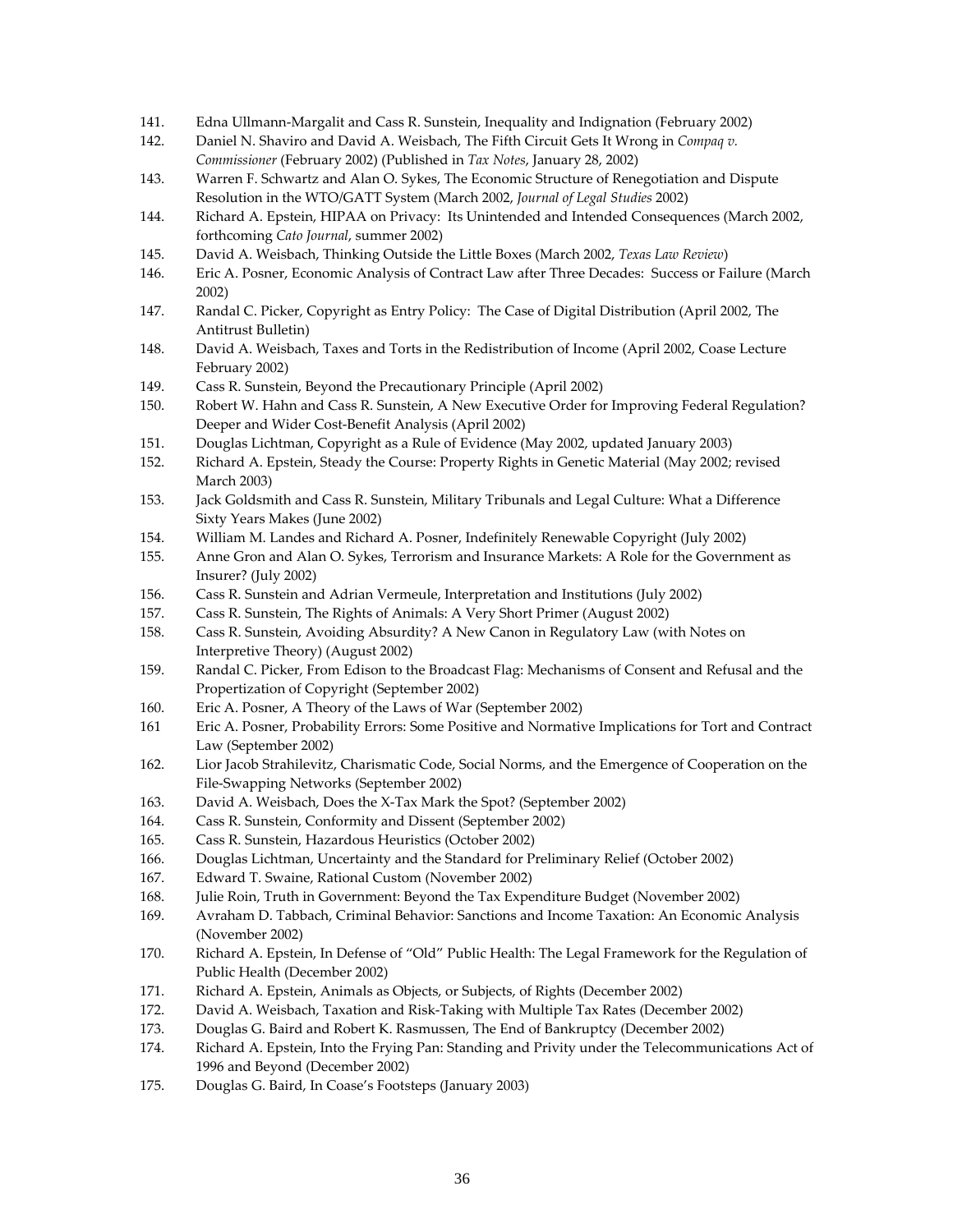- 176. David A. Weisbach, Measurement and Tax Depreciation Policy: The Case of Short-Term Assets (January 2003)
- 177. Randal C. Picker, Understanding Statutory Bundles: Does the Sherman Act Come with the 1996 Telecommunications Act? (January 2003)
- 178. Douglas Lichtman and Randal C. Picker, Entry Policy in Local Telecommunications: *Iowa Utilities* and *Verizon* (January 2003)
- 179. William Landes and Douglas Lichtman, Indirect Liability for Copyright Infringement: An Economic Perspective (February 2003)
- 180. Cass R. Sunstein, Moral Heuristics (March 2003)
- 181. Amitai Aviram, Regulation by Networks (March 2003)
- 182. Richard A. Epstein, Class Actions: Aggregation, Amplification *and* Distortion (April 2003)
- 183. Richard A. Epstein, The "Necessary" History of Property and Liberty (April 2003)
- 184. Eric A. Posner, Transfer Regulations and Cost-Effectiveness Analysis (April 2003)
- 185. Cass R. Sunstein and Richard H. Thaler, Libertarian Paternalizm Is Not an Oxymoron (May 2003)
- 186. Alan O. Sykes, The Economics of WTO Rules on Subsidies and Countervailing Measures (May 2003)
- 187. Alan O. Sykes, The Safeguards Mess: A Critique of WTO Jurisprudence (May 2003)
- 188. Alan O. Sykes, International Trade and Human Rights: An Economic Perspective (May 2003)
- 189. Saul Levmore and Kyle Logue, Insuring against Terrorism—and Crime (June 2003)
- 190. Richard A. Epstein, Trade Secrets as Private Property: Their Constitutional Protection (June 2003)
- 191. Cass R. Sunstein, Lives, Life-Years, and Willingness to Pay (June 2003)
- 192. Amitai Aviram, The Paradox of Spontaneous Formation of Private Legal Systems (July 2003)
- 193. Robert Cooter and Ariel Porat, Decreasing Liability Contracts (July 2003)
- 194. David A. Weisbach and Jacob Nussim, The Integration of Tax and Spending Programs (September 2003)
- 195. William L. Meadow, Anthony Bell, and Cass R. Sunstein, Statistics, Not Memories: What Was the Standard of Care for Administering Antenatal Steroids to Women in Preterm Labor between 1985 and 2000? (September 2003)
- 196. Cass R. Sunstein, What Did *Lawrence* Hold? Of Autonomy, Desuetude, Sexuality, and Marriage (September 2003)
- 197. Randal C. Picker, The Digital Video Recorder: Unbundling Advertising and Content (September 2003)
- 198. Cass R. Sunstein, David Schkade, and Lisa Michelle Ellman, Ideological Voting on Federal Courts of Appeals: A Preliminary Investigation (September 2003)
- 199. Avraham D. Tabbach, The Effects of Taxation on Income Producing Crimes with Variable Leisure Time (October 2003)
- 200. Douglas Lichtman, Rethinking Prosecution History Estoppel (October 2003)
- 201. Douglas G. Baird and Robert K. Rasmussen, Chapter 11 at Twilight (October 2003)
- 202. David A. Weisbach, Corporate Tax Avoidance (January 2004)
- 203. David A. Weisbach, The (Non)Taxation of Risk (January 2004)
- 204. Richard A. Epstein, Liberty versus Property? Cracks in the Foundations of Copyright Law (April 2004)
- 205. Lior Jacob Strahilevitz, The Right to Destroy (January 2004)
- 206. Eric A. Posner and John C. Yoo, A Theory of International Adjudication (February 2004)
- 207. Cass R. Sunstein, Are Poor People Worth Less Than Rich People? Disaggregating the Value of Statistical Lives (February 2004)
- 208. Richard A. Epstein, Disparities and Discrimination in Health Care Coverage; A Critique of the Institute of Medicine Study (March 2004)
- 209. Richard A. Epstein and Bruce N. Kuhlik, Navigating the Anticommons for Pharmaceutical Patents: Steady the Course on Hatch-Waxman (March 2004)
- 210. Richard A. Esptein, The Optimal Complexity of Legal Rules (April 2004)
- 211. Eric A. Posner and Alan O. Sykes, Optimal War and *Jus Ad Bellum* (April 2004)
- 212. Alan O. Sykes, The Persistent Puzzles of Safeguards: Lessons from the Steel Dispute (May 2004)